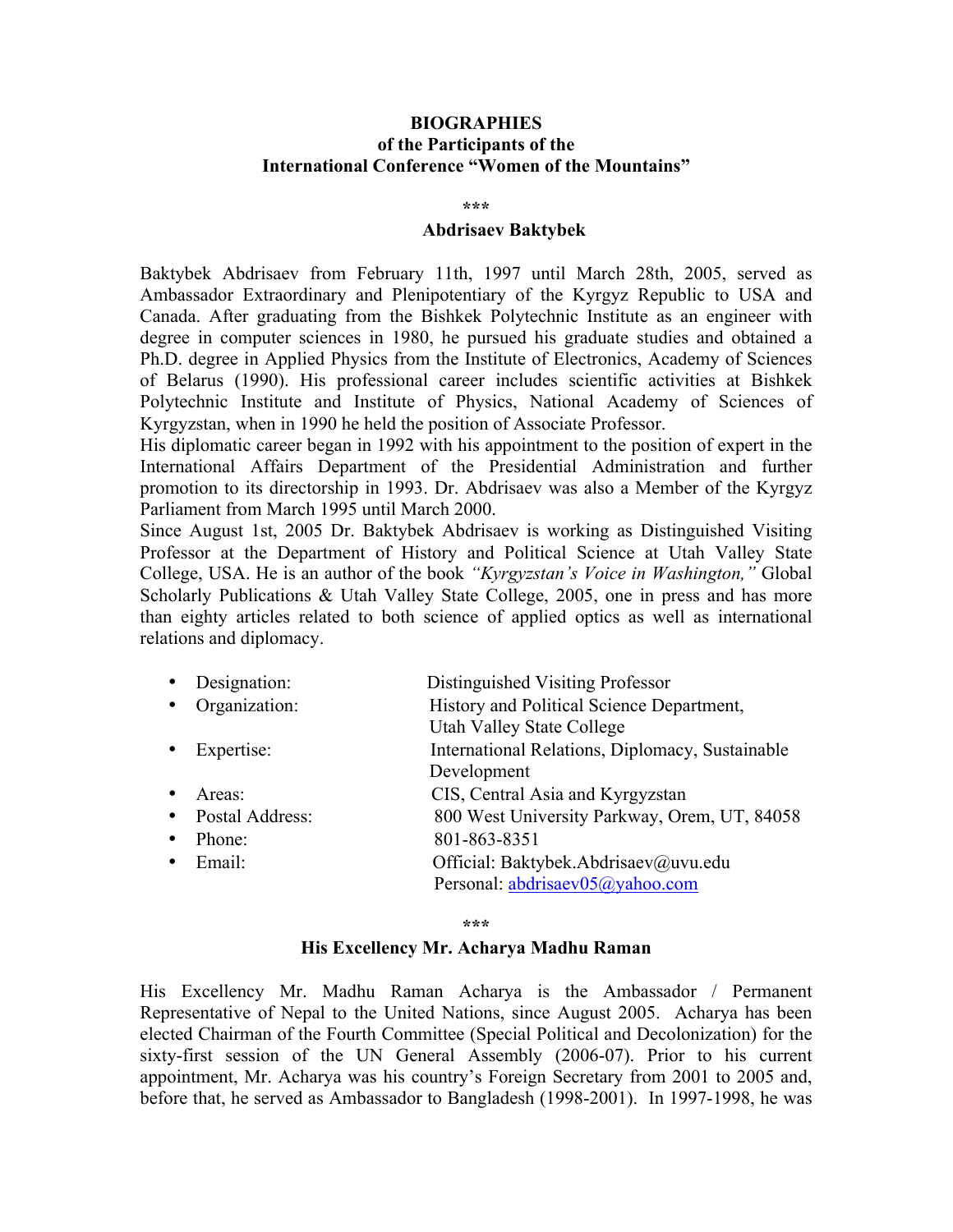Deputy Chief of Mission in New Delhi, India, and, in 1996-1997, served as Joint Secretary in Nepal's Ministry of Foreign Affairs. During the 1990s, he participated in United Nations missions in Cambodia (1992-93), South Africa (1994) and Liberia (1997). Mr. Acharya began his career in 1982 as Assistant Lecturer at his alma mater -– Tribhuvan University in Kathmandu. In 1983, he was appointed a Section Officer in the Ministry of Home Affairs, where he remained until 1990. He joined the Ministry of Finance in 1990 as Assistant Secretary, and from 1993 to 1996 he was Under-Secretary of Finance. He holds Master degrees in science and public administration from Tribhuvan University and is the author of some books including "Nepal: Culture Shift!" published in 2001 and "Business of Bureaucracy" published in 2002. Born on 24 February 1957 in Udayapur, Nepal, he is married to Dr. Geeta Sharma Acharya, who is also assistance professor of biology in Nepal's Tribhuvan University. They have two children.

| • Designation:  | Permanent Representative of Nepal to the United  |
|-----------------|--------------------------------------------------|
|                 | <b>Nations</b>                                   |
| • Organization: | Permanent Mission of Nepal to the United Nations |

- Postal Address: 820 Second Avenue, Suite 17B
- New York, NY 10017 • Phone: 212-370-3988/89
- Fax: 212-953-2038
- Email: nepal@un.int

### **\*\*\***

# **Ackah Rose**

Rose Ackah, Executive Director of Women and Youth Forum for Sustainable Development, is a Gender Activist and a Community Development Officer. Her work includes Project Management, Micro-Credit Management, Human Resource Development in Alternative Livelihood Skills and Municipal Revenue Mobilization.

As the Executive Director for the WYFSD, she has been managing projects on building capacities of women in rural and deprived communities in Ghana in Alternative Livelihood and Income Generating Skills through training and provision of access to relevant equipment, tools and information.

She has also worked with the United Nations Development Programme (UNDP) and the United Nations Volunteers as a United Nation Volunteer (UNV) for the past five years as a Domestic Development Officer in Tanzania to improve the livelihoods of women, and a Revenue Mobilization Officer to improve municipal revenue base and management in the Tema Municipality Assembly (TMA) in Ghana

She recently coordinated the development of a TMA/UNDP/UNV follow-up project proposal on providing support to improve municipal revenue in TMA.

She worked for 24 years with the Ghana Education Service as a Senior Superintendent of **Education** 

| • Designation: | <b>Executive Director</b> |  |  |
|----------------|---------------------------|--|--|
|                |                           |  |  |

• Organization: Women and Youth Forum for Sustainable Development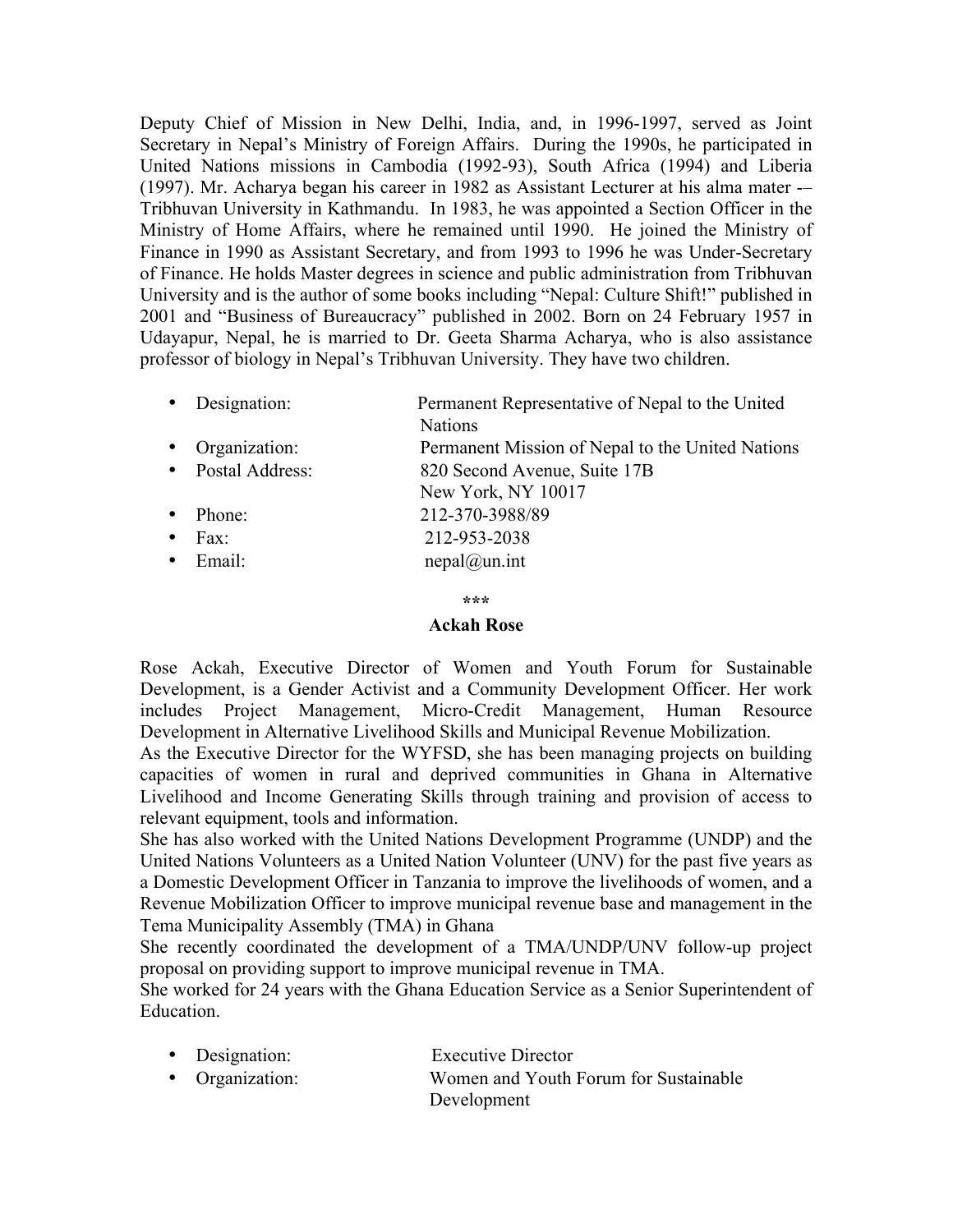| Expertise:        | Economic Empowerment, Education and Health |
|-------------------|--------------------------------------------|
|                   | Improvement                                |
| Areas:            | Ghana                                      |
| • Postal Address: | P.O. Box 478, Taifa-Accra, Ghana           |
| Phone:            | $+233-242-934-12, +233-244-449-91$         |
| $\bullet$ Email:  | Official: womenandyouth@yahoo.com          |
|                   | Personal: roseduku@yahoo.com               |
|                   |                                            |

#### \*\*\*

### **Aidaraliev Asylbek**

Asylbek Aidaraliev, M.D., Institute of Medical and Biological Problems (Moscow, Russia) 1979. Current position of him is the President of International University of Kyrgyzstan and Official Representative of the President of the Kyrgyz Republic on Sustainable development of Mountain Regions of the Kyrgyz Republic. His research areas are Applied Human Physiology; Policy of Education and Science. Aidaraliev has issued more than 200 publications. These are some of his publications: Medico-Biological and Social Aspects of Human Vital Activity in the North. In: Arctic research - Advances and prospects (1990), part 2, Leningrad, pp. 338-372.; Higher Education Reforms in Kyrghyzstan: perspective of introduction of USA universities experiences. "Problems of Central Asian Higher Schools Integration into International Education"(Rectors Seminar of Central Asian Higher Schools), Bishkek, 1997; Problems of Quality Evaluation in Higher Education. "Problems of Effective Quality of Higher Education in Context of Socio-Economic Transformation in Central Asia" (Rectors Seminar of Central Asian Higher Schools), Bishkek, 1998; The Processes of Democratization and Legal Aspects of the World Economic Activity. "Democratic processes in Central Asia: Experience and Perspectives", Bishkek, 1999.

| Designation:    | President                              |
|-----------------|----------------------------------------|
| Organization:   | International University of Kyrgyzstan |
| Expertise:      | Sustainable Mountain Development       |
| Areas:          | CIS, Central Asia and Kyrgyzstan       |
| Postal Address: | 255 Chui Prospect, 720001, Bishkek,    |
|                 | Kyrgyz Republic                        |
| Phone:          | 0996-312-21-83-35                      |
| Fax:            | 0996-312-21-77-47                      |
| Email:          | iuk@mail.elcat.kg, iuk@mail.elcat.kg   |
|                 |                                        |

### \*\*\*

# **Aitkulova Elmira**

Elmira Aitkulova is a leading specialist on management of the Prime Minister's office of the Kyrgyz Republic. She has wide-range experience on management of social service for the population. During last couple of years she achieved a number of successes in professional carrier: she has now extensive experience of work with the Members of the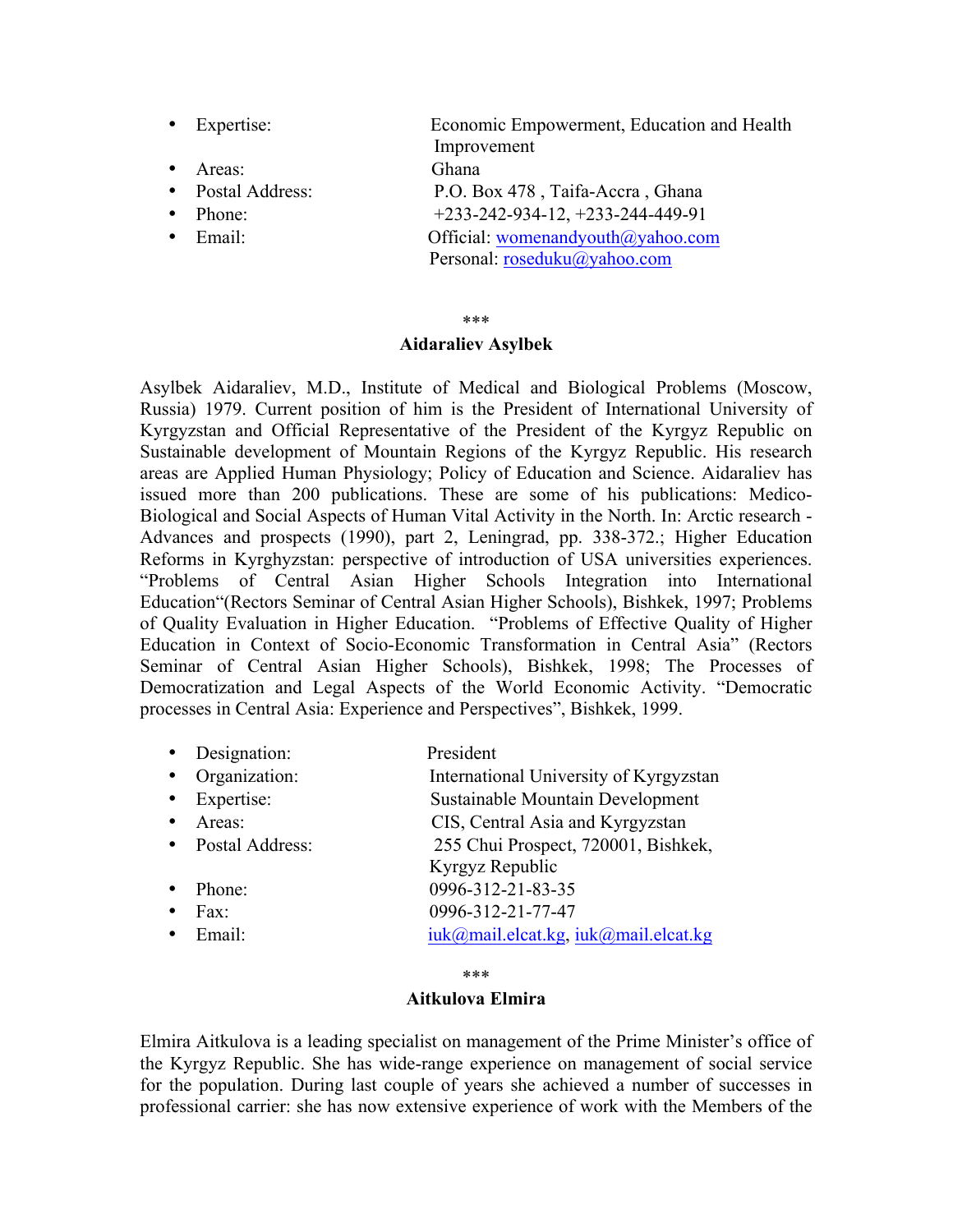Kyrgyz Parliament; she supervised a number of international and country-level events. She represented also her department in the organizing committee for the preparations to the Mountain Summit in Kyrgyzstan. She is an author of several scientific publications on social work and psychology and was a co-author of annual reports on situation of women and children in Kyrgyzstan. She has a number of awards for organizing effective work of the Prime Minister's office. Married, mother of two children.

| • Designation:    | Senior expert                                                                                 |
|-------------------|-----------------------------------------------------------------------------------------------|
| • Organization:   | Social and cultural development department<br>Prime-minister's office of the Kyrgyz Republic, |
| • Postal Address: | Government House, 720003, Kyrgyz Republic                                                     |
| • Phone:          | 996-312-63-89-13                                                                              |
| $\bullet$ Fax:    | 996-312-66-66-58, 66-66-59                                                                    |
| $\bullet$ Email:  | elmira aitkulova@yandex.ru                                                                    |

\*\*\*

# **Akmatalieva Tcholpon**

Graduate of the Department of Philosophy and Economy at Kazakh State University (1985), she worked as the Instructor (1985-1987) at the Department of Political Science and Professor (1991-1995) at the Department of Philosophy at Kyrgyz Technical University (Bishkek).

She defended her dissertation on Women Issues at Moscow State University (1991). She worked as an Expert of the International Institute of Strategic Studies in Bishkek (1995- 1996) and attended College of Strategic Studies and Defense Economy in Marshall Center (Garmish-Partenkirchen, Germany) in 1996.

She wrote several articles on Women's movement and Democracy in Kyrgyzstan and post soviet countries. She was actively involved in number of local and international Conferences in Central Asia, Russia and USA.

Currently she is a visiting scholar at the Women's Research Institute at Brigham Young University, Utah.

|   | Designation:     | Visiting Scholar                 |
|---|------------------|----------------------------------|
| ٠ | Organization:    | Women's Research Institute,      |
|   |                  | Brigham Young University         |
|   | • Expertise:     | Women Issues, Sustainable        |
|   |                  | Development                      |
|   | Areas:           | CIS, Central Asia and Kyrgyzstan |
|   | Postal Address:  | 1063 JFSB, Provo, Utah 84602     |
|   | Phone:           | 801-422-4609                     |
|   | $\bullet$ Email: | Official: Tcholpon@byu.edu       |
|   |                  | Personal: tcholpon06@yahoo.com   |
|   |                  |                                  |

# **Anderson Jeni**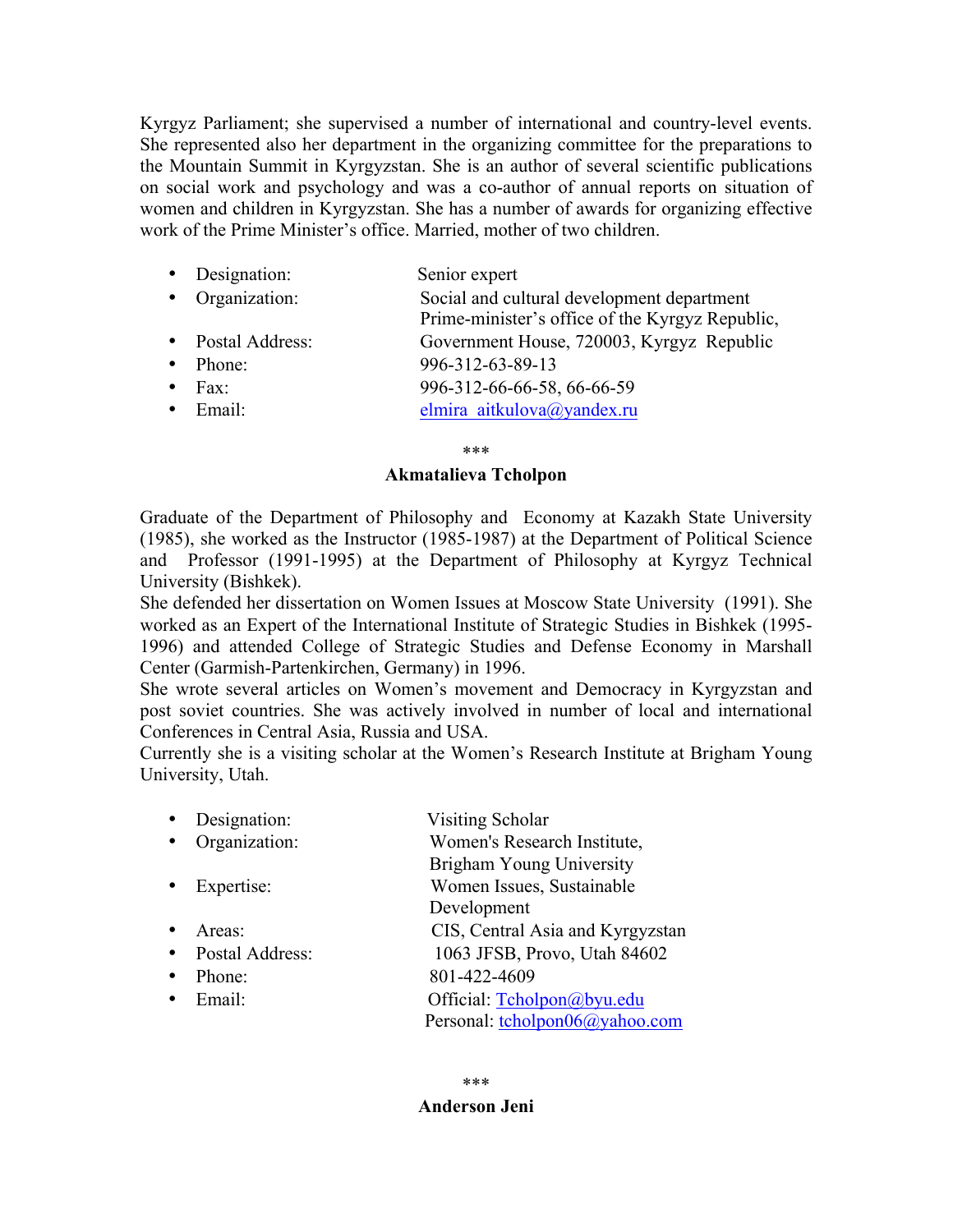Jeni Anderson is a junior student at UVSC. She has a great interest in world affairs. She was raised in Saudi Arabia and has been returning back and forth since she moved to the United States. Her father is still stationed there as an employee of Aramco, the kingdom's oil company. In writing this paper, she will be not only writing from experience, but from a woman's point of view. She went to an international school for the majority of her life and the stories from her friends are endless on the treatment of women. In writing this paper she has learned more about the country she calls home.

- Designation: Senior Student with Major in Political Science
- Organization: Utah Valley University
- Email: blueneteye@yahoo.com

### **\*\*\***

### **Armstrong Melanie**

Melanie Armstrong is a PhD candidate in the Department of American Studies at the University of New Mexico. Her meandering academic career has taken her through studies of Polish women in mass media, Smokey Bear, National Parks, and bioterrorism, while side trips into the "real world" have included work as a park ranger and pastry chef. Her work considers the social origins of nature, science, and the environment, attending particularly to the influences of gender, race and class in shaping perceptions of the natural world. She has particularly tried to integrate her experiences working for six years with the National Park Service into her academic pursuits, recognizing National Parks as a critical site of American identity and also a gendered space. With the time she should have spent writing her dissertation, she wrote Gingerbread Tracks and Pine Needle Pasta, a cookbook integrating the cultural history of Yellowstone National Park with recipes collected from the park, including the many women of the past and present who call Yellowstone home. Recently, her focus has shifted to the critical role of science and scientific practice in constructing "nature," and her dissertation on biological terrorism takes this question into the contemporary American situation to further consider how perceptions of nature shape public and private lives.

| • Designation:      | PhD Candidate                          |
|---------------------|----------------------------------------|
| • Organization:     | Department of American Studies,        |
|                     | University of New Mexico               |
| • Postal Address:   | 310 Ortega Hall                        |
|                     | 1 University of New Mexico             |
|                     | Albuquerque, NM 87131                  |
| Phone:<br>$\bullet$ | 505-715-1344                           |
| Email:<br>$\bullet$ | $mel@$ unm.edu, melarmstrong@email.com |

\*\*\*

**Bahuguna Anjli**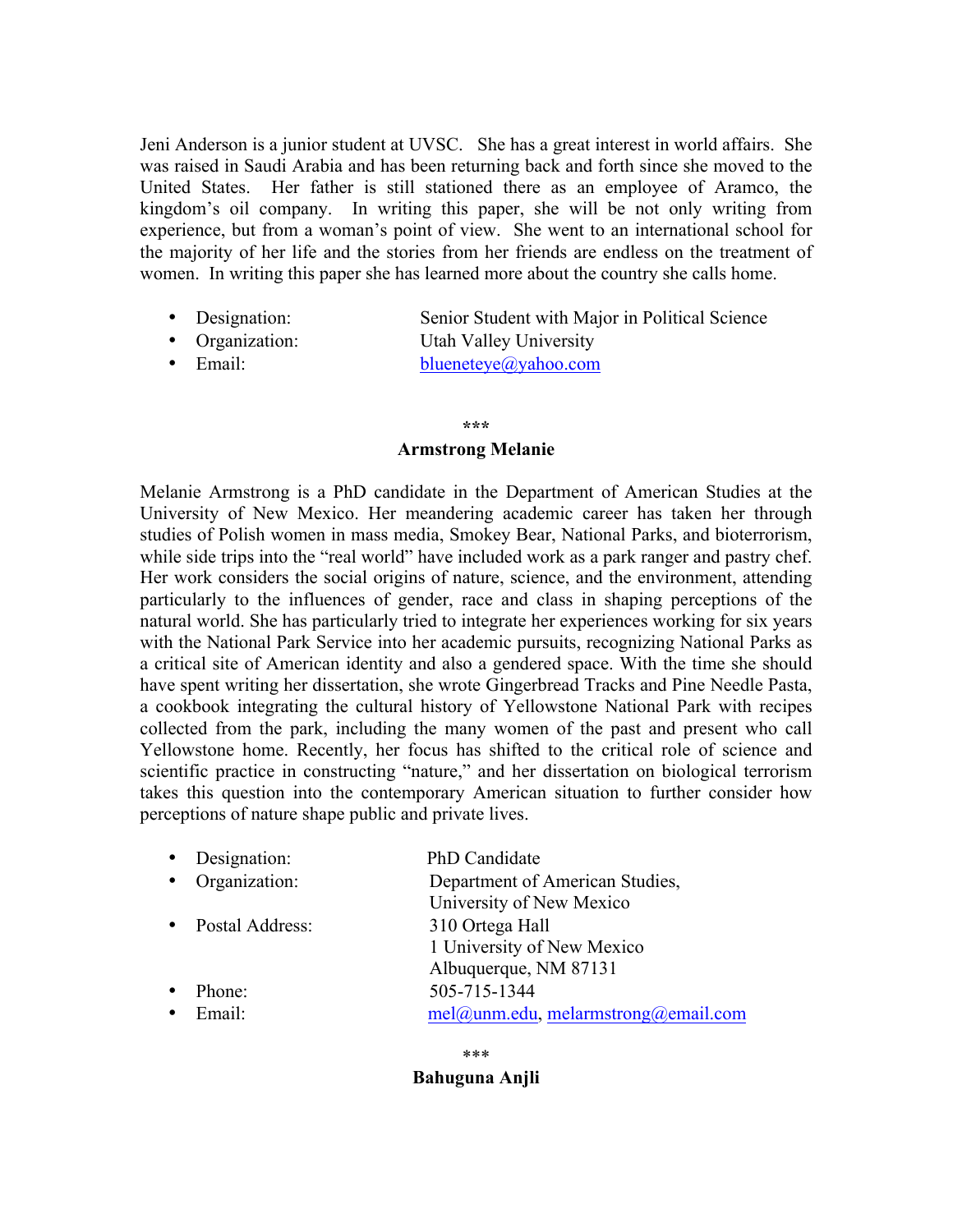Anjali Bahuguna is a Professor of Economics in H.N.B. Garhwal University Srinagar, Garhwal, and Uttaranchal, India. She is Ph.D from Meerut University (1979). Her work encompasses, Science & technology related issues for mountain women, gender empowerment & human development & rural development. Most recently, she presented a paper on 'Rural Community Empowerment in India: Some Issues' at the 4th International Rural Network Conference, June 19-24, 2005, South West Virginia Education Center Abingdon, Virginia U.S.A. and contributed a paper on 'Rural Poverty & Anti Poverty programmes in India. A Review (17-18 February, 2007, in the International Seminar on structure of Poverty & Public Policy with special reference to SAARC & other capital poor countries at M. G. Kashi Vidyapith, Varanasi (U.P.) India. She will be performing research this summer in the area on women empowerment in the mountain region of Himalayas.

|  | • Designation: | Professor of Economics |
|--|----------------|------------------------|
|--|----------------|------------------------|

- Organization: H.N.Bahuguna Garhwal University
- Postal Address: P. Box-62 Srinagar (Garhwal),
- 

 Pin 246174, Uttaranchal, India • Email: bahugunaanjali@yahoo.co.in

### **\*\*\***

# **Ballif-Spanvill Bonnie**

Dr. Bonnie Ballif-Spanvill is a professor of psychology and director of the Women's Research Institute at Brigham Young University. After twenty-five years as a professor and department chair in the graduate school of Fordham University at Lincoln Center in New York City, she returned to her alma mater in 1994. Her research publications and papers on human emotion in motivation for learning earned her Fellow status in both the American Psychological Association in 1984 and the Association for Psychological Science in 1987. Her motivation model identifies interactions between affective states and cognitive functioning in order to determine conditions most conducive to accelerated information processing and performance improvement.

Dr. Ballif-Spanvill is currently using her understanding of motivation to address development problems caused by illiteracy and poverty in the villages of Ouelessebougou, Mali. She is also using her model of motivation to break intergenerational cycles of domestic violence, reduce violence in children's conflicts, and curtail aggression between peoples.

| • Designation:     | Director,                           |
|--------------------|-------------------------------------|
| • Organization:    | Women's Research Institute,         |
|                    | Brigham Young University,           |
| • Postal Address:  | 337 SWKT, Brigham Young University, |
|                    | Provo, Utah 84602                   |
| Phone:             | 801-422-4609                        |
| Email <sup>-</sup> | Bonnie Ballif-Spanvill@byu.edu      |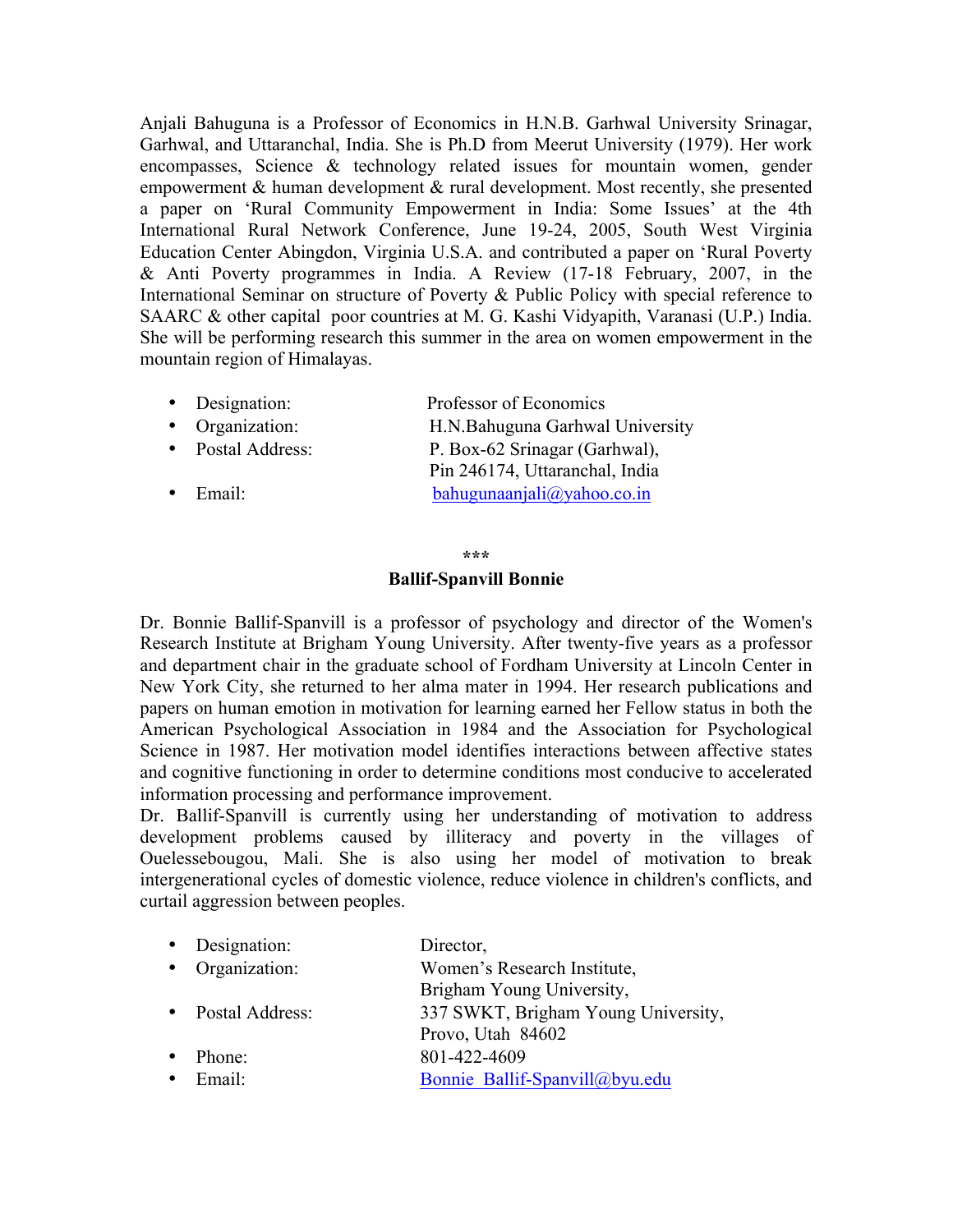### **Bonner Elena**

Elena Bonner was born on February 15, 1923, in Merv, Turkmenistan. She grew up in the restless, cosmopolitan atmosphere of the Hotel Luxe on Gorky Street, which lodged important foreign Communists working in Moscow. She finished high school in Leningrad, volunteered as a nurse when war broke out, was wounded twice, and was honorably discharged in 1945 as a lieutenant and a disabled veteran. After two years of intensive treatment, the loss of vision caused by her wartime injury was brought under control, and she enrolled in the First Leningrad Medical Institute. After graduation, she worked as a pediatrician, a district doctor, and a free-lance author and editor.

She mingled with the generation of writers and artists who had been inspired by the post-Stalin thaw, but she also helped prisoners and their families. Elena met Andrei Sakharov in October 1970 when both were attending the trial of human rights activists in Kaluga. By August 1971 friendship turned into love, and in January 1972 they formally registered their marriage. She took early retirement as a disabled war veteran and devoted herself to Sakharov, serving as his chief of staff and secretary as well as cook. She also became Sakharov's ambassador to the world at large. She represented him at the 1975 Nobel Peace Prize ceremony in Oslo; reported on her visits to Italy, France, and America; and after his January 1980 exile, served as his sole link with Moscow and the West until May 1984, when she too was barred from leaving Gorky. In August 1984, she was tried by a Gorky court, found guilty of "anti-soviet agitation" and sentenced to exile.

But a love story deserves a happy ending - on December 15, 1986, a telephone was installed in their Gorky apartment. The next day it rang for the first time, and Mikhail Gorbachev personally asked the Sakharovs to return to Moscow. They arrived at the Chkalov Street apartment on December 23, 1986. The curtain was raised for the next act.

Since Andrei Sakharov's death in December 1989, Elena Bonner has continued the campaign for democracy and human rights in Russia. She joined the defenders of the Russian parliament during the attempted coup of August 1991, and lent her support to Yeltsin during the constitutional crisis of 1993, but in 1994, in protest against the war in Chechnya, she resigned from the Presidential Human Rights Commission. She writes frequently for the Russian and American press on issues of human rights and democracy in the former Soviet Union. She has campaigned tirelessly in defense of selfdetermination for the disputed region of Nagorno-Karabakh and for all the peoples of the former Soviet Union.

Dr. Bonner has published a number of books in the United States and in Russia.

• Designation Chairperson, The Andrei Sakharov Foundation • Postal Address 7112 Wesley Rd., Springfield, VA, 22150, USA • Email address  $alex(\hat{a})$ alsi-inc.net

> **\*\*\* Bradford Joel**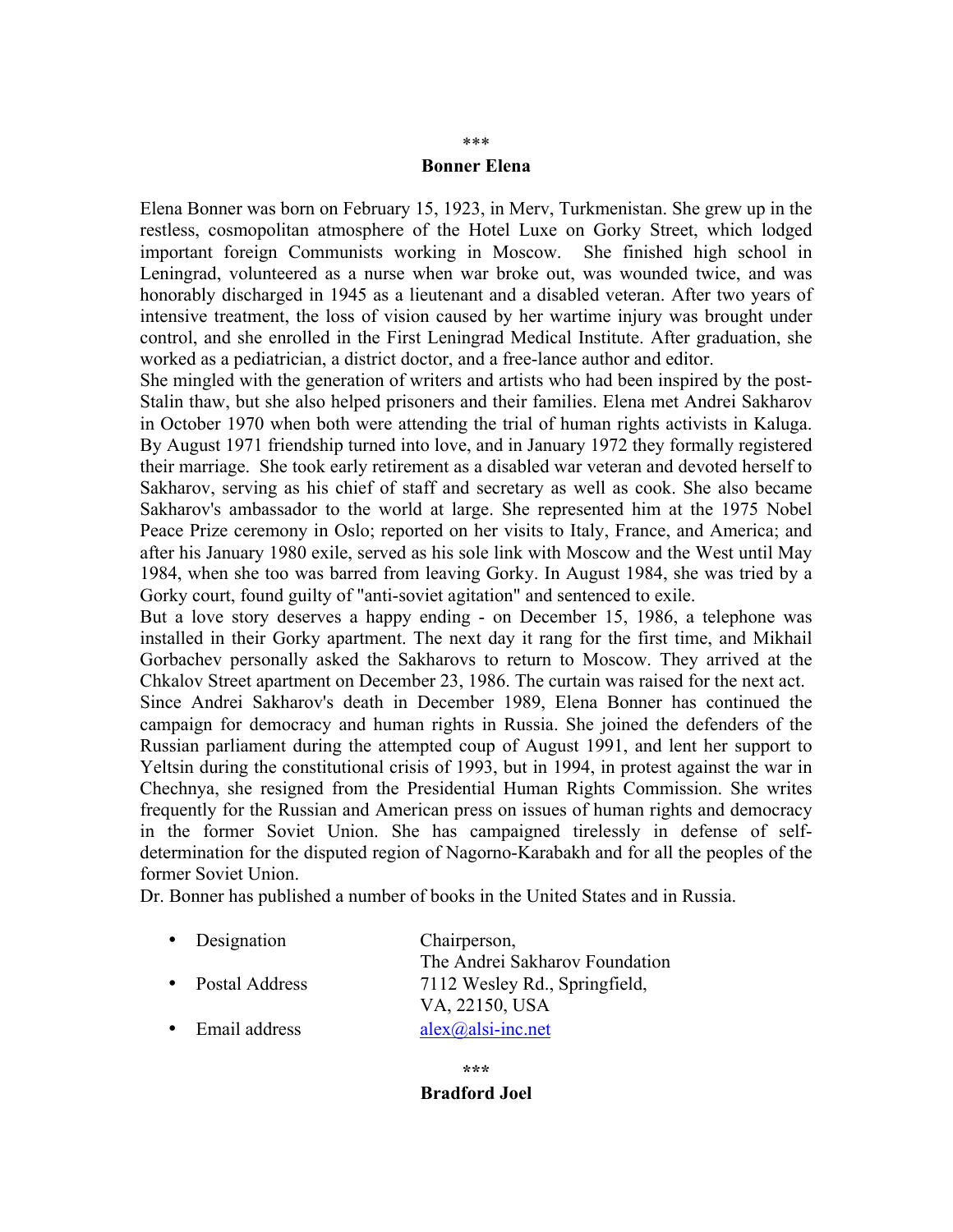Joel Bradford is Assistant Professor of Environmental Management at Utah Valle State College. He is a graduate student at the University of Utah in Anthropology. He takes UVSC students twice a year to participate in humanitarian sustainable development projects in Mexico. He has been involved in many clean water and micro-credit projects. He has just completed a video documentary titled "Learning Through International Service" He was also involved in the production of "Small Fortunes" which aired nationally on PBS last year. His current research is on the use of slow and rapid sand filters to clean water in small developing villages

| Designation:      | <b>Assistant Professor</b>                                                 |
|-------------------|----------------------------------------------------------------------------|
| Organization:     | Department of Earth Science                                                |
|                   | Director of the Apprenticeship Program<br>Utah Valle State College         |
| Expertise:        | Sustainable development, access to clean water and<br>microcredit projects |
| Areas:            | Latin America and Africa                                                   |
| • Postal Address: | 800 West University Parkway, Orem, UT 84058<br><b>USA</b>                  |
| Phone (home):     | 801-863-8744                                                               |
| Fax:              | 801-863-7046                                                               |
| Email:            | Joel.Bradford@uvu.edu                                                      |
|                   |                                                                            |

\*\*\*

# **Bridwell Ernest R.**

"Ric" Bridwell recently completed a Visiting Fellowship at the University of Montana in the Central and Southwest Asia Department, Missoula, Montana and consults with universities, state government, embassies and the military concerning relations with the Kyrgyz Republic.

Mr. Bridwell retired from the United States Army in 2004 after serving thirty-seven years in Infantry and Aviation specialties. He is qualified in three Army Helicopters and the recipient of numerous military awards from the United States and Kyrgyz Military. His last six years of service were in the position of Coordinator of the Montana –Kyrgyzstan State Partnership Program.

Mr. Bridwell has made nineteen trips to Central Asia and coordinated numerous visits by Kyrgyz Delegates to the U.S.to further military and civilian contacts for past and future opportunities and to cooperate in many areas of mutual interest.

Mr. Bridwell has a Bachelor of Arts, Liberal Arts with an area of concentration in Political Psychology through Carroll College and the University of New York Regents College and is the graduate of many military schools to include the Warrant Officer Advanced and Senior Courses.

Ric is married with two sons and three grandsons.

- Designation: Montana Honorary Consul to the Kyrgyz Republic
- Organization: Montana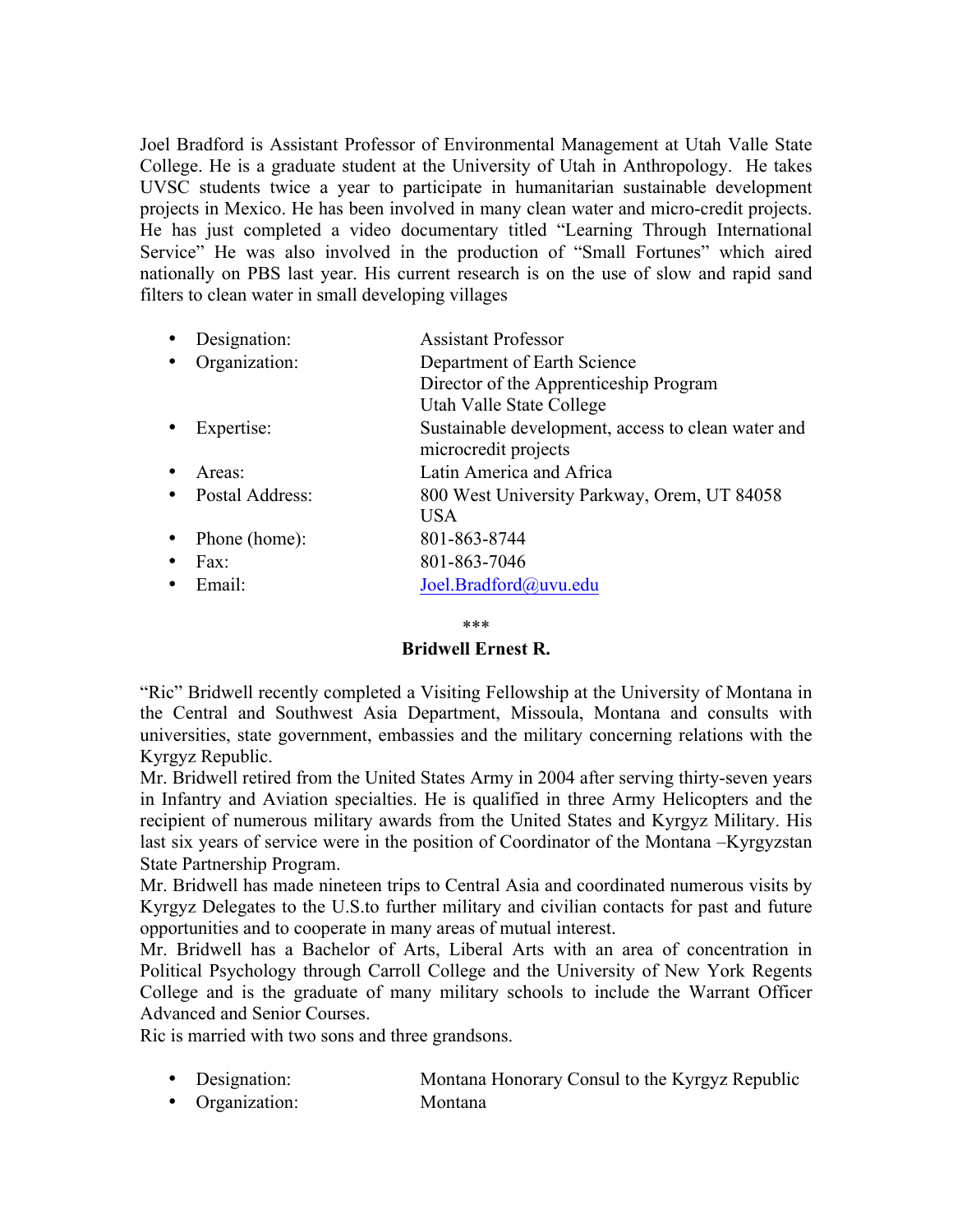- Expertise: State Partnership Coordinator, 1999-2004
- Areas: Kyrgyz Republic
- Postal Address: 6515 York Rd., Helena, MT 59602
- Phone (home): 406-474-3852
- Cell: 406-459-0352
- 

- 
- Email: brid1@hotmail.com

# \*\*\*

# **Brimkulov Ulan**

Ulan Brimkulov is Professor in computer science and information technologies and Dean of computer technologies department, Kyrgyz National University. Currently he is a Fulbright Visiting Scholar at the University of Michigan. He holds his Ph.D (1978) and Doctor of Science Degrees (1992) from the Moscow Energy University. He is a Member of ICT Council under the President of the Kyrgyz Republic. His most recent publications: Developing Distance Education at the Kyrgyz National University (2005), Computer and Internet (2004), Information Technologies in the Kyrgyz Republic (2004), Human Resources Development on the basis of Information Technologies (2004), Development of Human Resources in the field of Information and Communication Technologies  $(2001)$ .

|           | • Designation:    | Professor in computer sciences,              |
|-----------|-------------------|----------------------------------------------|
|           |                   | Dean of the computer technologies school     |
|           | • Organization:   | <b>Kyrgyz National University</b>            |
|           | • Postal Address: | 328, Abdymomunova Street, Bishkek,           |
|           |                   | 720033, Kyrgyzstan                           |
| $\bullet$ | Phone:            | $+996-312-660-94$ ; $+996-312-545-55$ (home) |
|           | $\bullet$ Email:  | bun2005@netmail.kg                           |

# \*\*\*

# **Brinton Carl**

Carl Brinton is an undergraduate student of Asian studies and economics at Brigham Young University. He has worked for the past year with the WomanStats Project, which is compiling a database on the status of women that is the largest in the world. Containing more than 240 variables and over 170 countries, the project was just accepted by the United Nations as an important partner in the Inter-Agency Network on Women and Gender Equality (IANWGE). On the project, Brinton has specialised on researching women's access to divorce and the disparity between laws protecting women and the realities of violence against women. Brinton will be interning for the International Trade Centre in Geneva, Switzerland this spring helping exporting sectors of developing countries become more competitive on the global market. Later this summer, he will also be interning for the World Health Organisation in Manila, Philippines as it seeks to assess the impacts of its programmes and policies on Asia's women.

• Designation: Undergraduate student, Asian studies and economics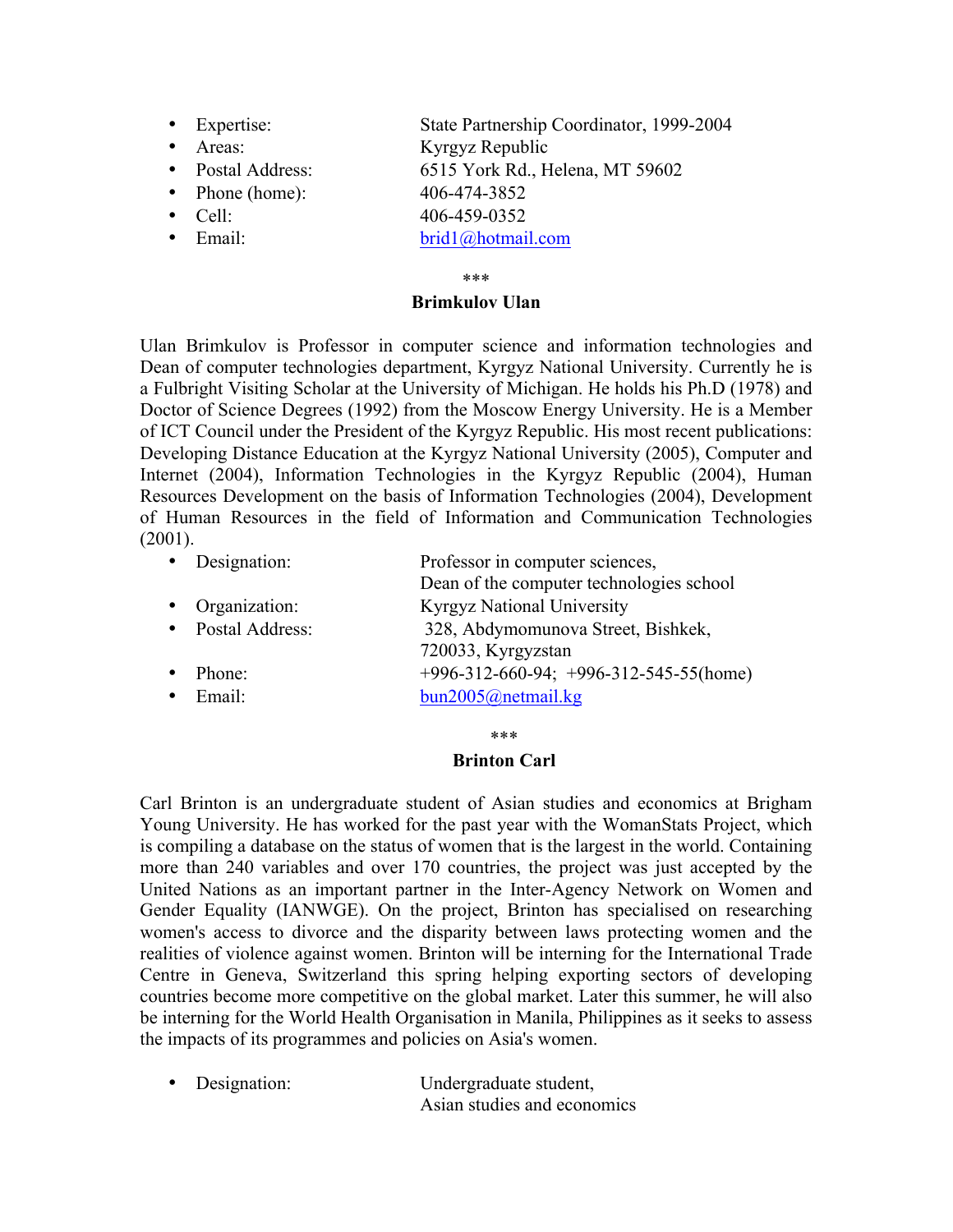• Organization: Brigham Young University • Email: gaokeren@gmail.com

#### **\*\*\***

### **Boyani Lenah**

Lenah Boyani, is a home economics graduate currently doing Msc in Community Resource Management at Kenyatta University. Her work has been teaching Home science and biology in high school in Kenya, nutritional counseling, Monitoring and Evaluation and currently venturing in the management of family and community resources. She is currently doing internship with Winrock International- African Women Leaders in Agriculture and Environment Network (AWLAE-NET) Regional office in Nairobi and a volunteer doing Market Research for Centre for Affordable Water and Sanitation Technology in Canada did one for India and currently doing one for Zambia. She will be conducting research in Nairobi's informal settlement starting March to May 2007.

|           | • Designation:    | Intern,<br>African Women in Leadership, Agriculture and<br>Environment (AWLAE-NET) Programme |
|-----------|-------------------|----------------------------------------------------------------------------------------------|
|           | • Organization:   | Winrock International Nairobi Office                                                         |
|           | • Postal Address: | C/o John Kebaso P. o Box 10787-00100 Nairobi,                                                |
| $\bullet$ | Phone:            | 254-722-610-629, 254-722-340-291                                                             |
|           | $\bullet$ Email:  | lenahkebaso@yahoo.com or<br>lenah@winrock.or.ke                                              |

\*\*\*

### **Butler Danielle**

Dr. Butler is the Honorary Consul General of the Kyrgyz Republic in Utah and is the Chair of the Organizing Committee of the Women of the Mountains conference. Although retired, she remains active in international women's issues. Dr. Butler was the president of several women's organizations in the United States and Canada, and has worked extensively in humanitarian and education issues. She has traveled extensively throughout the world on behalf of women and children.

Dr. Butler is the mother of seven children and 34 grandchildren. She believes that the strength of the home, and the mother, will determine the strength of any nation.

|           | • Designation:    | Honorary Consul General of the Kyrgyz Republic to |
|-----------|-------------------|---------------------------------------------------|
|           |                   | Utah                                              |
|           | • Expertise:      | Sustainable Development in Mountain Areas         |
| $\bullet$ | Areas:            | Rocky Mountains, Central Asia                     |
|           | • Postal Address: | 800 West University Parkway, Orem, UT USA         |
|           |                   | 84058                                             |
|           | Phone:            | 801-369-4208                                      |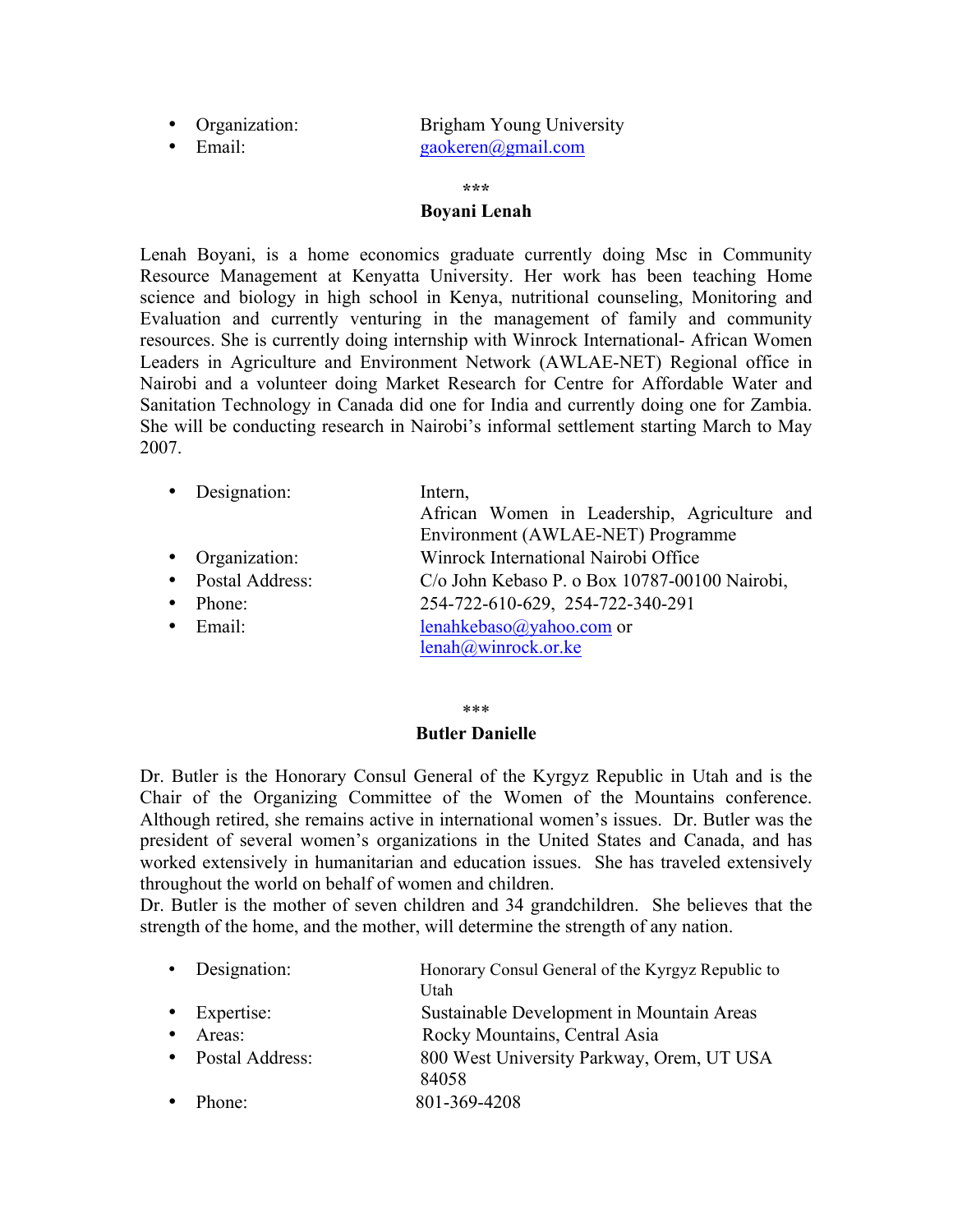• Email: GrandmaX25@aol.com

#### \*\*\*

# **Butler R.E. "Rusty"**

Dr. Butler is the Associate Vice President for international affairs and Director of the Utah-Russia Institute at Utah Valley State College. In addition, he is the Honorary Consul General of the Russian Federation in Utah and President of the Utah Consular Corps which represents all foreign consulates in Utah (24).

Dr. Butler's career started as a professor of linguistics in Canada from which he branched into private business in western Canada and the United States. He later served as a senior staff member in the U.S. Senate and the Reagan White House before entering management with the Boeing Corporation in its military operations. He returned to the academic world at UVSC in 1992.

Dr. Butler was awarded the medal of merit by the Russian Foreign Ministry and has published in the Ministry's journal, International Affairs. He is an accomplished triathlete, cyclist, marathon runner and plays ice hockey in his spare time.

| Designation:    | Associate Vice President – International Affairs and |
|-----------------|------------------------------------------------------|
|                 | Diplomacy                                            |
|                 | President, Utah Consular Corps                       |
|                 | Honorary Consul General of the Russian Federation    |
| Organization:   | Utah Valley University                               |
| Expertise:      | Sustainable Development in Mountain Areas            |
| Areas:          | Rocky Mountains, Central Asia, Latin<br>America      |
| Postal Address: | 800 West University Parkway, Orem, UT USA            |
|                 | 84058                                                |
| Phone:          | 801-863-8994                                         |
| Fax:            | 801-863-6021                                         |
| Email:          | RButler@uvu.edu                                      |

#### \*\*\*

### **Christian Becky**

Becky Christian, PhD, RN, is an Associate Professor and Division Chair, Health Systems and Community-Based Care at The University of Utah College of Nursing. Dr. Christian is a pediatric nurse researcher with a Ph.D. in Nursing from the University of Texas at Austin and an MSN in Parent-Child Nursing from the University of Missouri-Columbia. Her research and clinical expertise are focused on children and adolescents with chronic illness and family adaptation to chronic illness. She has used mixed methods designs to explore how children and adolescents live with their chronic illness, as well as how families adapt to and manage their child's chronic illness. Based on several qualitative studies of children's perceptions of growing up with Cystic Fibrosis, her intervention study funded by the National Institute of Nursing Research, National Institutes of Health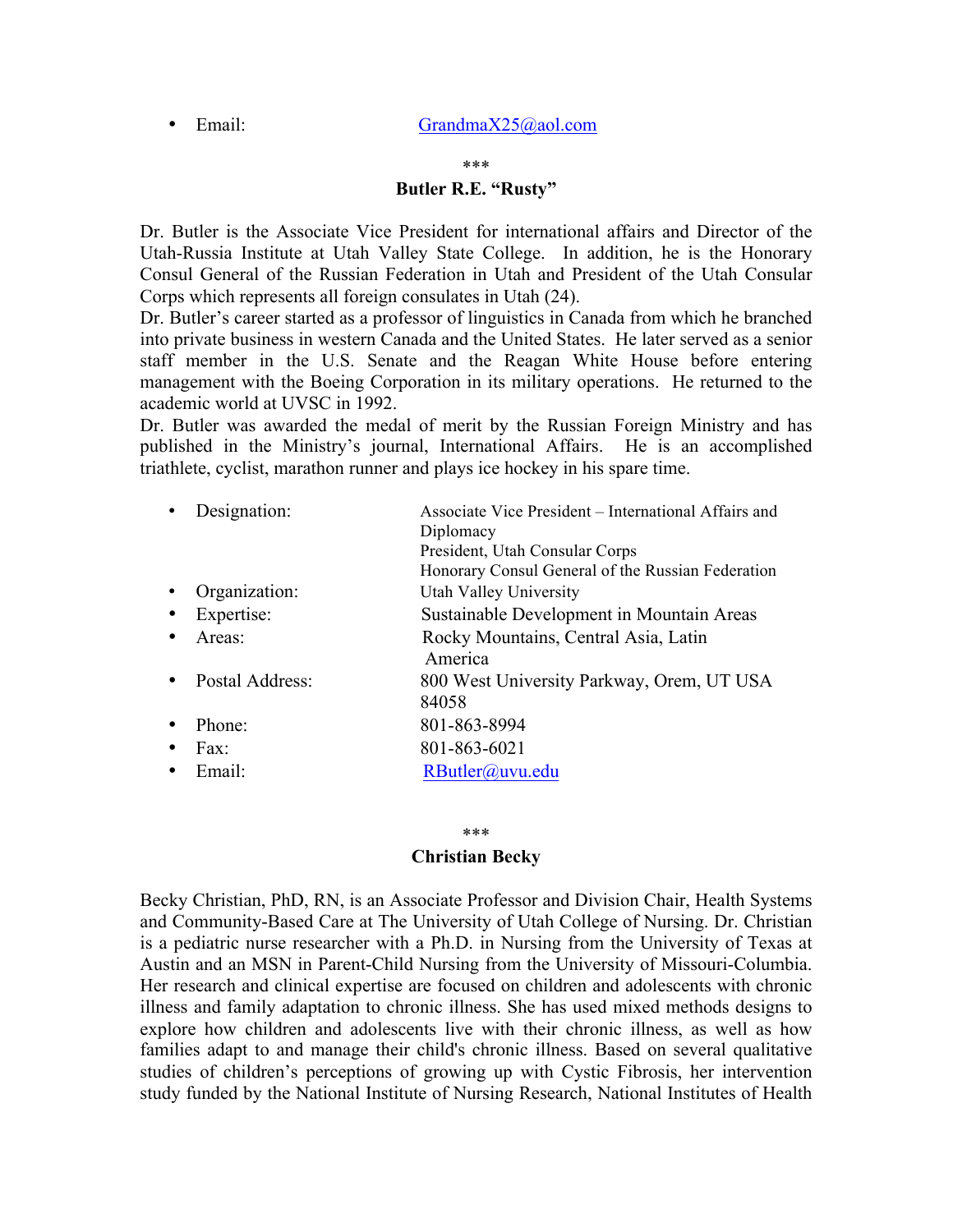(R01 NR04576) focused on building life skills in with children with Cystic Fibrosis and was published in Nursing Research (2006). An integrative review of research about children and adolescents growing up with chronic illness was published in the Annual Review of Nursing Research (2003); and a study focused on the health of caregivers of children with disabilities was published in Child: Care, Health and Development (2006). Currently, Dr. Christian is conducting a study of caregiver functioning and children with Cerebral Palsy in collaboration with Nancy Murphy, MD, Department of Pediatrics (funded by Primary Children's Medical Foundation). In addition, Dr. Christian and colleagues from the University of North Carolina at Chapel Hill have an intervention study (R01) targeting African-American families taking control of their diabetes (under review by NIH).

| Designation    | PhD, RN, Associate Professor and Division Chair,          |
|----------------|-----------------------------------------------------------|
|                | Health                                                    |
|                | Systems and Community-Based Care                          |
| Organization   | The University of Utah, College of Nursing                |
| Expertise:     | Children's Health; Children and Adolescents with          |
|                | Chronic Illness; Family Adaptation to Chronic             |
|                | <b>Illness</b>                                            |
| Areas:         | <b>United States</b>                                      |
| Postal Address | 10 South 2000 East; Salt Lake City, UT 84112<br>-5880 USA |
| Phone:         | Office: 801-581-6708 Home: 801-424-2434                   |
| Fax Number     | 801-587-9838                                              |
| Email address  | Becky.Christian@nurs.utah.edu                             |
|                |                                                           |

\*\*\*

# **Michael Curtis**

|           | • Designation:    | Director of Program Development                           |
|-----------|-------------------|-----------------------------------------------------------|
|           | • Organization:   | American Councils for International Education<br>(ACCELS) |
|           | • Postal Address: | 1776 Massachusetts Ave., NW,<br>Washington, D.C. 20036    |
| $\bullet$ | Phone:            | 202-833-7522                                              |
| $\bullet$ | Fax:              | 202-293-0037                                              |
|           | $\bullet$ Email:  | meurtis@americancouncils.org                              |

### \*\*\*

### **Davis Ethan**

Ethan Davis is currently a student majoring in psychology at UVSC. He was previously pursuing a degree in communications/journalism. With the combined knowledge of research skills in both fields and with a desire to find the reasons why people think and act the way that they do especially in regards to war, he embarked on the journey to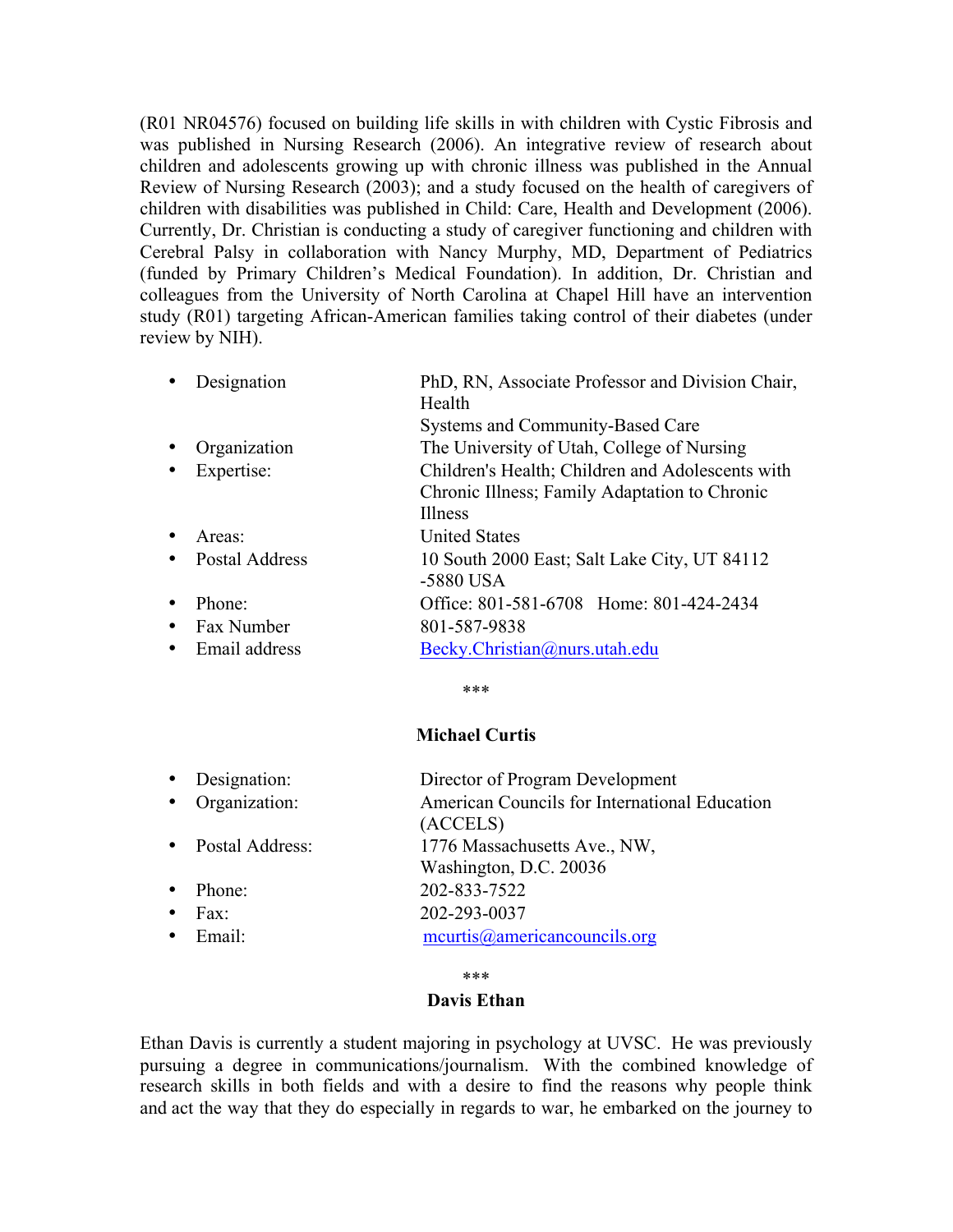find truth, especially the truth concerning the recent war and continuing struggles in Afghanistan. As part of this pursuit for truth he decided to take a course in Cross-Cultural Psychology. He hopes that through his own study efforts and the combined studies, opinions and experiences of the other students in this course that he will be able to find clarity on the recent conflicts in Afghanistan.

- Designation: Senior Student with Major in Psychology
- Organization: Utah Valley University
- Email: ehanldavis@gmail.com

### \*\*\*

## **Day Candra**

Candra Day is co-founder and President of Vista 360°, an international organization dedicated to fostering cooperation among mountain communities around the world, using the arts and cultural exchange to build lasting relationships. Vista 360° has an active partnership program in northern Kyrgyzstan and in the Mt. Fuji region of Japan and is beginning a new program in the southern Andes region.

Day was educated at Reed College and Antioch University. She has been a non-profit management consultant since 1980, working in the San Francisco Bay Area and in Wyoming in the fields of arts, education, immigrant rights and community design. She has been a presenter of multi-cultural arts since 1985 and has assisted with the start-up of several arts and arts education organizations. She also assists with the start-up of charter schools for Native Americans, most recently on the Wind River Indian Reservation. Day has served as Executive Director for the Jackson Hole Center for the Arts, the San Francisco Arts Education Foundation and the Hispanic Cultural Festival. She received the Wyoming Governor's Arts Award in 2007.

| Designation: | President |
|--------------|-----------|
|              |           |

- Organization: Vista 360<br>• Expertise: Sustainabl
- Sustainable Development in Mountain Areas
- Areas: Rocky Mountains, Central Asia, Japan, Latin America
- Postal Address: P.O. Box 4772, Jackson, WY USA 83001 • Phone/Fax: 307-733-3082

| ------------- |                       |
|---------------|-----------------------|
| Email:        | $c$ anday@wyoming.com |

\*\*\*

### **De Groh Teresa**

Teresa de Groh, Chair of the Wyoming Council for Women's Issues (WCWI), is a planner with a Master of Urban Planning and Policy from the University of Illinois at Chicago (1987). Ms. de Groh has worked in community planning, focusing on small town and rural communities, since 1985 and served most recently as a planner for Teton County, Wyoming from 1989 to 2003. She has published articles on planning issues,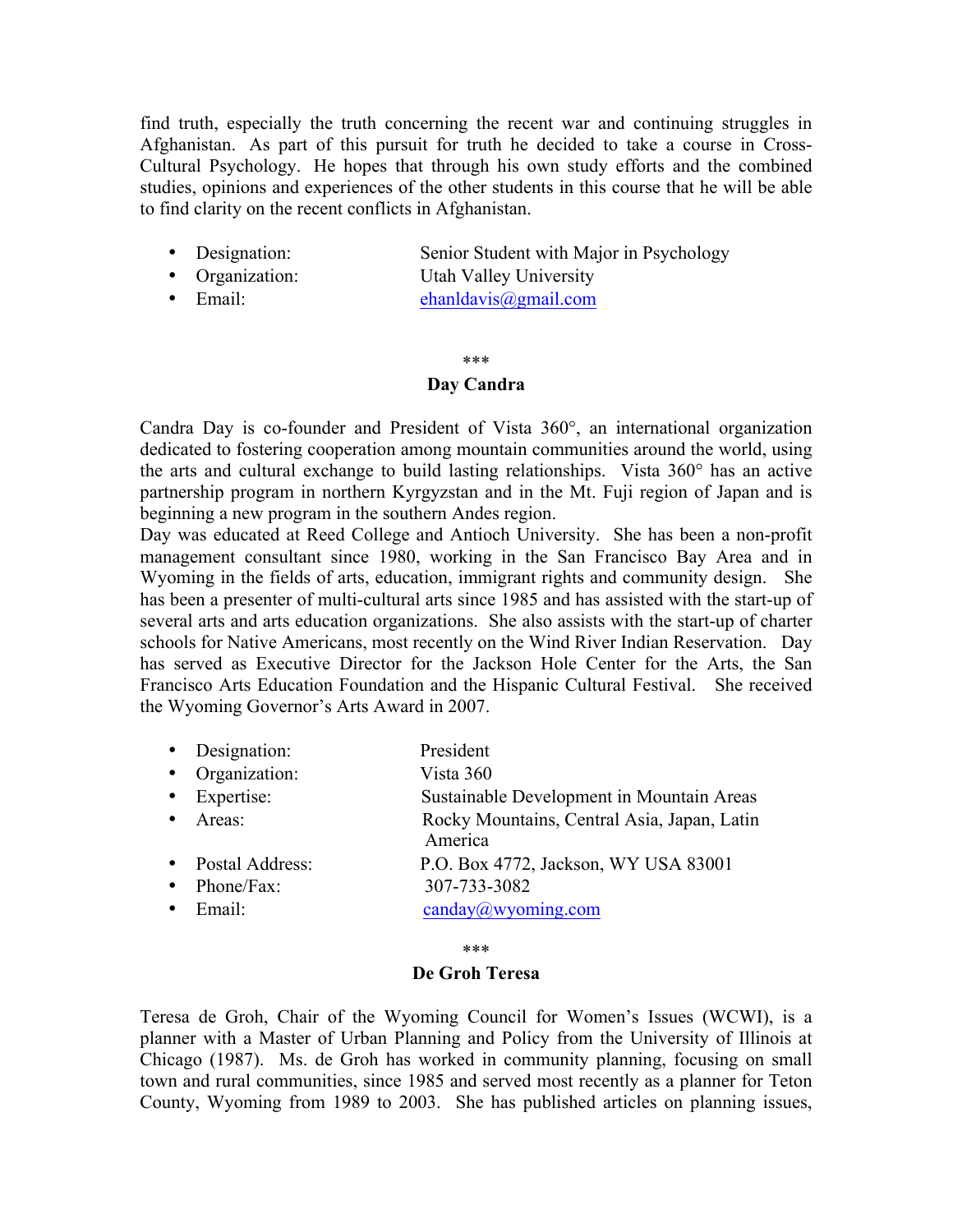made presentations at conferences on open space planning, and obtained significant federal grant monies for planning projects. Ms. de Groh formed her own company in 2003, de Groh Consulting LLC, but spends most of her time doing volunteer work with WCWI, the Teton Emergency Responders Association (TERA), and prehospital emergency care—she is an Emergency Medical Technician and Firefighter with the Jackson Hole Fire/EMS Department in Jackson, Wyoming.

|           | • Designation:    | Chair                                    |
|-----------|-------------------|------------------------------------------|
| $\bullet$ | Organization:     | Wyoming Council for Women's Issues       |
|           | • Postal Address: | Wyoming Council for Women's Issues       |
|           |                   | c/o Wyoming Business Council             |
|           |                   | 214 W. 15th Street,                      |
|           |                   | Cheyenne, WY 82002                       |
| $\bullet$ | Phone:            | 307-733-7591, 307-777-2848               |
|           | Fax:              | 307-733-4365                             |
|           | $\bullet$ Email:  | awj.list@bresnan.net.tdegroh@bresnan.net |
|           |                   |                                          |

\*\*\*

### **Djusupova Zamira**

Ms Zamira Djusupova, independent consultant and researcher in the area of ICT for Development (ICTD), has a Diploma with honours in Automated Management Systems from Moscow State Bauman Technical University and Diploma with honours in Finance and Credit from Kyrgyz State National University. For several years she was involved as IT Manager in different projects financed by the Government, World Bank and other organizations. Since 2005 Ms. Djusupova was contracted by UNDP in Kyrgyzstan as ICTD coordinator within the Democratic Governance Programme. Her work is devoted to fostering the use of ICTs in Kyrgyzstan to make easier access to information and knowledge for citizens and better governance. She is active in workshops and meetings regarding ICT for development and e-Government. Ms.Djusupova presented two accepted papers at the International Conference on Politics and Information Systems: 1) Case study: Kyrgyzstan's experience in promoting Open Source for National ICT development; 2) "Development of Kyrgyz National Land Information System as a part of National strategy ICT for development of Kyrgyz Republic. The conference was organized by International Institute of Informatics and Systemics in Orlando, Florida, USA in 2004. The first paper was selected as the best one among the other 10% of papers and was published in the Systemics, Cybernetics and Informatics. Recently she completed her PhD thesis work "Development Methods and Models of Multipurpose Management Information System on Immovable Property in Kyrgyzstan" and presented it to the Scientific Committee at the International Academy on System Research in Moscow.

| • Designation:  | <b>ICTD Component Coordinator</b>           |
|-----------------|---------------------------------------------|
|                 | <b>UNDP Democratic Governance Programme</b> |
| • Organization: | United Nations Development Programme        |
|                 | in the Kyrgyz Republic                      |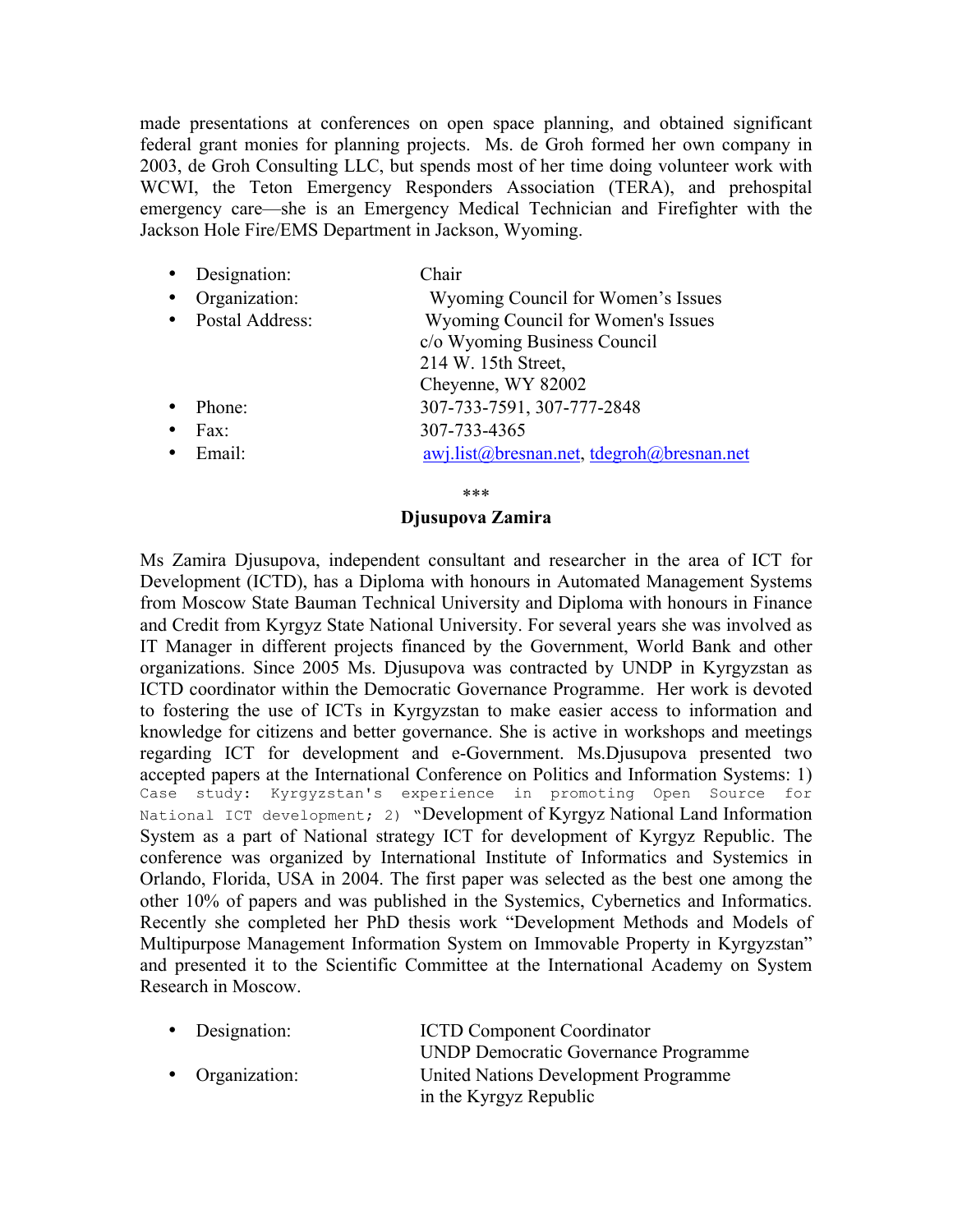- Postal Address: 28A Isanova Street, Bishkek 720017, Kyrgyz Republic • Phone: 996-312-61-12-11 (ext.28) • Fax: 996-312-62-74-15
- 
- 

• Email:  $zd(\partial_d d \rho g \circ \nu, \nu \circ d \rho, k \rho g)$ 

# \*\*\*

# **Dreyfuss Hermine**

Hermine Dreyfuss is a visual ethnographer and photographer with a degree in American and Far Eastern Studies from Cornell University. Since 1985, she has specialized in the work of traditional textile designers and producers in Asia, the Americas, Europe, Africa and Turkey. In 1992, she began documenting the changes since independence in the former Soviet Union with an emphasis on the Central Asian republics. Ms. Dreyfuss' images have been published in a variety of books and magazines. She has presented cultural exhibits and educational workshops in the UK, Australia, Central Asia and throughout the US, most recently on Uzbek embroideries at the East-West Center in Honolulu. Ms Dreyfuss was a major contributor to the Smithsonian Silk Road Festival in 2002. In 2006, the Congressional Black Caucus Education Braintrust of the U.S Congress presented Ms. Dreyfuss the Congressional Beacon of Hope Award for her work with children and education. She is a design and marketing consultant to several Central Asian and European artisans and businesswomen.

|           | • Designation:    | Ethnographer and photographer                   |
|-----------|-------------------|-------------------------------------------------|
|           | • Organization:   | HLD Associates, Inc.                            |
|           | • Expertise:      | Sustainable Development in Mountain Areas       |
|           | • Areas:          | Rocky Mountains, Asia, Europe, Latin<br>America |
|           | • Postal Address: | 2851 Davenport St., N.W.,                       |
|           |                   | Washington, D.C. 20008                          |
|           | Phone:            | 202-244-88-14                                   |
| $\bullet$ | Email:            | hermine@erols.com                               |

### \*\*\*

# **Duku Moses Hensley**

Moses Hensley Duku, research scientist, obtained a MSc. from the University of Science and Technology at Kumasi, Ghana. He is the elected representative of the African Mountain Forum on Mountain Forum Board and Focal Point, Ghana, Mountain Partnership.

His work encompasses provision of scientific information, technologies for exploitation of renewable feedstocks, clean technologies, plastic waste management, and transfer of technology to micro, small and medium scale enterprises.

Duku was responsible for climate change, desertification, forest landscape restoration and wetlands management while at the Ministry of Environment & Science, Ghana. He participated in both the first and second Global Meetings of Members of the Mountain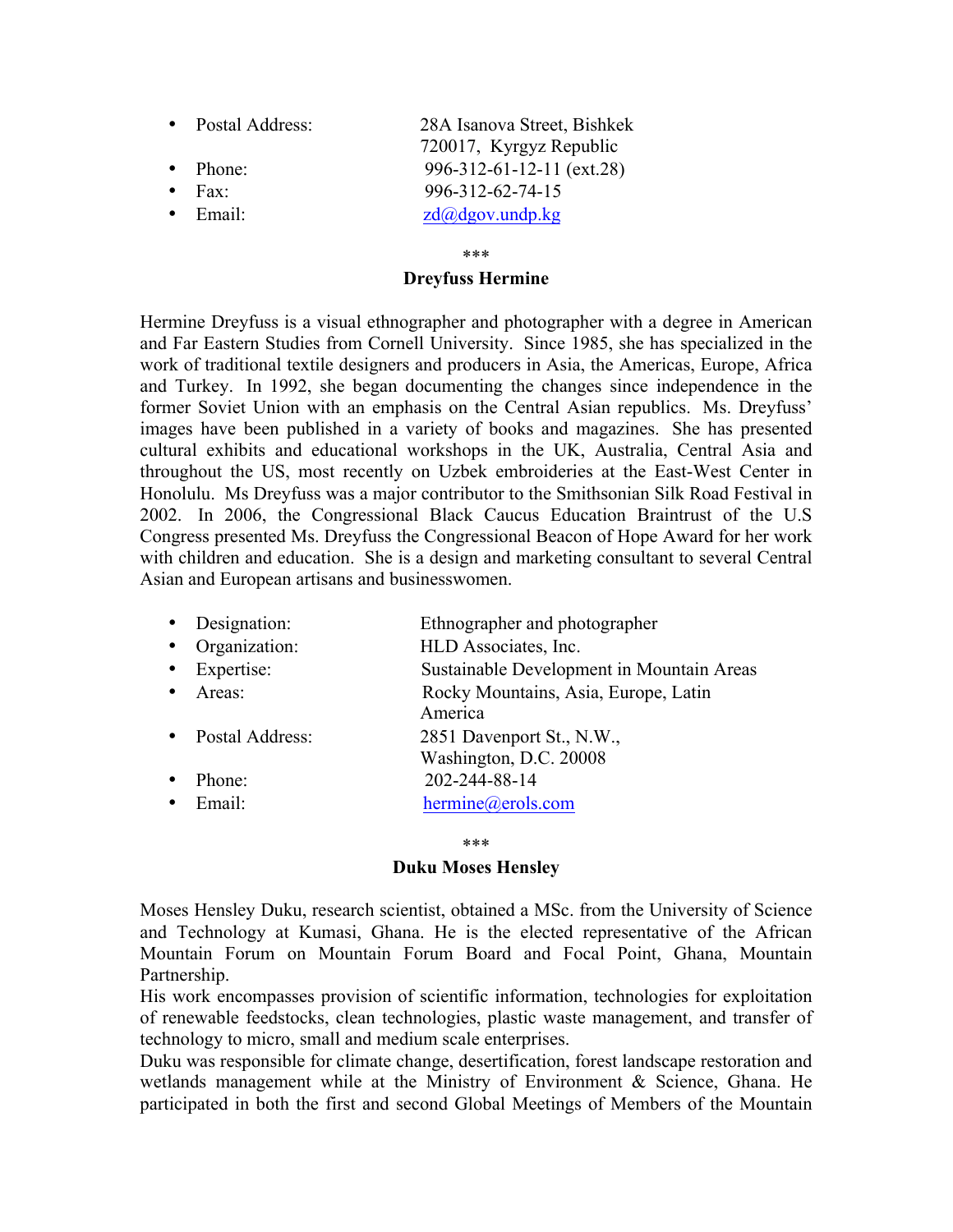Partnership, and e-consultations which developed a Global Action Plan for sustainable mountain development.

From 2003 - 4, he coordinated Ghana's component of PDF-A and B phases of regional project on "Removing Barriers to Invasive Plant Management and Prevention in Africa" involving five countries, namely, Ghana, Uganda, Ethiopia, Zambia and Kenya.

Duku also presented papers at International Centre for Science and High Technology (ICS-UNIDO)Expert Group Meetings on "Clean Technologies, Environmentally Degradable Plastics Technologies for exploitation of renewable feedstocks and waste valorisation", and at an international conference on "Renewable Resources and Renewable Energy" in Trieste, Italy.

He is both a member of ICS-UNIDO regional task force on "plastic waste management", and sub-regional network on "technology management and transfer".

| • Designation:  | Focal Point, Mountain Partnership and Elected<br>Representative, African Mountain Forum, Mountain<br>Forum Board |
|-----------------|------------------------------------------------------------------------------------------------------------------|
| • Organization: | Council for Scientific and Industrial Research,                                                                  |

- Ghana
- Expertise: Sustainable Development in Mountain Areas
- Areas: Ghana , Africa
- Postal Address: P.O. Box 576 , Legon Accra , Ghana
- Phone:  $+233-244-449-691$
- Fax:  $+233-21-500-193$
- Email: mosesduku@yahoo.com

### \*\*\*

# **Embry Jessie**

Jessie Embry, associate director of the Charles Redd Center and associate research professor, Brigham Young University, has published seven books and over 100 articles on Utah, Mormon, and western American history topics. Her presentation will examine how Mormon leaders taught girls traditional values. She is working on a manuscript on Mormon sports and dance tournaments. She plans on an oral history program on the Mormon family home evening program.

|           | • Designation    | <b>Associate Director</b>                                                                                  |
|-----------|------------------|------------------------------------------------------------------------------------------------------------|
| $\bullet$ | Organization     | Charles Redd Center for Western Studies, Brigham<br><b>Young University</b>                                |
| $\bullet$ | Expertise:       | Western American History, Mormon History, Oral<br>History, includes women's history in those<br>categories |
|           | Areas:           | Western America                                                                                            |
|           | • Postal Address | 366 SWKT, BYU, Provo, UT 84062, USA                                                                        |
|           | Phone:           | Office: 801-422-7585                                                                                       |
|           | • Email address  | jessie_embry@byu.edu                                                                                       |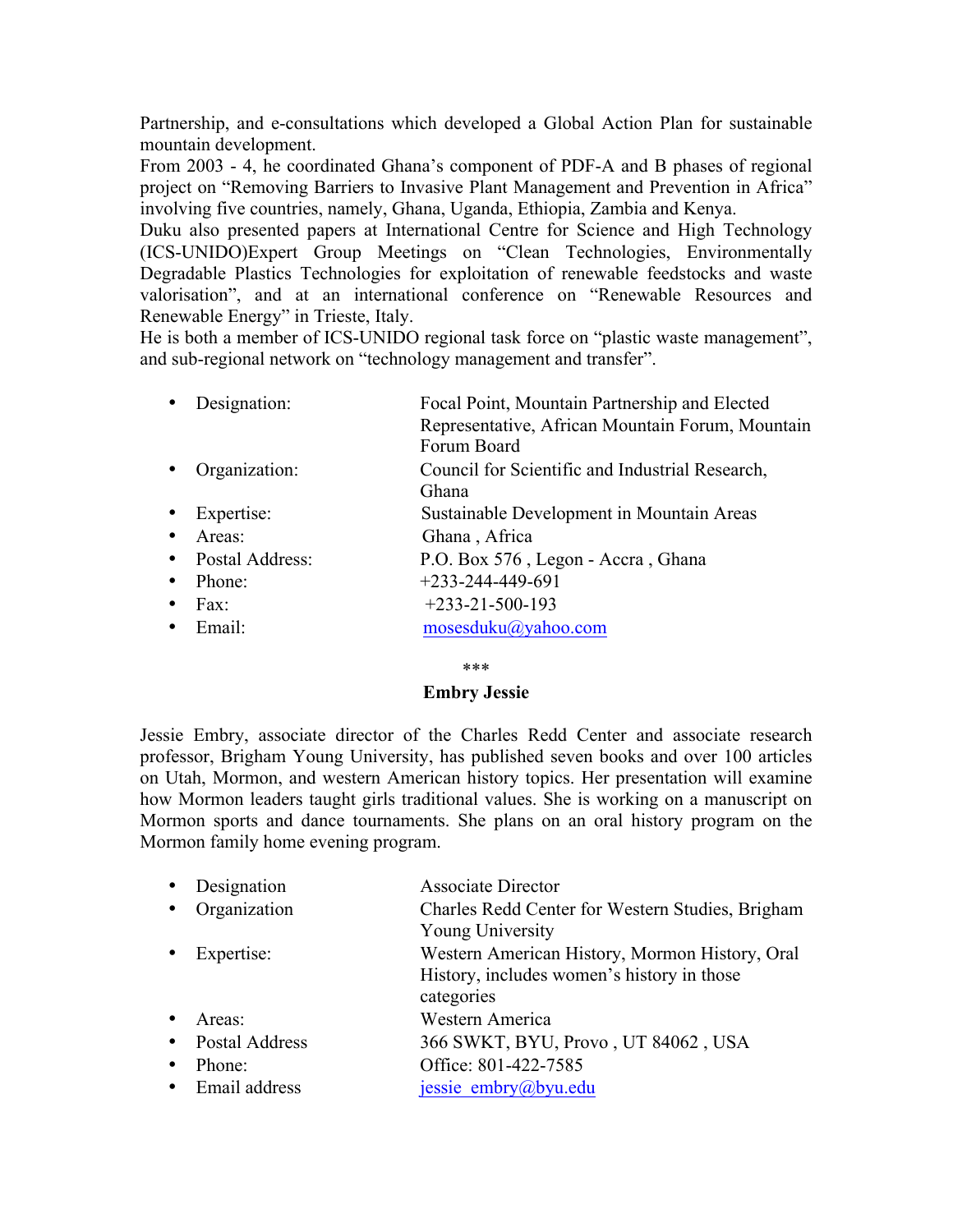# **England Lynn**

Lynn England, professor emeritus, is a sociologist with a Ph.D. from the University of Pittsburgh (1971). He was on the faculty at Brigham Young University for 36 years and served as Chair of the Sociology Department. His work encompasses the nature of rural communities and the ways in which communities are able to sustain themselves in the face of the forces of globalization and modernity. He has concentrated this work on communities in the Intermountain West of the United States and Chihuahua, Mexico. In addition, England has been involved in research on rural poverty, especially among the Raramuri peoples of Mexico. England's recent writing has focused on the sociological contributions of W. E. B. Du Bois, the effects of modernity and globalization on community, and poverty in Mexico. His current research involves analyses of the lives of Raramuri immigrants to urban centers and a longitudinal analysis of change in three communities in Utah and Colorado. England serves on committees in the Rural Sociological Society and has been panel manager for the USDA competitive grants program.

|           | Designation:      | Lecturer                                           |
|-----------|-------------------|----------------------------------------------------|
|           |                   | <b>Behavioral Science Department</b>               |
|           | • Organization:   | Utah Valley University                             |
|           | • Postal Address: | 800 West University Parkway, Orem, UT USA<br>84058 |
| $\bullet$ | Phone:            | 801-863-8119                                       |
| $\bullet$ | Email:            | $Lymn$ . England@uvu. edu                          |
|           |                   |                                                    |

# \*\*\*

# **Englehardt Elaine E.**

Elaine E. Englehardt is Special Assistant to the President and a Distinguished Professor of Philosophy at Utah Valley State College. She has taught ethics, philosophy and communication classes at UVSC for the past thirty years. Currently her assignments include teaching, acting as federal liaison, overseeing the Sleeping Rainbow Ranch field station, and working with the nationally award winning Center for the Study of Ethics. She received her Ph.D. from the University of Utah in Communication and Philosophy. As Special Assistant to the President, Englehardt oversees all federal appropriations. For the past twenty years, she has written and directed seven national grants. Four large grants are in ethics education from FIPSE, the Fund for the Improvement of Post Secondary Education (Department of Education). She recently completed a three book series with Harcourt College Publishers in Ethics: The Organizational Self and Ethical Conduct: Sunlit Virtue and Shadowed Resistance, and Interpersonal Communication Ethics: Friends, Intimates, Sexuality, Marriage and Family with Harcourt College Publishers in 2001 and Principled Media Ethics, with Wadsworth Publishers in 2002. She earlier published Ethics and Life with Donald Schmeltokopf through Wm C. Brown Publishers. She has additionally published numerous articles.

#### \*\*\*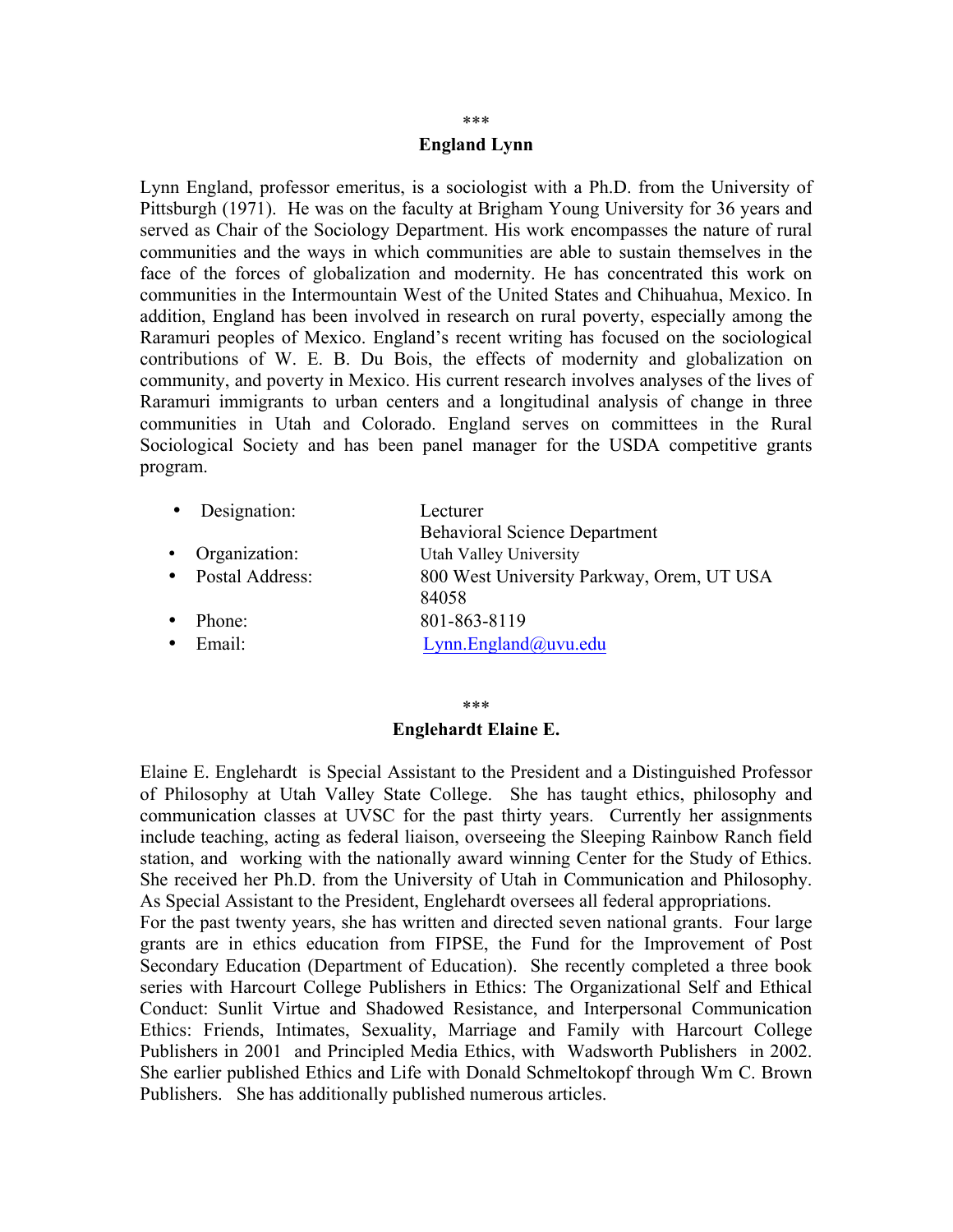She has been involved in extensive volunteer service. She is a member of the Utah State Judicial Conduct Commission. She also served with Utah Humanities Council for seven years, two years as chair; and with the Utah County Planning and Zoning Commission for ten years, seven years as chair.

|           | Designation:      | Distinguished Professor of Ethics                |
|-----------|-------------------|--------------------------------------------------|
|           |                   | Professor of Philosophy                          |
|           |                   | Special Assistant to the President (UVU)         |
|           |                   | Program Coordinator Ethics Across the Curriculum |
| $\bullet$ | Organization:     | Utah Valley University                           |
|           | • Postal Address: | 800 West University Parkway, Orem, UT USA        |
|           |                   | 84058                                            |
|           | Phone:            | 801-863-8129                                     |
| $\bullet$ | Fax:              | 801-226-5207                                     |
|           | Email:            | Elaine.Englehardt@uvu.edu                        |

\*\*\*

# **Fernández Consuelo**

Consuelo Fernández, Architect-Urbanist, is the President of the VAMOS BOLIVIA Association (2005). Her work focuses on: support to the communities and municipalities with high levels of poverty in Bolivia; development of multidisciplinary projects to improve the quality of life; and to support to the social sector in the learning processes to develop capacities and potential among the population. After she was a United Nations National Volunteer in the "Youths against Poverty Program" in her own country, she founded an Association to fight against poverty for the purpose to continue the work in supporting communities and to motivate many people in this way.

| Designation          | President                                        |
|----------------------|--------------------------------------------------|
| Organization         | VAMOS BOLIVIA, Association (Voluntad de          |
|                      | Acción Multidisciplinaria y Organizada Bolivia)  |
| Expertise:           | Local Development Programs in Communities and    |
|                      | Municipalities within high levels of poverty.    |
| Areas:               | National Organization working in Rural and Urban |
|                      | Areas.                                           |
| Postal Address       | P.O.BOX. 1347 Milford, PA 18337 USA              |
| Phone:               | 513-502-3385                                     |
| Email address        | vamos bolivia@hotmail.com,                       |
|                      | connie fernandez@vamosbolivia.org                |
| Website <sup>.</sup> | www.vamosbolivia.org                             |

\*\*\*

# **Frederickson Kristine Wardle**

Kristine Wardle Frederickson is an instructor in the history, women's studies, honors and religion departments at Brigham Young University. She is a PhD candidate in History at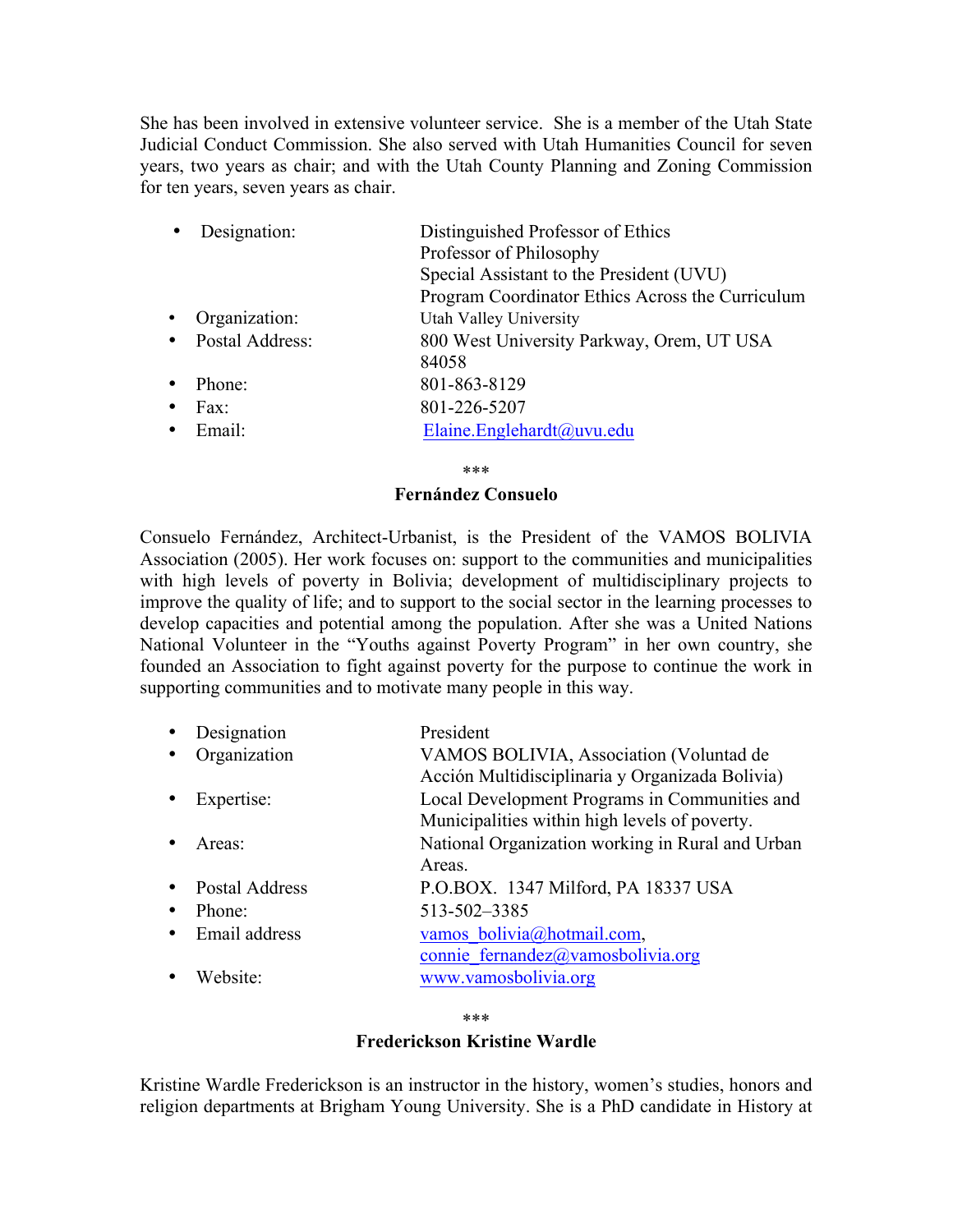the University of Utah. Her dissertation, "Agency, Atonement and Prayer: Josephine Butler and Christianity in British Victorian Feminism," details women's rights campaigns against state-regulated prostitution and human trafficking. She was the recipient of a Graduate Research Fellowship Award. She has written and presented papers on material culture, Evangelicalism, and perceptions of domesticity in nineteenth-century Britain. She is currently working on an article, "The Power of Millennial Eschatology in the British Victorian Feminist Movement."

|           | • Organization       | Women's Research Institute, Brigham Young   |
|-----------|----------------------|---------------------------------------------|
|           |                      | University                                  |
|           | $\bullet$ Expertise: | Modern European History; Religious History; |
|           |                      | Women's History                             |
|           | • Postal Address     | 1063E JFSB Provo, UT 84602                  |
| $\bullet$ | Phone:               | 801-422-8390                                |
|           | • Email address      | kris.frederickson@byu.edu                   |

\*\*\*

### **Garcia Myrna Bencomo**

Myrna Garcia Bencomo, professor at the Universidad Autonoma de Chihuahua, is Director of the School of Continuing Education. She has her doctorate from the Universidad Nacional Autonoma de Mexico. Garcia Bencomo has been a leader in promoting higher education for the Raramuri students in Chihuahua, Mexico. She is a skilled ethnographer and has conducted numerous interviews with the Raramuri women of the region. She has conducted studies of women, both indigenous and mestizo, in her home state of Chihuahua. Garcia Bencomo teaches classes in education and English to teachers seeking post-graduate degrees at the Universidad Autonoma de Chihuahua. Her current research involves analyses of the lives of Raramuri immigrants to urban centers.

|           | • Designation    | Professor<br>Director of the School of Continuing Education |
|-----------|------------------|-------------------------------------------------------------|
|           |                  |                                                             |
|           | • Organization   | Universidad Autonoma de Chihuahua                           |
|           | • Postal Address | Av. Escorza No. 900, Zona Centro. CP. 31000                 |
|           |                  | Chihuahua, Chih., México                                    |
| $\bullet$ | Phone:           | $+52-614-442-00-67$                                         |

### \*\*\*

### **Ganbold Gonchig**

Mr.Gonchig GANBOLD graduated from the Mongolian State University as Bachelor of Science and the State Institute of International Relations in Moscow, completed Foreign Service Program at the University College in Oxford, studied at the Institute of Advanced Studies on International Relations in Geneva and at the Asia Pacific Security Studies Center on Hawaii.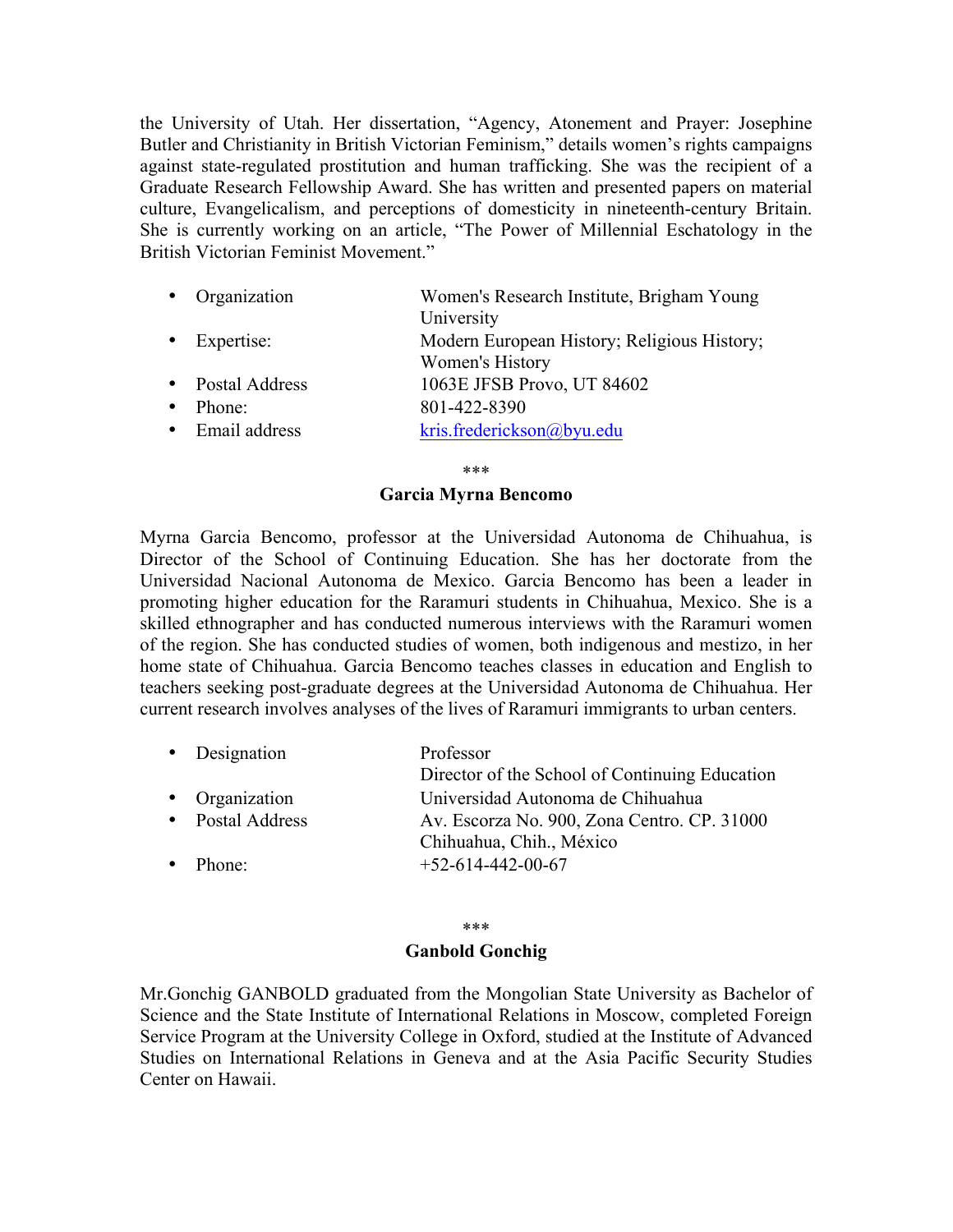As foreign service officer he served both at headquarters and foreign missions of the Mongolia external relations since 1980 and also at the Office of National Security Council of Mongolia in 2003-2004. He specialized in political diplomacy and international security. He contributed number of articles to periodicals and translated half dozen books into Mongolian. His area of interests are politics, environmental and gender issues.

As the Consul General and Counselor of the Mongolian Embassy in Washington DC since August 2006 G. Ganbold has been giving more emphasis on improving the public awareness of Mongolia in the USA , to getting closely acquainted with its multifaceted life and reinvigorating bilateral exchanges between the two countries at all level. Currently he is Vice President of the newly opened Mongolian School Governing Board in Great Washington DC area.

| Designation           | Consul General                |
|-----------------------|-------------------------------|
| Organization          | <b>Embassy of Mongolia</b>    |
|                       | To the United States          |
| <b>Postal Address</b> | 2833 M Street, NW             |
|                       | Washington DC 20007           |
| Phone                 | 202-333-7117 ext 13           |
| Fax                   | 202-298-9227                  |
| Email address         | g.ganbold@mongolianembassy.us |
|                       |                               |

\*\*\*

# **Gehrenbeck David L.**

As country desk officer for the Kyrgyz Republic at the U.S. Department of State, David Gehrenbeck coordinates overall U.S. government policy on the Kyrgyz Republic and serves as primary Washington contact for the U.S. Embassy in Bishkek and the Kyrgyzstani Embassy in Washington. He joined the State Department as a foreign service officer in 2000. He has served as a watchstander at the Operations Center; as political-economic, consular, and security officer at the U.S. Consulate General in Melbourne, Australia; as economic-commercial and assistance coordination officer at the U.S. Embassy in Yerevan, Armenia; and as assistant to the minister counselor for administration at the U.S. Embassy in Moscow, Russia. He received his Ph.D. in Russian literature from Brown University and his B.A. in Russian literature from Swarthmore College and has taught Russian language, literature and culture at various levels. He is married and has three children.

| • Designation    | Country Desk Officer, Kyrgyz Republic     |
|------------------|-------------------------------------------|
| • Organization   | Bureau of South and Central Asian Affairs |
|                  | U.S. Department of State                  |
| • Postal Address | 2201 C Street NW,                         |
|                  | Washington, DC 20520                      |
| Phone:           | 202-647-9119                              |
| Email address    | GehrenbeckDL@state.gov                    |
|                  |                                           |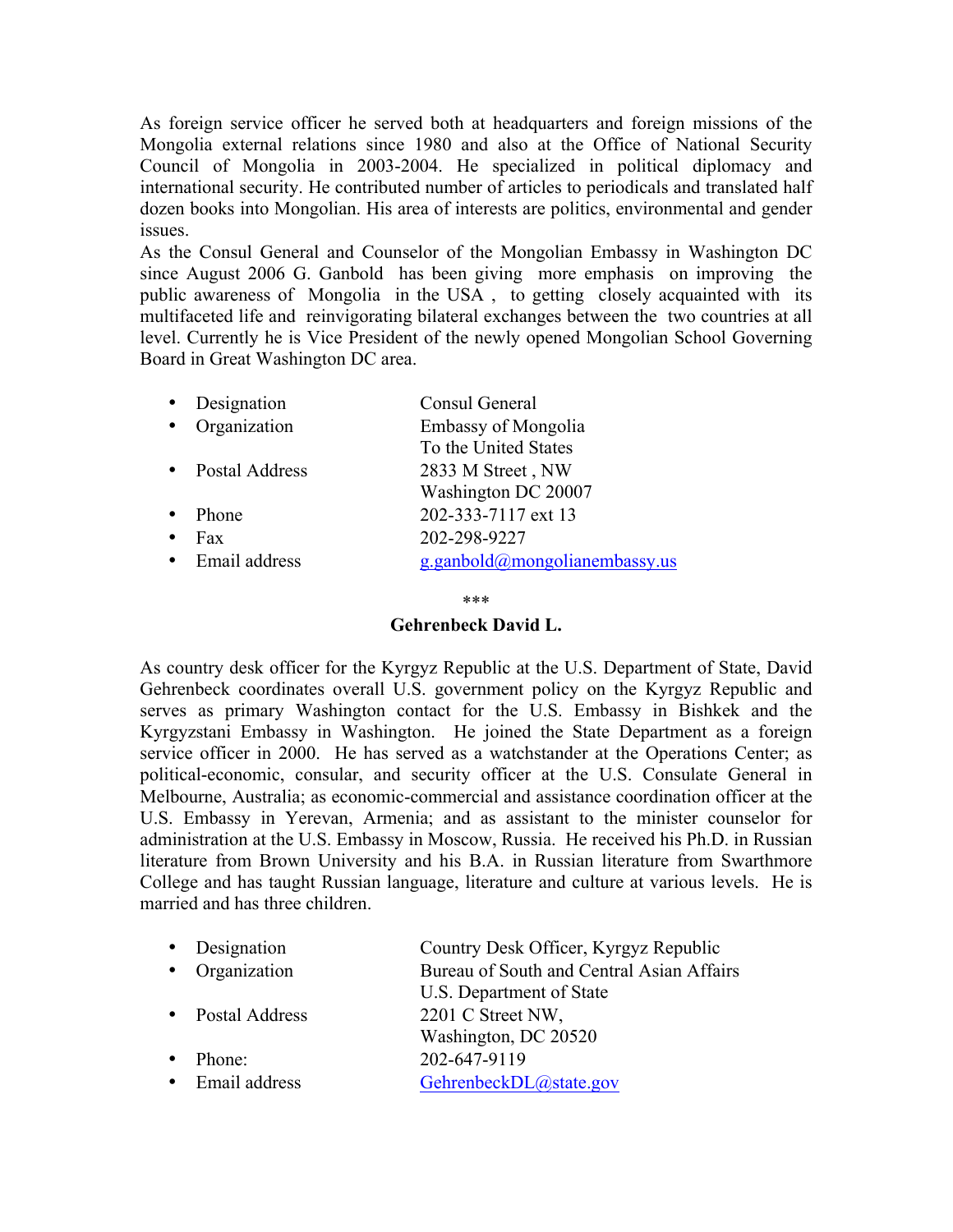#### **\*\*\***

### **Graney David W.**

David W. Graney is currently a senior student at UVSC majoring in Political Science, having already completed an Associate of Arts Degree at UVSC in Political Science. He also completed one and a half years of undergraduate training at the U.S. Air Force Academy in Colorado Springs. He worked as a U.S. House of Representatives Intern in the Office of Congressman John T. Doolittle in Washington, D.C. (2006) doing constituent liaison work and correspondence regarding defense, intelligence, budget, health care, and environmental issues. He worked before this as a CNN newsroom/Pentagon intern (2006) with the production of the "Situation Room" hosted by news anchor Wolf Blitzer, assisting in the research, development and dissemination of news regarding the United States national government and military. He also worked as a U.S. Senate Intern (2005) for the Office of Senator Orrin G. Hatch researching issues pertaining to current legislation specifically dealing with environmental, health, military, and intelligence issues. He handled press relations, met with lobbyists, attended congressional luncheons/receptions, attended senate committee hearings, and constituent relations. David was also involved in case work for which he received correspondence and analyzed, resolved, and elucidated to the constituent what was executed and accomplished regarding their case. Before these internships, he worked at UVSC as a Teaching Assistant for a professor in Psychology (2004-05).

- Designation: Senior Student with Major in Political Science
- Organization: Utah Valley University
- Email: dwgraney@yahoo.com

#### \*\*\*

### **Greenwood Donna**

Donna Greenwood MSN, RN is an Associate Professor of Nursing at Carroll College in Helena Montana where she has taught for the past 25 years. She received her Bachelors Degree from Montana State University and Masters Degree in primary care nursing from the University of Portland, Portland Oregon. Her primary teaching responsibilities and interest are in community and public health nursing. Greenwood's interest in prevention, health promotion and health disparities among populations in frontier regions of Montana and Alaska led to her sabbatical experiences traveling these states to hear the stories of public health nurses committed to meeting the health needs of high-risk populations.

- Designation Associate Professor Nursing
- Organization Carroll College
- Postal Address 1601 N. Benton Ave. Helena, MT. 59625-0002
- 
- Phone: 406-447-5493
- Email address dgreenwo@carroll.edu

### **\*\*\***

# **Halvorson Sarah J.**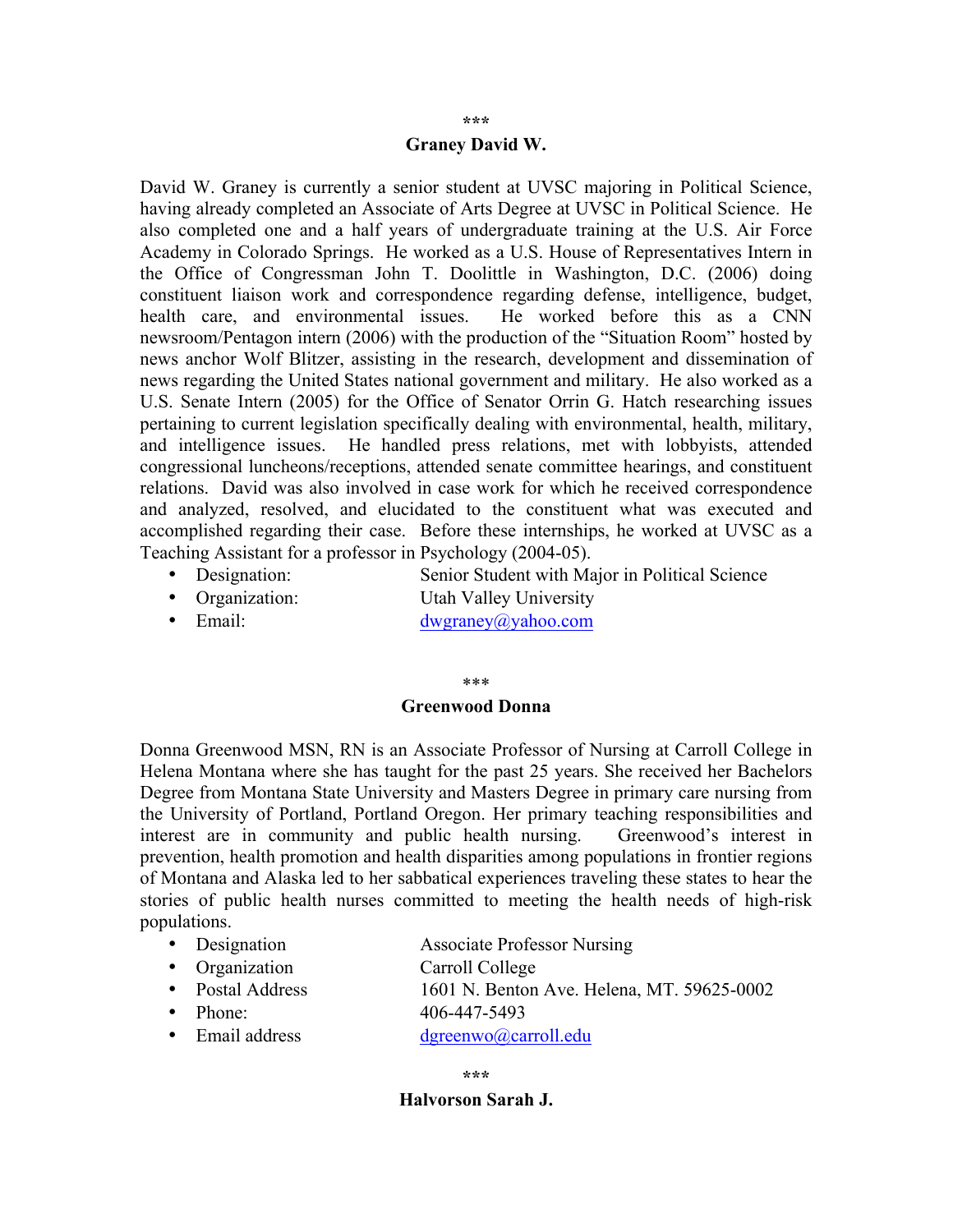Sarah J. Halvorson is an Associate Professor in the Department of Geography at The University of Montana. She earned her B.A. from St. Olaf College (1990) in Northfield, Minnesota and earned her Ph.D. at the University of Colorado at Boulder (2000). Dr. Halvorson's teaching and research interests span several areas including: water resources; gender geography; environmental hazards; mountain communities of Central Asia and the Caucasus; and women and Islam. From 1990 to 1992 she served as a Peace Corps Volunteer in Chad, Central Africa working in the areas of rural water supplies and community development. Between 1994 to 1998 she carried out over 16 months of ethnographic fieldwork in remote mountain communities in the Karakoram of Northern Pakistan. Since 2001 she has conducted field studies in the Republic of Georgia, the Royal Kingdom of Bhutan, Kyrgyzstan, and Tajikistan. She has published her work in book chapters and articles in journals such as *The Professional Geographer*, *The Geographical Review*, *Mountain Research and Development*, *Health and Place*, and the *Encyclopedia of Women and Islamic Cultures*. Currently, she is directing a U.S. Department of Education-funded textbook project that is focused on the regional geography of Central Asia and the Caucasus.

| Designation           | <b>Associate Professor</b>                                                                                   |
|-----------------------|--------------------------------------------------------------------------------------------------------------|
| Organization          | Department of Geography, The University<br>of Montana                                                        |
| Expertise:            | Water Resources, Environmental<br>Hazards, Gender, Rural Development                                         |
| Areas:                | Central and South Asia                                                                                       |
| <b>Postal Address</b> | Department of Geography, Social<br>Science Building<br>The University of Montana,<br>Missoula, Montana 59812 |
| Phone:                | 406-243-2793                                                                                                 |
| Fax Number            | 406-243-4840                                                                                                 |
| Email address         | sarah.halvorson@umontana.edu                                                                                 |
| Website:              | www.cas.umt.edu/geography                                                                                    |
|                       |                                                                                                              |

### \*\*\*

### **Hamilton Jennifer**

Jennifer Hamilton is a graduate student in the Department of Geography at The University of Montana. Her research and training in the fields of geography and zoology has taken her to Mexico, Greenland, and most recently to the earthquake-affected region of Pakistan-administered Kashmir. Jennifer's interests are earthquake hazards and gender dimensions of hazard preparedness and response. Her thesis, based on two field expeditions to the earthquake zone, is titled "Rebuilding in the Midst of Disaster: An Assessment of the Structural and Societal Responses to the 2005 Kashmir Earthquake."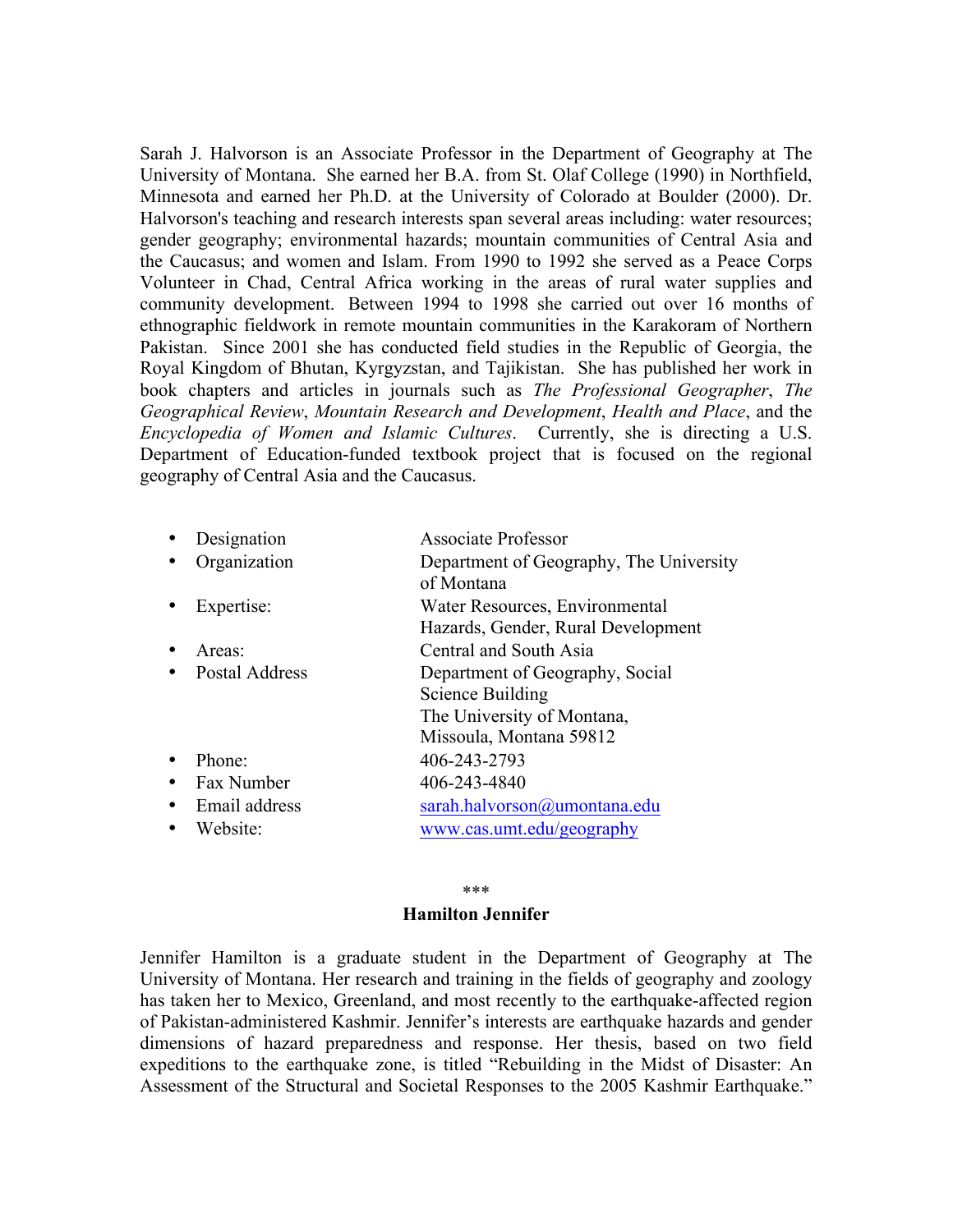Upon graduation Jennifer aims to continue her hazards-related research and professional work.

| • Designation    | Research Assistant             |
|------------------|--------------------------------|
| Organization     | The University of Montana      |
| • Postal Address | 210 Social Science Building    |
|                  | Missoula, Montana, USA 59812   |
| Phone:           | 406-243-4733                   |
| • Email address  | jennifer.hamilton@umontana.edu |
|                  |                                |
|                  | ***                            |

# **Hassas Safia**

Safia Hassas is a journalist with bachelor for the Kabul University (1993). She is working with Radio Free Europe Radio liberty in Kabul. She uses to work with B.B.C radio. Most of her duties are to collect news, reports especially on Afghan refugees, IDPs (internal displace people) and women activities across the country.

During the Taliban era, Safia had studied English language by herself and taught in an underground course for young ladies in Kabul.

She is currently working on several issues like radio packages on self burning cases among Afghan women and women's life among nomad (Kochi) communities.

Safia is also a poet and most of her poems are reflecting Afghan women's desire and problems.

| • Designation | Journalist                                                                                                                                                                                                                                                                                                         |  |
|---------------|--------------------------------------------------------------------------------------------------------------------------------------------------------------------------------------------------------------------------------------------------------------------------------------------------------------------|--|
|               | $\sqrt{2}$ $\sqrt{2}$ $\sqrt{2}$ $\sqrt{2}$ $\sqrt{2}$ $\sqrt{2}$ $\sqrt{2}$ $\sqrt{2}$ $\sqrt{2}$ $\sqrt{2}$ $\sqrt{2}$ $\sqrt{2}$ $\sqrt{2}$ $\sqrt{2}$ $\sqrt{2}$ $\sqrt{2}$ $\sqrt{2}$ $\sqrt{2}$ $\sqrt{2}$ $\sqrt{2}$ $\sqrt{2}$ $\sqrt{2}$ $\sqrt{2}$ $\sqrt{2}$ $\sqrt{2}$ $\sqrt{2}$ $\sqrt{2}$ $\sqrt{2$ |  |

- Organization **Radio Free Europe/Radio Liberty, in Kabul-Prague**
- Phone: 0093-070-224-758
- Email address safiahasass@yahoo.com

\*\*\*

# **Heaton Tim**

Tim Heaton, professor of Sociology at Brigham Young University, is a sociologist with a Ph.D. from the University of Wisconsin (1979). His work is primarily in the area of demography and demographic trends. His recent research has focused on issues dealing with women and children's health and welfare in Bolivia and poverty in Mexico. He has also been involved in demographic analyses of membership of the Latter-Day Saints Church. Heaton's writing emphasizes family and religious trends in a variety of international settings including Africa, Indonesia, and Latin America. He has completed extensive research and writings on marriage dissolution and marital satisfaction in interracial marriages. His current research involves analyses of the lives of Raramuri immigrants to urban centers.

| • Designation  | Professor of Sociology   |
|----------------|--------------------------|
| • Organization | Department of Sociology  |
|                | Brigham Young University |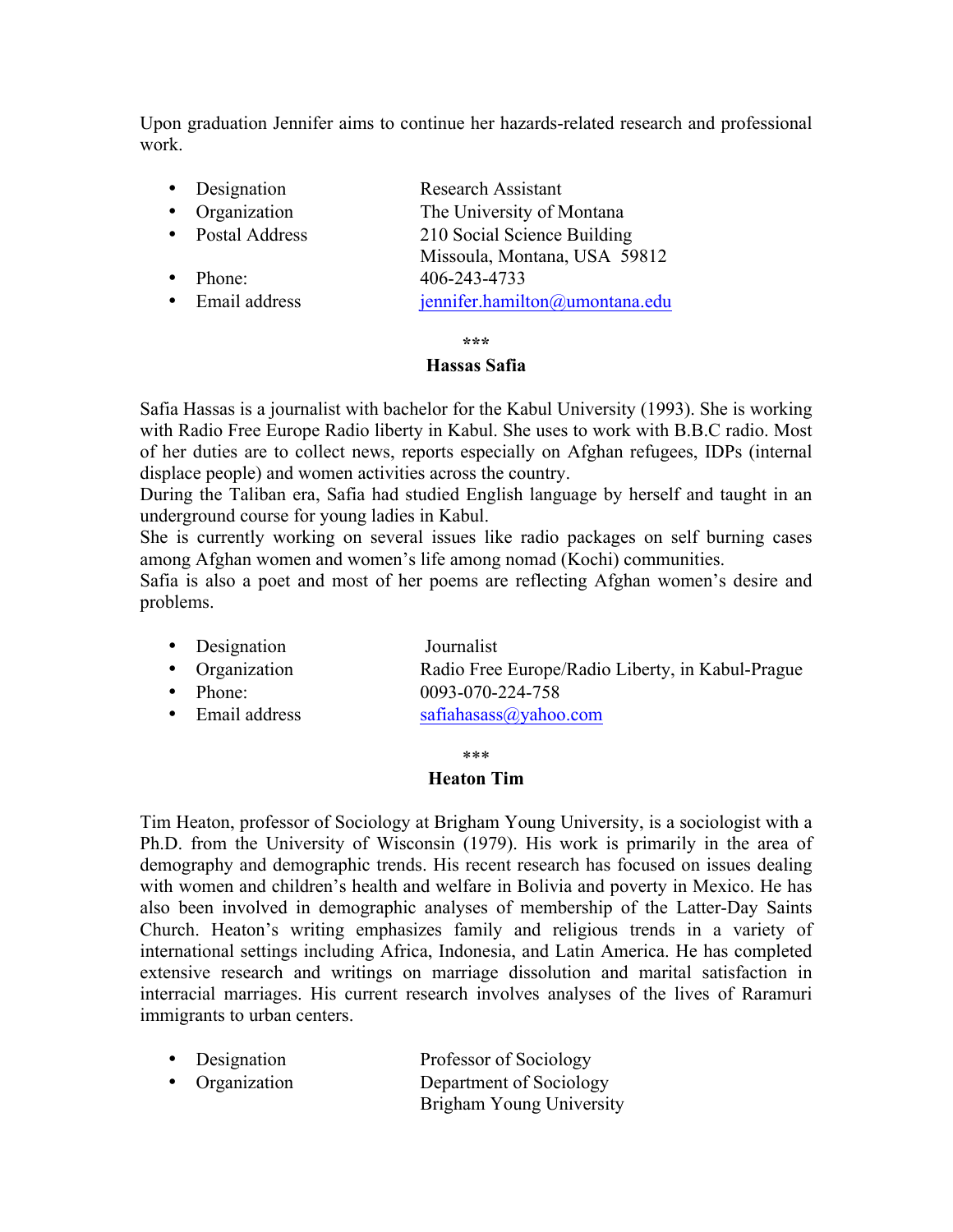- Postal Address JFSB 2033, Provo, UT 84602
- 

• Phone: 801-422-3280 • Email address  $\qquad \qquad \text{tim} \ \text{heaton}(\partial_t)$  by u.edu

#### \*\*\*

# **The Honorable Gary Richard Herbert**

Gary Richard Herbert is Utah's sixth Lieutenant Governor and was elected on November 2, 2004. Prior to his election as Lieutenant Governor, Mr. Herbert served 14 years on the Utah County Commission, nine years as its chairman. As Lieutenant Governor, and at the discretion of Governor Jon M. Huntsman, Jr., Mr. Herbert leads state efforts concerning homeland security, transportation, water and rural affairs issues. He is also utilizing his background in local government to serve citizens throughout the state.

A former President of the Utah Association of Realtors, Mr. Herbert's public and private sector service has consistently required him to work with diverse groups and interests. Mr. Herbert has also served as the President of the Utah Association of Counties, where he was named as Utah's Outstanding County Commissioner and County Elected Official. He is also the recipient of the National Outstanding Republican County Elected Official of the Year award.

Gary Richard Herbert was born in American Fork, Utah and raised in Orem by parents Duane and Carol Herbert. He is married to Jeanette Snelson Herbert. Together, they own and operate a day-care center in Utah County. The Herbert's have six children and seven grandchildren.

|           | • Designation    | Lieutenant Governor                         |
|-----------|------------------|---------------------------------------------|
| $\bullet$ | Organization     | <b>Utah State</b>                           |
|           | • Postal Address | Utah State Capitol Complex                  |
|           |                  | P.O. Box 142325                             |
|           |                  | Salt Lake City, Utah 84114-2325             |
| $\bullet$ | Phone            | 801-538-1041                                |
|           | • Fax Number     | 801-538-1133                                |
|           | • Email address  | http://www.utah.gov/ltgovernor/contact.html |
|           |                  |                                             |

### \*\*\*

# **Horton Terry**

Terry Horton is a lawyer by training and a nonprofit manager. She holds a B.A. degree from the University of Texas at Austin and a J.D. degree from Lewis & Clark Law School in Portland, Oregon. Ms. Horton works as a nonprofit consultant for The Foraker Group – a nonprofit with the core purpose of strengthening the nonprofit sector in Alaska. She worked previously for the National Democratic Institute for International Affairs, where she consulted with nonprofit organizations in Kyrgyzstan and Russia. Prior to her work with The Foraker Group, she served as Executive Director of Habitat for Humanity – Anchorage. Ms. Horton is experienced in nonprofit management, planned giving, program design and implementation, grant writing and training.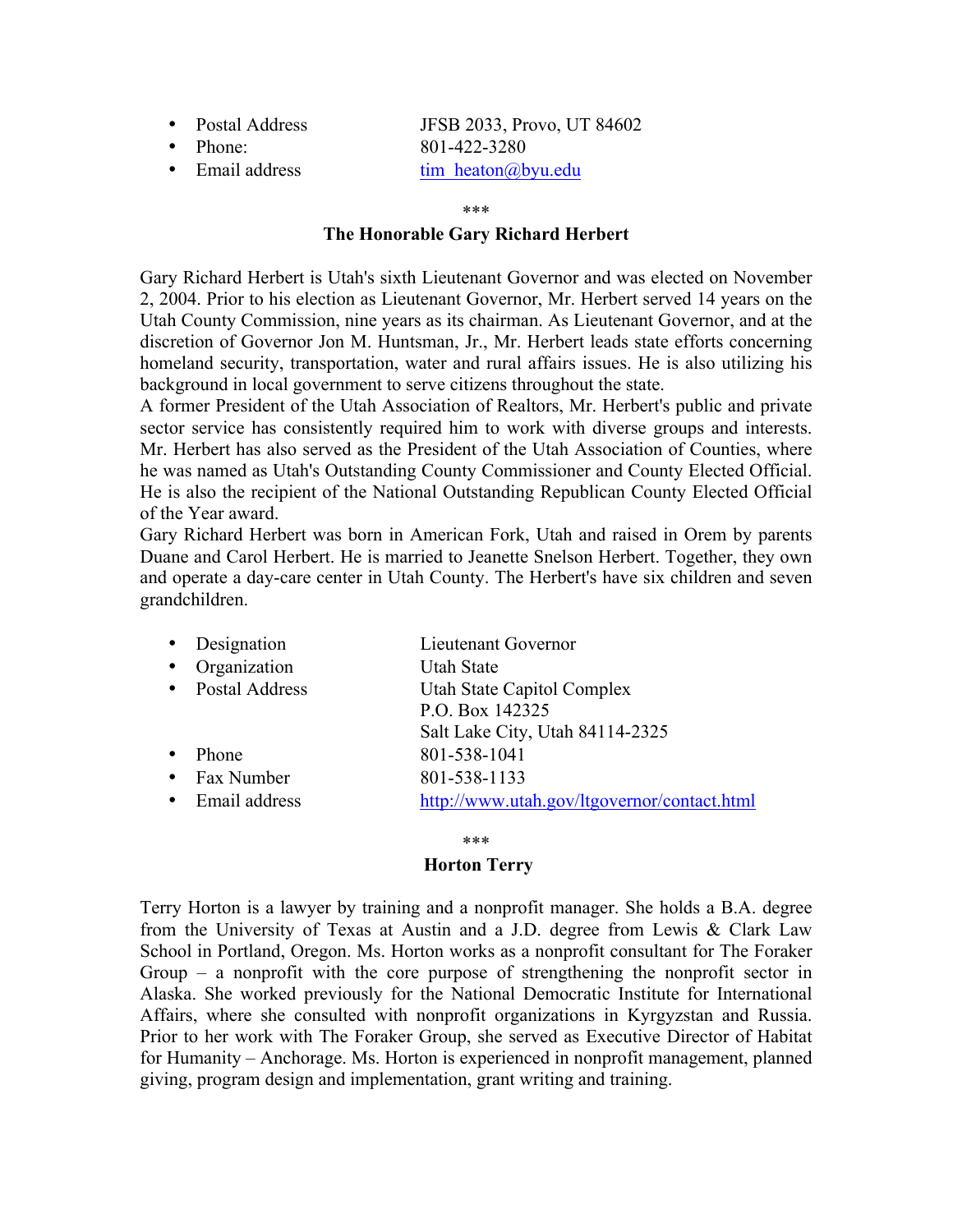- Designation Consultant
- 
- 
- 
- 

• Organization The Foraker Group • Postal Address 880 H Street, Suite 100 Anchorage, AK 99501 Phone 907-743-1207 • Email address THorton@forakergroup.org

### \*\*\*

# **Hudson Valeria M.**

Valeria M. Hudson is a professor of political science at Brigham Young University, having taught previously at Northwestern and Rutgers University. Her areas of research include national security affairs, foreign policy analysis, and gender in international relations, and she is the author of numerous journal articles and books. Her latest book (with Andrea Den Boer), entitled Bare Branches: The Security Implications of Asia's Surplus Male Population and published by MIT Press, won the Association of American Publishers Award for best book in political science in 2004, as well as the Otis Dudley Duncan Award for best book in social demography that year. Hudson is also recipient of the Karl G. Maeser Excellence in Teaching Award, served as president of the Foreign Policy Analysis Section of the International Studies Association, and directed the graduate program in International Relations at the David M. Kennedy Center for eight years. Dr. Hudson now heads an interdisciplinary research team constructing what is already the most comprehensive database on the status of women cross-nationally. Already over 50% complete, when finished it will cover over 200 variables for 179 nations with populations greater than 100,000 persons. Variables include those relating to women's health, security, education, legal status, and human rights, among others.

| $\bullet$ | Designation    | Professor                           |
|-----------|----------------|-------------------------------------|
|           | Organization   | Department of Political Science     |
|           |                | Brigham Young University            |
|           | Postal Address | <b>745 SWKT</b>                     |
|           |                | Brigham Young University            |
|           |                | Provo, Utah 84602 USA               |
|           | Phone          | 801-422-5355                        |
|           | Fax :          | 801-422-0382 (ATTN: Valerie Hudson) |
|           | Email address  | valerie hudson@byu.edu              |

**\*\*\***

### **Iskhakova Sarvar**

Sarvar Iskhakova, the Teacher of economy from the Samarkand State University of Uzbekistan. She is coordinator of the Samarkand Resource Center. She carries out researches on social sciences. She has many publications on questions of social insurance, social protection, and also on innovational methods of teaching. She is written the book in the co-authorship «Social economy ». She conducts researches on gender problems. She participated in the project «The Gender and education».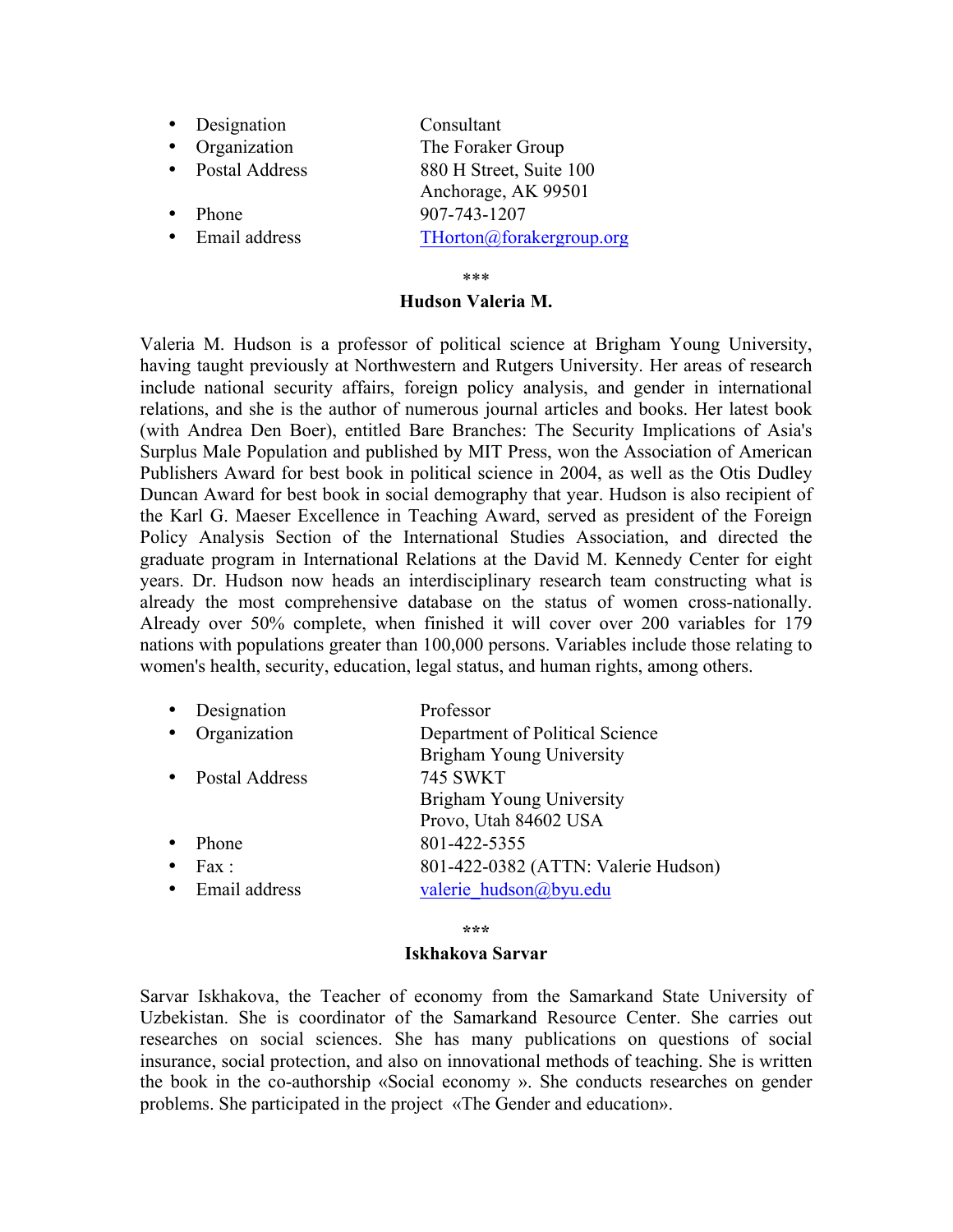|           | • Designation    | Teacher of Economics,                   |
|-----------|------------------|-----------------------------------------|
|           |                  | Coordinator of the Social Fund Resource |
|           |                  | Center of the Samarkand Region          |
| $\bullet$ | Organization     | Department of Economics,                |
|           |                  | Samarkand State University              |
|           | • Postal Address | 15, University blvd., Samarkand,        |
|           |                  | 703004, UZBEKISTAN                      |
|           | Phone            | 998-662-41-2680, 998-662-41-2680        |
|           | Fax:             | 998-662-33-7259, 998-662-33-7259        |
|           | • Email address  | $isarvar(a)$ yandex.ru,                 |

**\*\*\***

### **Ismailova Dinara**

Dinara Ismailova is an exchange student studying economics at Carroll College in Helena, Montana. She was selected from a highly competitive pool of candidates to receive a scholarship from the Eurasian Undergraduate Exchange Program (UGRAD), a program funded by the Bureau of Educational and Cultural Affairs of the US Department of State and administered by IREX (International Research and Exchanges Board). Dinara is studying at Bishkek Humanities University in Bishkek, Kyrgyzstan. During the "Women of the Mountains" Conference she will be giving a presentation regarding a very controversial issue in Kyrgyzstan today: Bride Kidnapping.

| Designation   | Exchange Student,<br>Eurasian Undergraduate Exchange Program |
|---------------|--------------------------------------------------------------|
|               |                                                              |
|               | Carroll College                                              |
|               | Saints' Central Box 2064                                     |
|               | 1601 N. Benton Ave.                                          |
|               | Helena, MT 59625                                             |
| Phone         | 406-447-5141                                                 |
| Email address | w through $\omega$ yahoo.com,<br>d isheaven@hotmail.com      |
|               | Organization<br>• Postal Address                             |

#### **\*\*\***

#### **Jensen Sachi**

Sachi Jensen is a graduate student at Brigham Young University pursuing a Master's Degree in Sociology. Her primary interests center on sociology of education and culture. With the mentorship of Dr. Carol Ward, she and Raechel Lizon coauthored an Honors Thesis entitled, "An Examination of the Federal GEAR UP Program as Implemented in a Central Utah School District." Jensen continues research with Dr. Ward on a Master's thesis evaluating math curriculum reforms at the Northern Cheyenne tribal college in Montana. Jensen also analyzed comparative culture/politics as a columnist for Japan's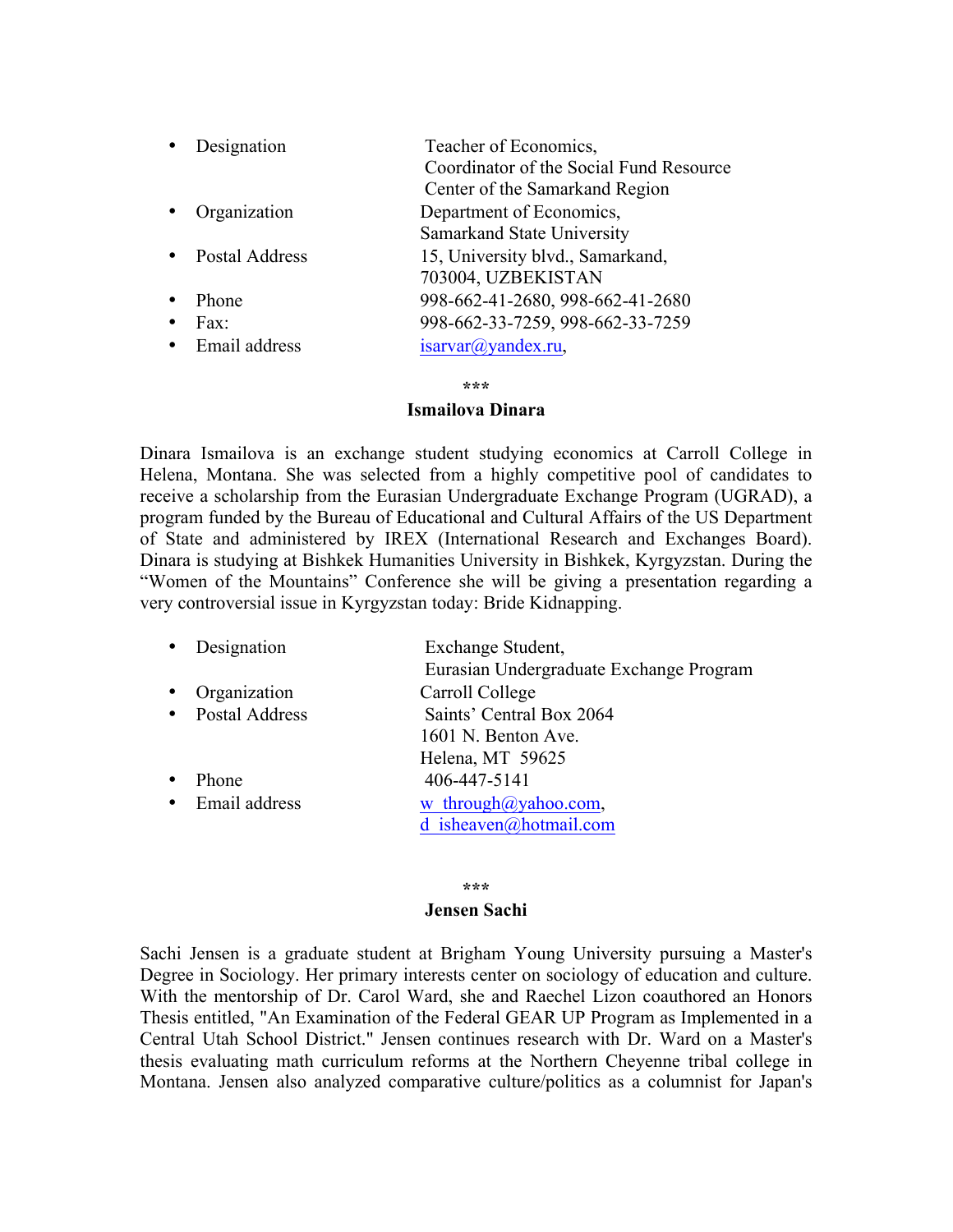Shimin Times in 2003, and continues this work from Utah as their foreign correspondent. Beginning in fall, 2007, she plans to begin her legal studies at Stanford Law School.

| • Designation    | Master's program Student    |
|------------------|-----------------------------|
| • Organization   | Sociology Department,       |
|                  | Brigham Young University.   |
| • Postal Address | 2038 JFSB Provo, Utah 84602 |
| Phone:           | 801-422-3047                |

\*\*\*

### **Karpenko Mikhail A.**

Professor Mikhail A. Karpenko, Doctor of Technical Sciences, is a founder and rector of the Modern University for the Humanities. MUH has developed and implemented the satellite telecommunication and information technology in education. As of today MUH is the largest higher educational institution in Russia, and one of the ten largest universities of the world. Thanks to personal efforts of Mikhail Karpenko MUH has a large network of branches not only in Russia, but also in the CIS countries and other foreign countries.

Mikhail Karpenko conducts great scientific, research, inventive, and innovative activity. He is an author of 6 inventions and 194 scientific and methodological works. For the major contribution to development of world science and researches in a field of Russian education he has got many awards and titles.

Mikhail Karpenko is a member of the Russian Academy of Natural Sciences, the Russian Academy of Military Sciences, the Russian Academy of Cosmonautics, the Academy of Medical and Technical Sciences, the Academy of Sciences of the Central Europe, the New-York Academy of Sciences, and a member of the General Committee of the Intentional Association "Znanie" having the General status at the UN and the Inter-State Committee of the CIS countries in a field of Dissemination of Education and Adult **Education** 

| • Designation:         | Rector,                           |
|------------------------|-----------------------------------|
| $\bullet$ Organization | Contemporary Humanitarian Academy |

| $O$ -Handanon.  |                                      |
|-----------------|--------------------------------------|
| Postal Address: | 3/1 Kozhevnicheskaya Street, 115114, |

- Moscow, Russian Federation • Phone: 495-727-12-95
- Fax: 495-727-21-29
- Email address: rectorat@muh.ru

\*\*\*

# **Kishtwaria Jatinder**

Jatinder Kishtwaria, Professor, is a Family Resource Management specialist. A Ph. D. from the M.S. University at Baroda, India, her work mainly focuses on the economic upliftment of rural mountain women through securing sustainable livelihood security and drudgery reduction. She has participated and organized national and International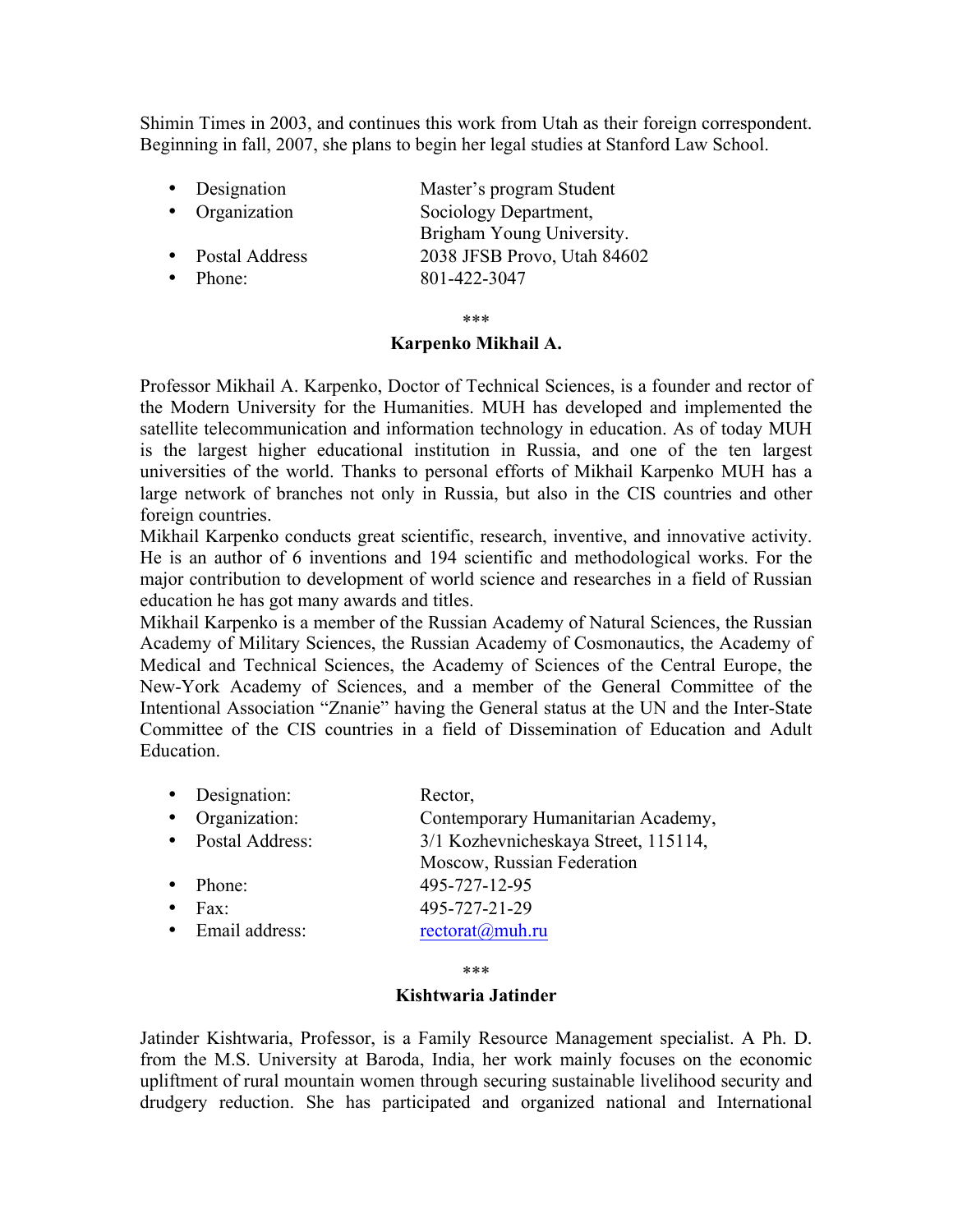conferences and workshops on these issues. A consultant to Canadian Based Economic Development Board (CECD) and is guiding postgraduate scholars on the applied aspects of her field of expertise. Her work encompasses the issues of migration, status, hygiene and sanitation, household development level, quantification of invisible contributions of work, database of physical fitness, drudgery and measures for improvement in health status by using ergonomically appropriate technologies and education package for mountain women. A member of mountain forum, she has visited Perth (Australia) and Paro (Bhutan) to present her papers on women related issues.

| Designation:<br>Organization:<br>Postal Address: | Professor<br>Department of Family Resource Management,<br>College of Home Science<br>CSK HPKV Palampur 176062, |
|--------------------------------------------------|----------------------------------------------------------------------------------------------------------------|
|                                                  | Himachal Pradesh, India                                                                                        |
| Phone:                                           | $+919-418-478-407$ (mobile)<br>+911-894-230-407 (landline)                                                     |
| Email address:                                   | jkishtwaria@yahoo.com;<br>jkishtwaria@rediffmail.com                                                           |

\*\*\*

### **Knowlton David**

David Knowlton, associate professor, is a social anthropologist with a Ph.D. from the University of Texas at Austin (1988). His work encompasses the ethnography of peoples of the Andes, Latin America, Latinos in the United States, and transnational religious movements, especially Mormons. Knowlton has written about religious change, ethnic movements, nationalism, guerrilla movements, and contemporary political struggles of in Lake Titicaca Basin of Peru and Bolivia. Most recently he published "Let Us Speak: The Blockade of 2004 in Copacabana as an Example of the Sociology of Mass Mobilizations" (In the original Spanish its title is: "Queremos hablar: El bloqueo de junio de 2004 en Copacabana como ejemplo de la sociologia de movilizaciones masivas".) He will be performing research this summer in the area on the social issues on the horizon of Adventist, Mormon, and Witness practice around Lake Titicaca.

| • Designation:    | Associate Professor of Anthropology |
|-------------------|-------------------------------------|
| • Organization:   | Utah Valley State College           |
| • Postal Address: | 800 West University Parkway         |
|                   | Orem, Utah 84058-5999               |
| Phone:            | 801-863-6196                        |
| • Email address:  | knowltda@uvsc.edu                   |
|                   |                                     |

# **Krause Amy**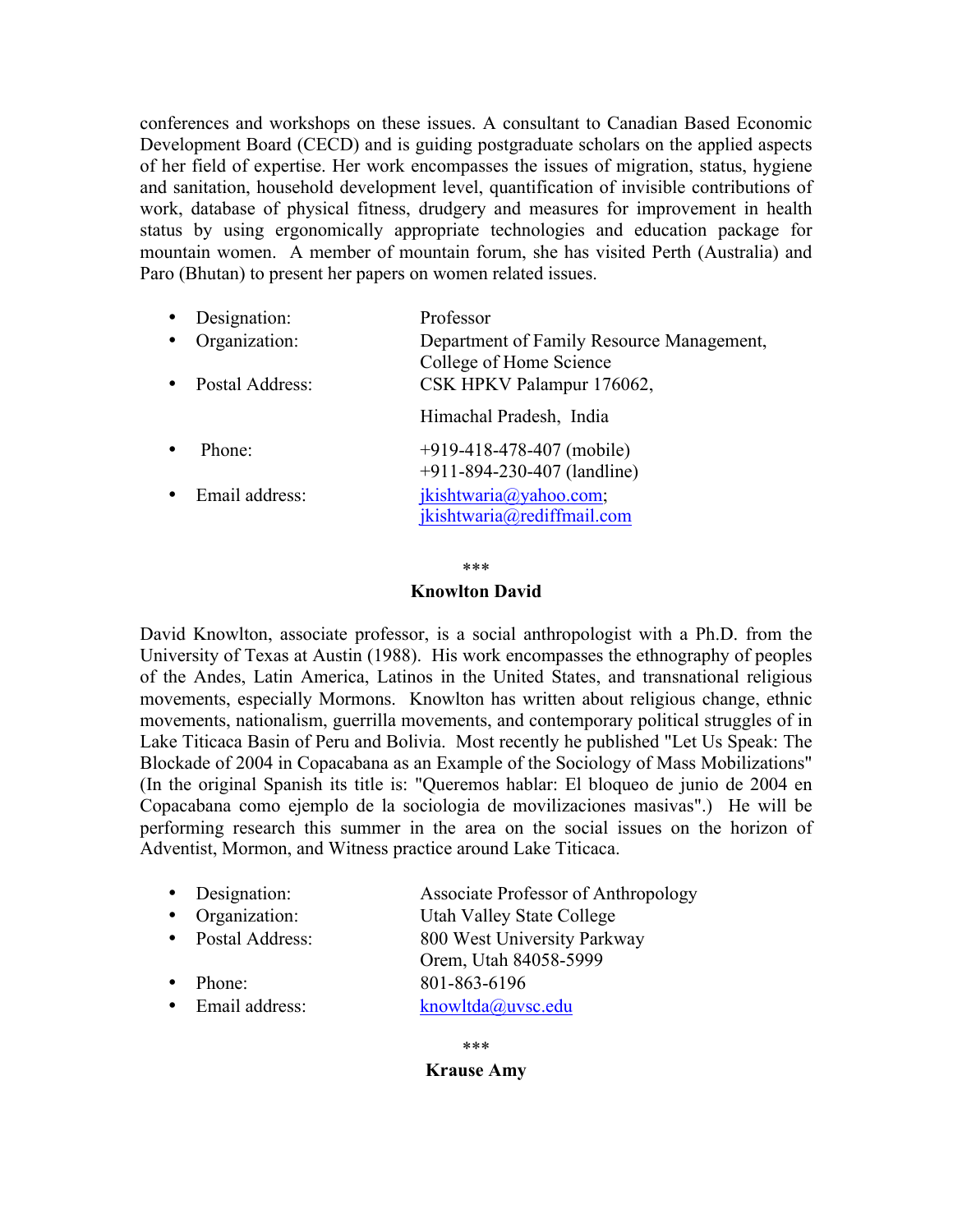Amy Krause coordinates the North American Mountain Forum – an online network of people and organizations who are dedicated to sustainable mountain development in North America. She has a degree in culture and communication and a background in applied communications. For the past seven years she has worked with 'virtual' organizations that work across international borders to address sustainable development issues defined by landscape. The North American Mountain Forum is hosted by the Mountain Culture division at The Banff Centre in Banff, Alberta, Canada. It is one of five "nodes" that make up the global Mountain Forum network.

| $\bullet$ | Designation:      | Project Officer                           |
|-----------|-------------------|-------------------------------------------|
| $\bullet$ | Organization:     | North American Mountain Forum /           |
|           |                   | The Banff Centre                          |
|           | Expertise:        | online information sharing, communication |
| $\bullet$ | Areas:            | Canada, USA                               |
|           | • Postal Address: | The Banff Centre, Mountain Culture        |
|           |                   | 107 Tunnel Mountain Drive                 |
|           |                   | Box 1020, Banff Alberta Canada T1L 1H5    |
|           | Phone:            | 403-762-6477                              |
| $\bullet$ | Fax:              | 403-762-6277                              |
|           | • Email address   | amy krause@banffcentre.ca                 |

\*\*\*

### **Lamb Connie**

Connie Lamb is a senior librarian at the Harold B. Lee Library, Brigham Young University with specialties in anthropology, Middle East Studies, and Women's Studies. She is also the adjunct curator for Women's Manuscript Collections in the L. Tom Perry Special Collections at BYU Library. She holds Masters Degrees in Library Science, International Relations-Middle East and Cultural Anthropology. Connie is co-editor of two book-length bibliographies and has published six book reviews and numerous articles on a variety of subjects including library work, biology (her Batchelor's major), and women's studies. She is active in both library and subject-oriented professional organizations and has given presentations and papers at several association meetings. She has also taught the Introduction to Women's Studies class at BYU. Her research interests are Mormon women, Middle East and Muslim women, anthropology of food, and Muslims in Diaspora.

| • Designation    | Women's Studies Librarian and Adjunct Curator of<br>Women's Manuscript Collections, |
|------------------|-------------------------------------------------------------------------------------|
| • Organization   | Harold B. Lee Library,<br>Brigham Young University.                                 |
| • Postal Address | Provo, Utah 84602                                                                   |
| Phone:           | 801-422-6196                                                                        |
| • Email address  | connie lamb@byu.edu                                                                 |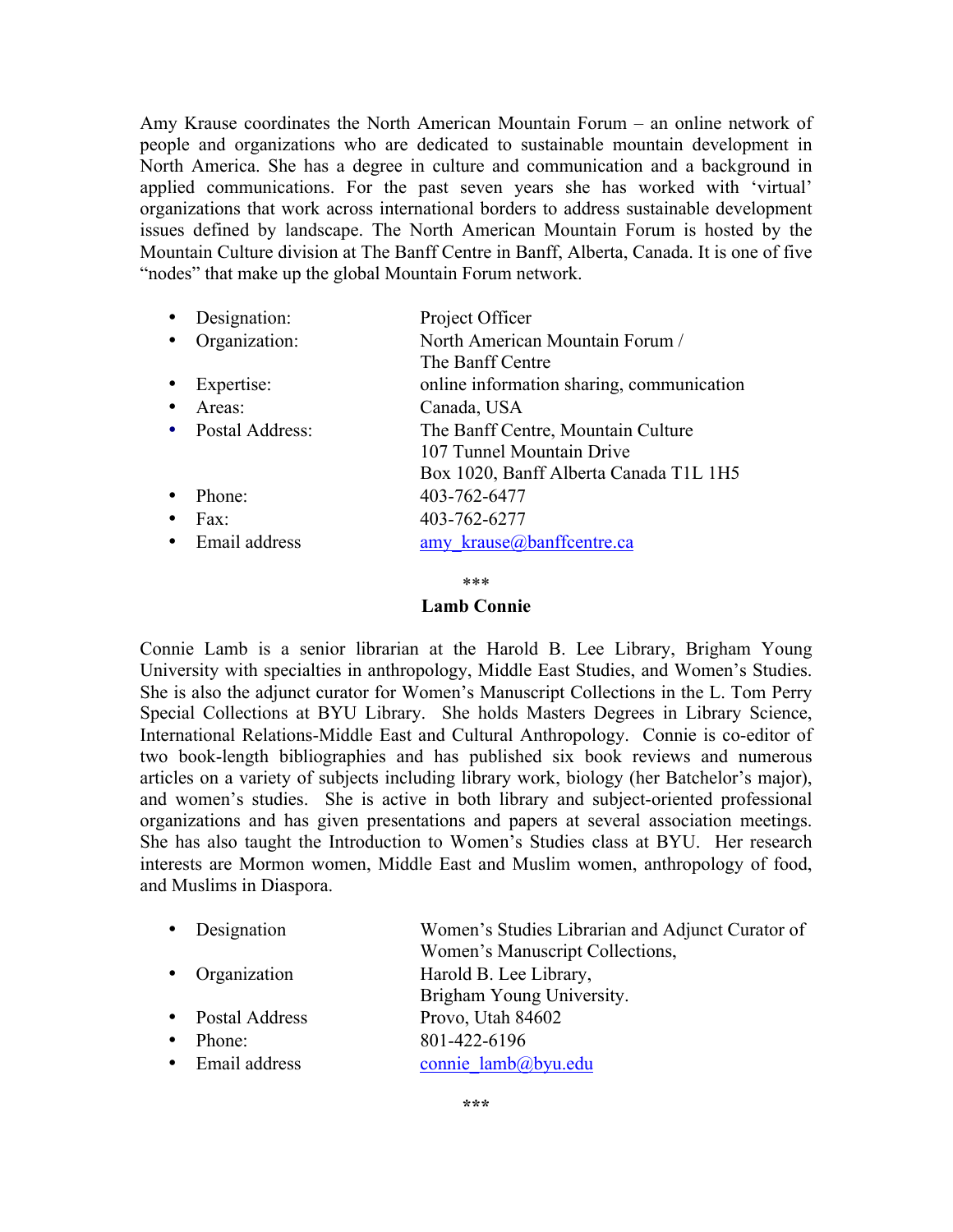# **Lizon Raechel**

Raechel Lizon is a sociology Master's student at Brigham Young University. Her research interests include adolescent social identity formation, gender, and educational issues. Lizon has presented papers at conferences on adolescent peer rejection, strategies for relationship repair, and evaluation of educational programs based on her work with Provo School District programs and the Northern Cheyenne tribal college. She is currently researching the efficacy of various program activities for maintaining positive adolescent social identity. She will graduate in August, 2007.

- Designation Master's program Student
- Organization Sociology Department, Brigham Young University. • Postal Address 2038 JFSB Provo, Utah 84602 • Phone: 801-422-3047

\*\*\*

### **Mack-Canty Colleen**

Colleen Mack-Canty, Assistant Professor of Political Science, is Director o f the Master of Public Administration Program, at the University of Idaho. She holds a University of Oregon Ph.D. is in political science, with an emphasis in feminism. Her research is in third wave feminism, ecofeminism and feminist families. Her publications include: "Third Wave Feminism and the Need to Reweave the Nature/Culture Duality," *NWSA (National Women's Studies Association) Journal* (2004), "Feminist Family Values: Bridging Third Wave Feminism and Feminist Families," *Journal of Family Issues* (2004), "Third Wave Feminism and Ecofeminism," *Third Wave Feminism: Collective Action in a New Millennium*, Routledge Press, (2005), "Postcolonial Feminism" and "Youth Cultures Feminism," *The Women's Movement Today: An Encyclopedia of Third Wave Feminism,*, Greenwood Press, (2006) and"Feminist Parenting," in *Feminist Mothering*, SUNY Press (forthcoming 2007). Under review, with *ARM (Association for Research on Mothering) Journal* special edition: "Mothering and Racism" is "Some Contradictions of Mothering in Globalism: Nannies and Transracial/Transnational Adoptions."

|           | Designation:       | Assistant Professor of Political Science,          |
|-----------|--------------------|----------------------------------------------------|
|           |                    | Director, Master of Public Administration Program, |
|           | Organization:      | Department of Political Science                    |
|           |                    | and Public Affairs Research,                       |
|           |                    | University of Idaho                                |
|           | Areas <sup>-</sup> | Natural Resource Policy, Environmental Politics,   |
|           |                    | Comparative Social Welfare Policy and American     |
|           |                    | Government.                                        |
|           | Postal Address:    | University of Idaho, Moscow, ID 83844              |
| $\bullet$ | Phone:             | 208-885-6120                                       |
| $\bullet$ | Email address:     | colleenm@uidaho.edu                                |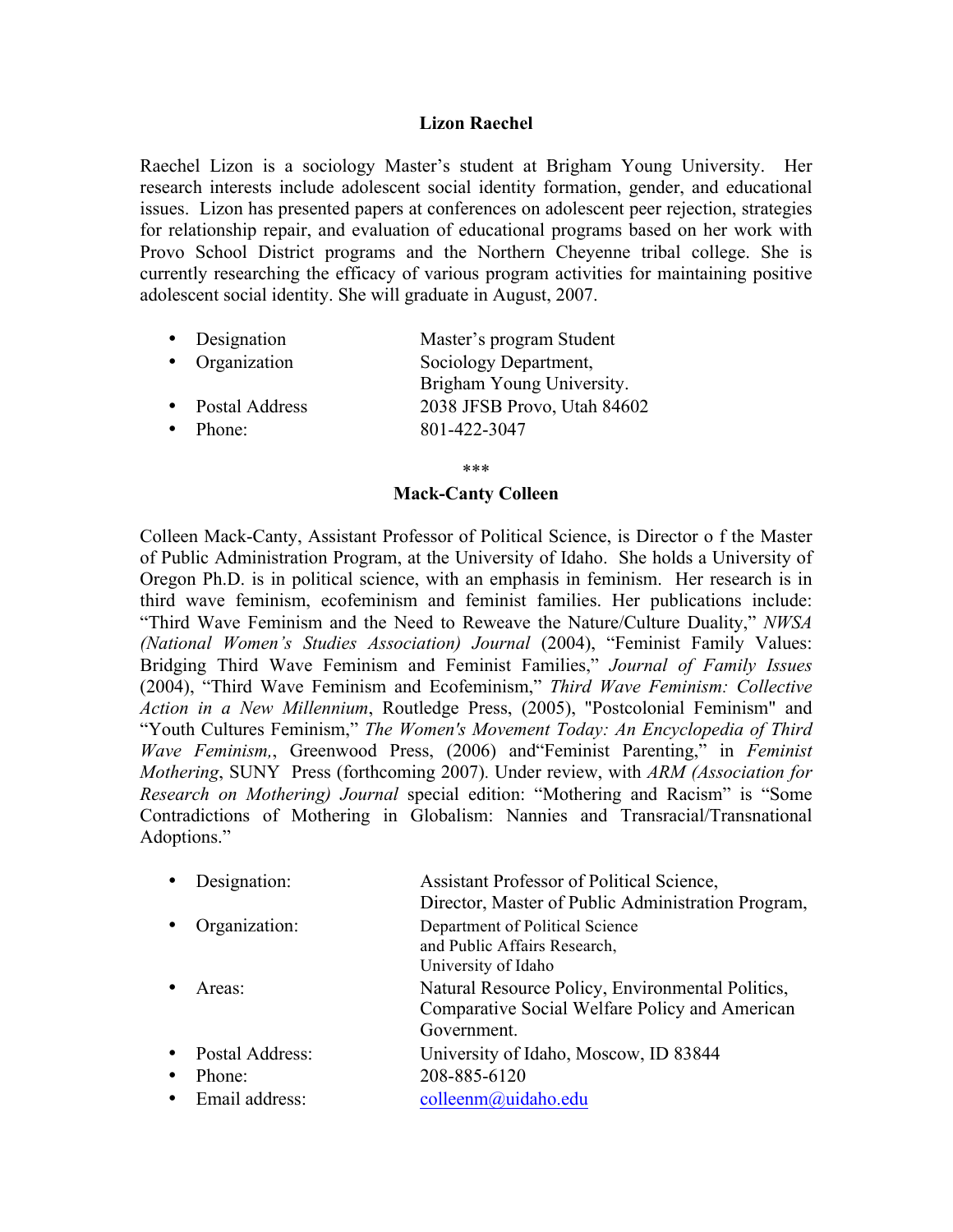## \*\*\*

### **Madsen Susan R.**

Susan R. Madsen is an associate professor of management in the School of Business at Utah Valley State College and an independent leadership and change consultant. For the past three years she has been heavily involved in research related to the lifetime development of prominent women leaders, and she has interviewed ten women university presidents and ten women governors. She has just finished her first book titled "*On Becoming a Woman Leader: The Experiences of University Presidents*" and has started her second book on the women governor interviews. Susan has published over 40 articles in peer-reviewed scholarly journals and often presents at local, national, and international academic conferences. She has also presented as an invited speaker in over 50 events in the past four or five years. Susan's research and consulting work have focused on leadership, individual and organizational change, academic service-learning, work-life integration, wellness, and training. She has received numerous awards for her teaching and scholarship at UVSC and beyond. She was awarded her doctorate degree from the University of Minnesota in *Work, Community, and Family Education* with a specialization in human resource development. She has other degrees from Portland State University and Brigham Young University in exercise science/wellness and speech communication education. She currently lives in Highland with her husband and four teenage children and enjoys racquetball, soccer, hiking, and community involvement.

| Designation:    | Associate Professor of Management     |
|-----------------|---------------------------------------|
| Organization:   | Leadership and Change Consultant      |
|                 | <b>Utah Valley State College</b>      |
|                 | <b>Business Management Department</b> |
| Postal Address: | 800 West University Parkway - 119     |
|                 | Orem, Utah 84058-5999                 |
| Phone:          | 801-863-6176                          |
| Fax:            | 801-863-7218                          |
| Email address:  | madsensu@uvsc.edu                     |

#### **\*\*\***

### **Malitikov Efim M.**

Doctor of Economic Sciences; Doctor of Technical Sciences; Doctor of Economy and Law; Professor at the University of Chicago and the University of Denver (USA); Chairman of the Interstate Committee of the CIS on Promotion of Knowledge and Adult Education; President of the International Association "Znanie" ("Knowledge"); President of the Academy of Informatiology of International Institutions. On May 1, 1947, Efim Malitikov was born into a family of an army officer in Stalinabad (now Dushanbe, Tajikistan). His spouse, Mrs. Larisa Malitikova, is Doctor of Chemical Sciences, professor since 1990 and Director General of a Joint Enterprise "Elin".

Mr. Efim Malitikov is the author of more than 90 scientific publications, renowned international reports and public initiatives. His reports have become important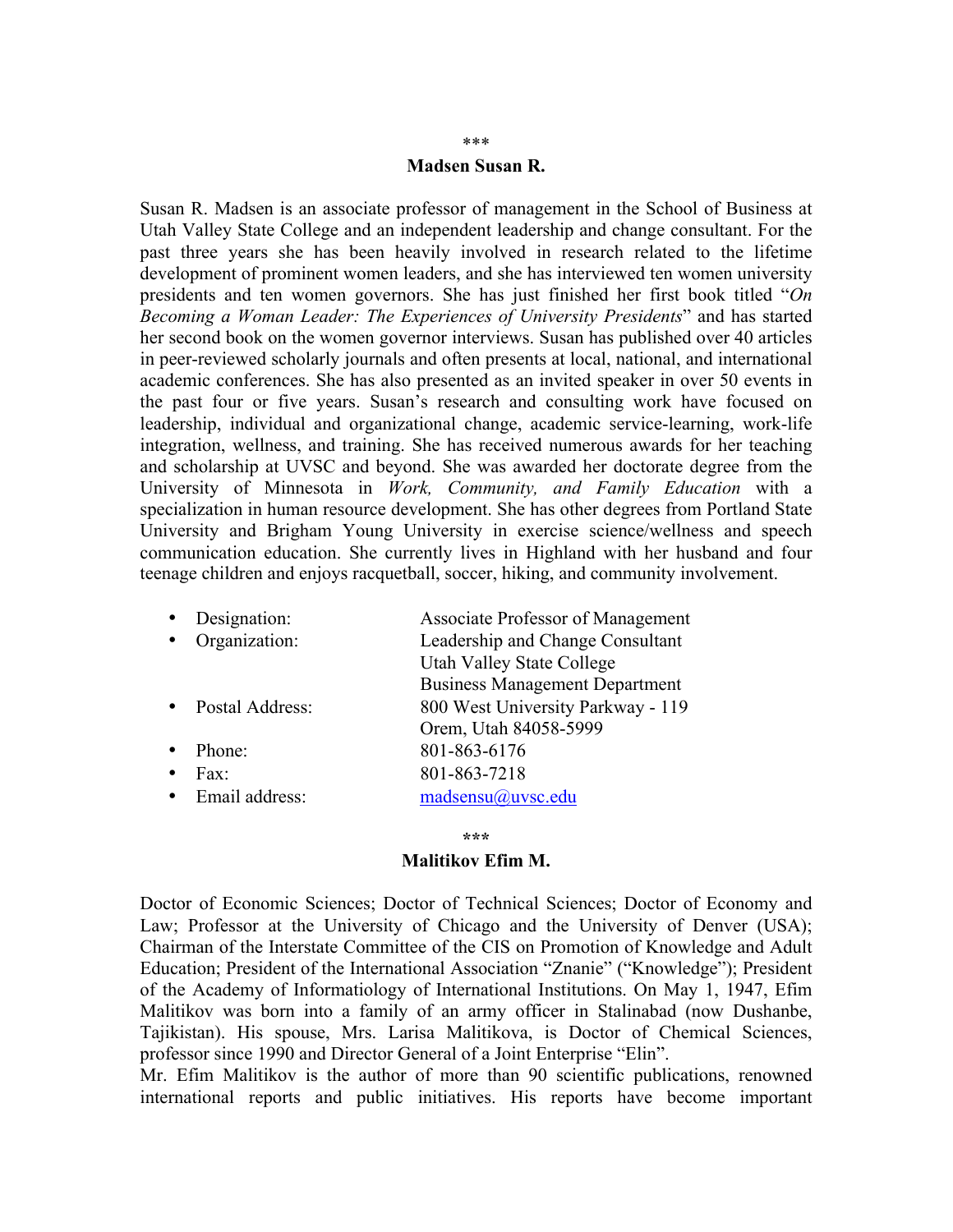components at such events as the World Summit on Sustainable Development (Johannesburg, 2002), the World Summit on Information Society (Geneva, 2003) and other important forums.

Efim Malitikov is the President of the Academy of Informatization of International Institutions, Professor at the International Academy of Informatization, International Academy of Energy Sciences, Armenian Academy of Humanism, New York Science Academy and other scientific academies around the world.

- Designation: President,
- Organization: International Association «Knowledge»,
- Postal Address: PO Box 25, Moscow 129085, Russia
- Phone:  $+95-941-2633/0830$ <br>• Fax:  $+95-941-2353$
- $+95-941-2353$
- Email address:  $v \in \text{Fim}(a)$  malitikov.ru
- Website: www.malitikov.ru

\*\*\*

### **The Honorable Judy Martz**

The Honorable Judy Martz was elected as Montana's first female Governor on November 7, 2000. Just four years earlier, she was elected as the state's first female Lieutenant Governor when she ran with Governor Marc Racicot.

 During her tenure, Governor Martz created the Office of Economic Opportunity during the 2001 Legislative session. This office was tasked with promoting Montana Businesses, attracting complimentary businesses to the state, and developing Montana's workforce for better paying jobs.

 Governor Martz was born July 28, 1943 in Big Timber, Montana to ranching parents. She was a member of the U.S. Olympic Speed Skating Team at the 1964 Winter Games.

 Governor Martz worked as a field representative for U.S. Senator Conrad Burns from 1989 to 1995. She has been civically involved for years, serving as President of the Butte Chamber of Commerce in the early 1990's and vice-chair of the St. James Hospital Board of Directors. For more than 30 years, she and her husband Harry Martz have owned and operated a commercial solid-waste business in Butte. As a small business owner, she became actively involved in local and statewide economic development issues.

 Since leaving the Governor's Office, she has been focused primarily on family to include her three year old granddaughter Remy. She is very active in faith based conferences, Maternal Life International and serves on numerous boards to include TASER International and the Western Montana College Board. Governor Martz has been married to Harry for forty-one years.

- Designation: Former Governor
- Organization: Montana State
- Expertise: Rural Development
- Areas: Rocky Mountains, Montana
- Email address: govjudymartz@aol.com,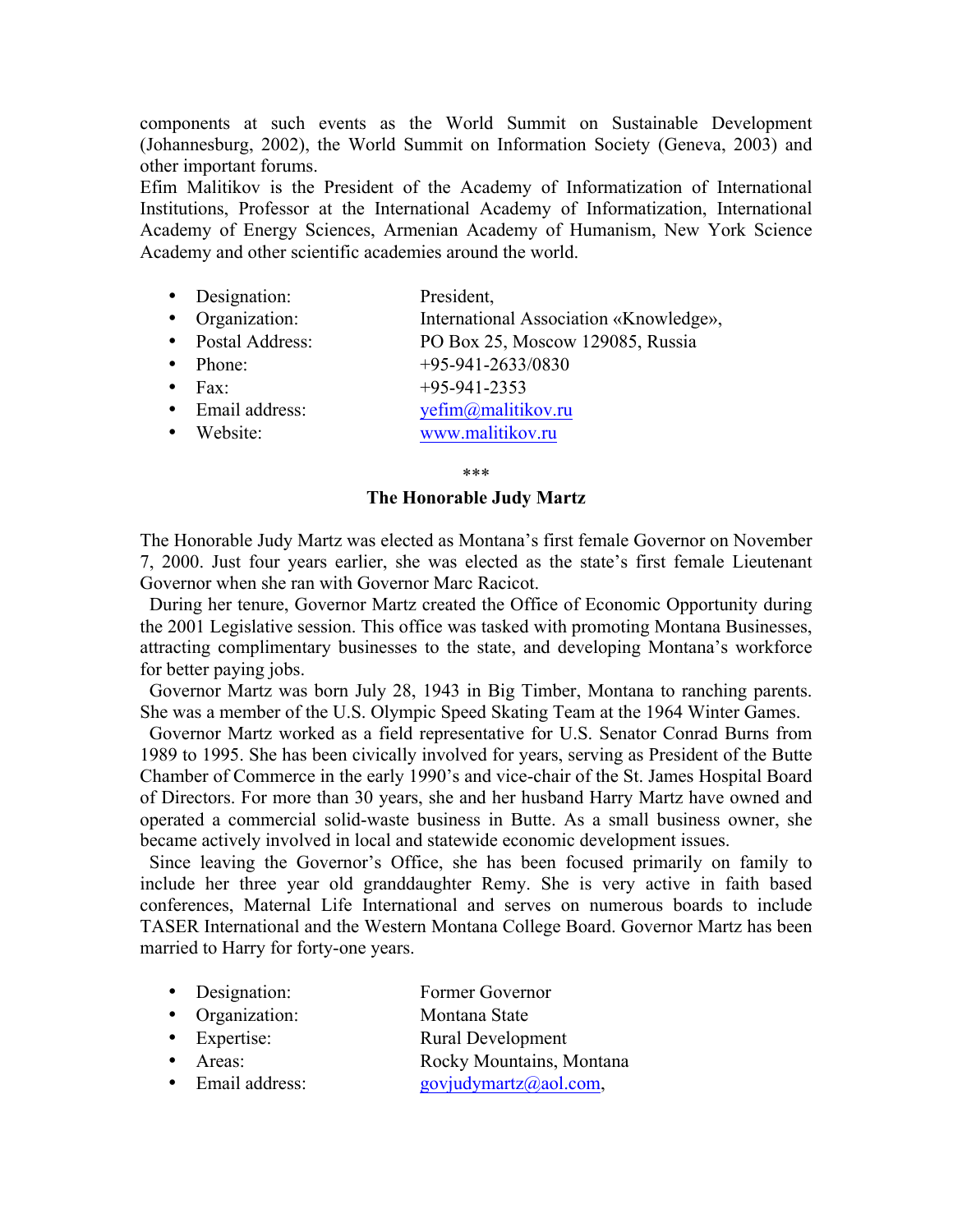#### **\*\*\***

### **McCarroll Carolyn E.**

Dr. McCarroll began her teaching career at the University of Utah College of Nursing in 1979. She moved to the University of Nevada, Las Vegas in 1984 and is currently a Professor in the School of Nursing where she teaches in the Master of Science Nurse Practitioner program and the PhD program focusing on Nursing Education. Dr. McCarroll served as Dean of the College of Health Sciences at UNLV from 1995 to 2003. She has been involved in research and has published numerous articles in the areas of HIV/AIDS, Cancer, Diabetes, and Alternative Therapies. Dr. McCarroll has also served as the graduate coordinator for the nursing program and Interim Chair of the Departments of Radiological Sciences and Physical Therapy. She sits on the Board of Trustees (Chairperson) of the Area Health Education Center of Southern Nevada, Chairperson of the AIDS Education and Training Center of Southern Nevada, and is a founding Board member and Vice-Chairperson of the Desert Canyon Rehabilitation Hospital. In 2004, Dr. McCarroll received federal funding to initiate the UNLV Center of Excellence in Women's Health and currently serves as the Center's Director.

| $\bullet$ | Designation:      | Professor, School of Nursing                     |
|-----------|-------------------|--------------------------------------------------|
|           |                   | Director, Center of Excellence in Women's Health |
| $\bullet$ | Organization:     | University of Nevada, Las Vegas                  |
|           | • Postal Address: | 4505 S. Maryland Pkwy. Box 453018                |
|           |                   | Las Vegas, NV 89154-3018                         |
|           | Phone:            | 702-895-3342                                     |
| $\bullet$ | Fax <sup>-</sup>  | 702-895-4807                                     |
|           | • Email address:  | carolyn.mccarroll@unlv.edu                       |
|           |                   |                                                  |

#### \*\*\*

### **McGuire Douglas**

Douglas McGuire is the Coordinator of the Mountain Partnership Secretariat, hosted at the UN Food and Agriculture Organization in Rome, Italy. He is by training a forester from the Yale School of Forestry and Environmental Studies and has worked in the area of natural resource management and human development for more than 25 years, particularly in mountain regions. McGuire has been with FAO since 1990, managing field projects in watershed management, and upland conservation and development in mountain and highland areas of Madagascar and Rwanda; he was also responsible for FAO's mountain programme at its headquarters in Rome for several years. He coordinated the global observance of the International Year of Mountains in 2002 and has since been involved in setting up the Mountain Partnership and heading its Secretariat in Rome.

| • Designation:    | Coordinator                                |
|-------------------|--------------------------------------------|
| • Organization:   | Mountain Partnership Secretariat           |
|                   | UN Food and Agriculture Organization (FAO) |
| • Postal Address: | Viale delle Terme di Caracalla             |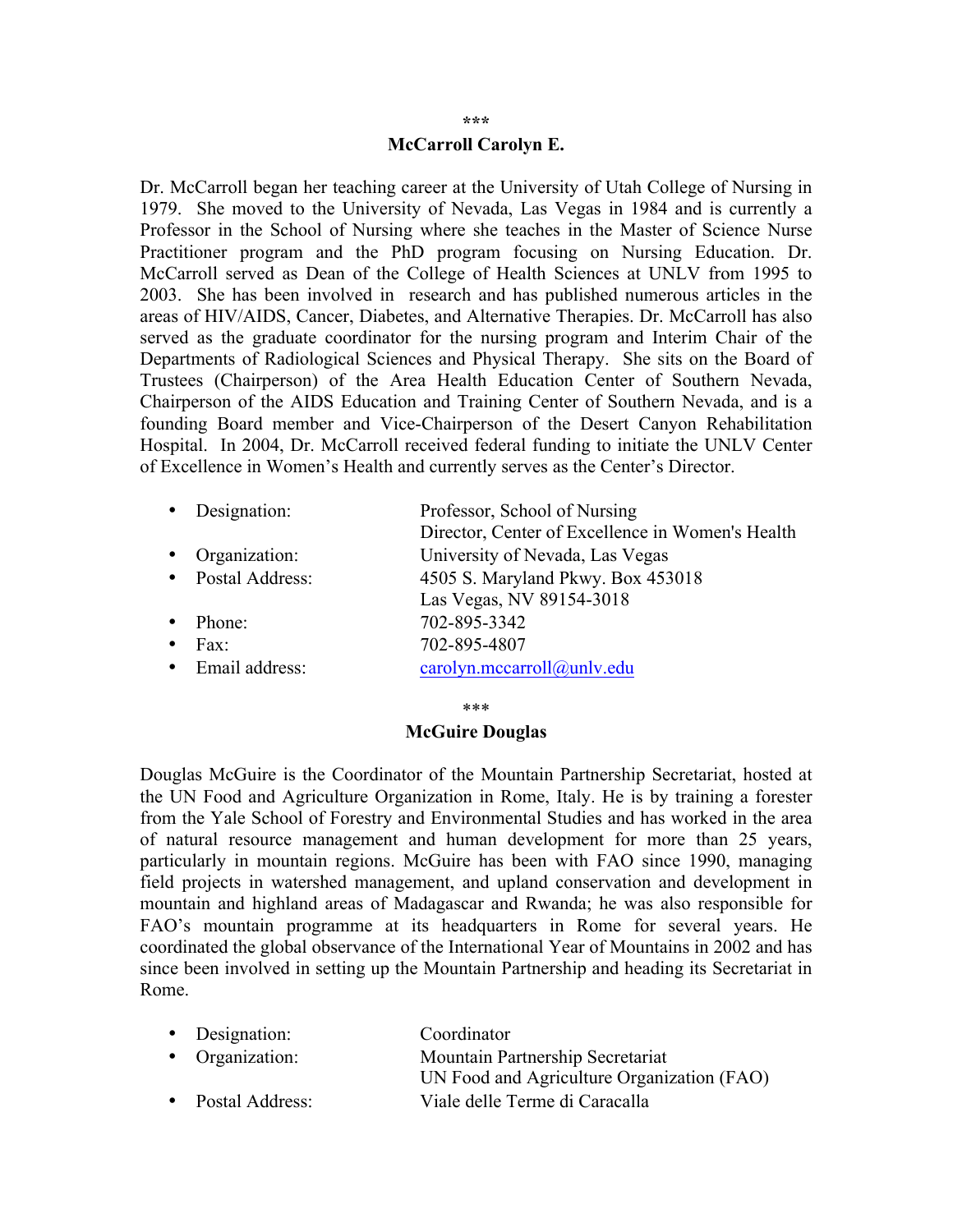|                     | 00153 Rome, Italy           |
|---------------------|-----------------------------|
| $\bullet$ Phone:    | $+39-06-5705-3275$          |
| $\bullet$ Fax       | $+39-06-5705-5137$          |
| • Email address:    | douglas.mcguire@fao.org     |
| $\bullet$ Web site: | www.mountainpartnership.org |
|                     |                             |

### \*\*\*

### **Millington J. Kent**

J. Kent Millington currently serves as Entrepreneur in Residence at Utah Valley State College where he teaches courses in entrepreneurship and new venture finance. He is also President and CEO of AccessData Corporation, a digital forensics software company. Prior to joining UVSC in August 2004, he lived in Tokyo, Japan where he was Vice President of Asian Operations for Verio, Inc., a subsidiary of NTT Communications. From October 1996 to December 1997 he was president of Internet Servers Inc., a web hosting start-up that was sold to Verio in December 1997. Then he served as Vice President of the newly created Web Hosting Division of Verio until his assignment to Tokyo. He has previously worked for large industrial firms, including EG&G and Exxon. He was CEO of two health insurance companies, owned industrial distribution companies, and was professor of entrepreneurship and finance. Dr. Millington holds a B.A degree in History from the University of Utah, an MBA from Brigham Young University, and a Doctor of Business Administration from California Coast University.

| Designation:    | Entrepreneur in Residence   |
|-----------------|-----------------------------|
| Organization:   | Utah Valley University      |
| Postal Address: | 800 West University Parkway |
|                 | Orem, Utah 84058-5999       |
| Phone:          | 801-763-8426                |
| Email address:  | jkentmillington@yahoo.com   |
|                 |                             |

\*\*\*

#### **Moore Jon**

Jon Moore is Assistant Professor of Geography at Utah Valley State College in Orem, Utah, where he has taught since 2002. Dr. Moore's degrees, all in Geography, are a Ph.D. from The Ohio State University, M.S. from George Mason University and baccalaureate from The George Washington University. He specializes regionally in North America and the Caribbean, focusing on issues such as the urban politics of local economic development, cultural landscape studies, and recently has developed research into critical social theory based upon the work of the Indian philosopher Jiddu Krishnamurti. He is originally from Huntington, West Virginia

| • Designation:  | Assistant Professor of Geography                |
|-----------------|-------------------------------------------------|
| • Organization: | <b>History and Political Science Department</b> |
|                 | <b>Utah Valley State College</b>                |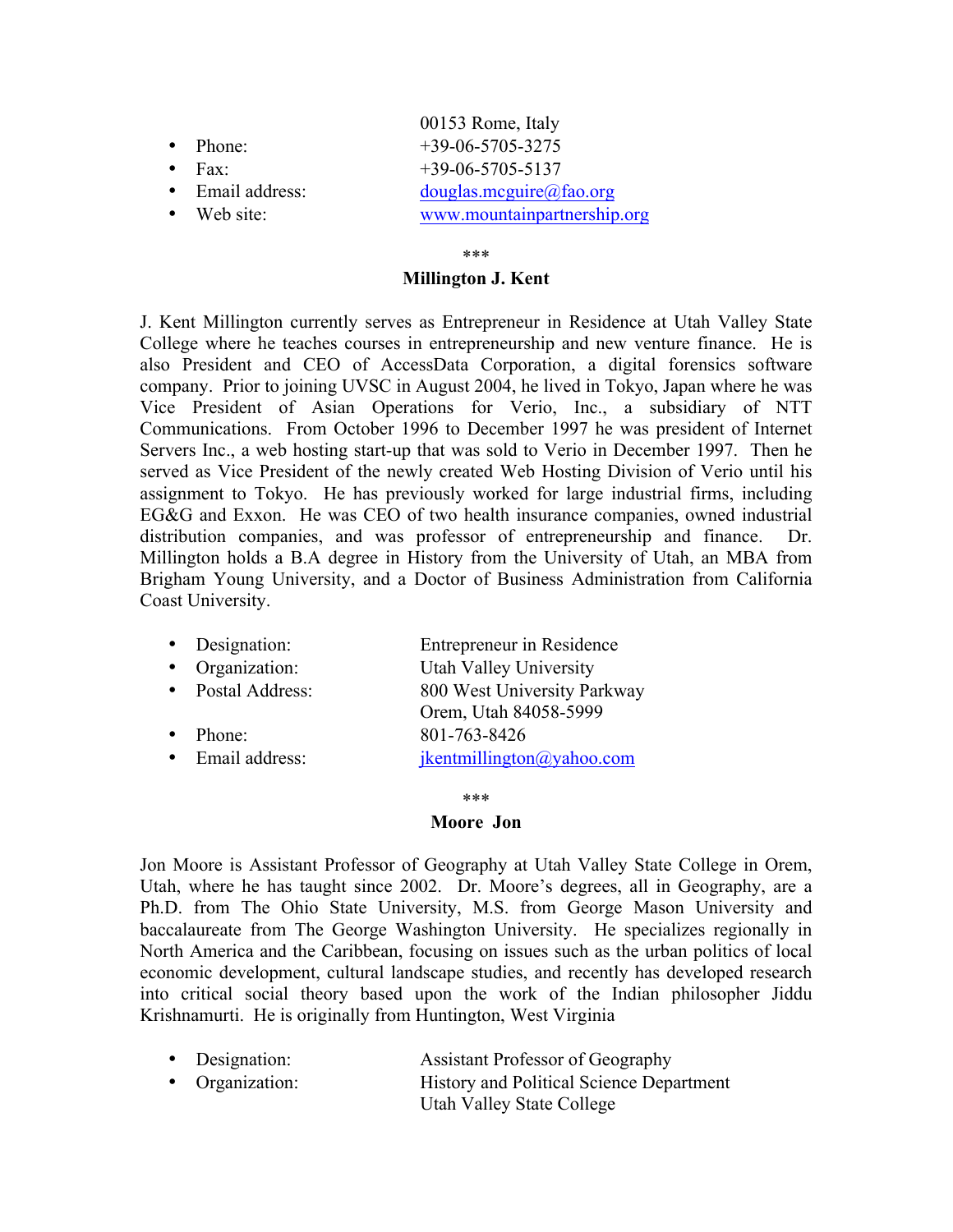• Postal Address: 800 West University Parkway Orem, Utah 84058-5999 • Phone: 801-863-8642 • Fax: 801-863-7013 • Email address: moorejb@uvsc.edu

### \*\*\*

### **Myrzakmatova Baktykan**

Baktykan Myrzakmatova is a Public Consultant for the Minister of Academic Affairs of Kyrgyz Republic, Kubanichbek Osmonaliev. Mrs. Myrzakmatova holds her Masters degree in Linguistic, specializing in Kyrgyz and Russian Literature. As a former professor of Osh National University, she has made a valuable contribution to the education system of Kyrgyz Republic by placing a strong emphasis on women's and children's education in rural areas. She is well known for her advocacy of socioeconomic status of women living in underdeveloped regions of Kyrgyzstan.

| • Designation:    | Advisor for the Minister of Education and Science<br>of the Kyrgyz Republic<br>Ministry of Education and Science |
|-------------------|------------------------------------------------------------------------------------------------------------------|
| • Postal Address: | 257 Tynystanova Street,<br>Bishkek, Kyrgyz Republic 720040                                                       |
| • Email address:  | $m$ onk $(a)$ monk.bishkek.gov.kg                                                                                |

\*\*\*

### **Nay Tyler**

Tyler Nay is a senior student at UVSC. His interest in the topic of his paper is based upon a desire to better understand the conflict in Iraq. A large portion of this motivation stems from a previous course that focused on many of the problems found in reporting the war by mainstream media. He also has a brother and a step-brother in the United States military who have spent time in Iraq and may soon be returning there. They have relayed to him events and issues that one does not generally find in the mainstream media.

| • Designation:   | Senior Student with Major in Political Science |
|------------------|------------------------------------------------|
| • Organization:  | Utah Valley University                         |
| $\bullet$ Email: | tylernay2003@yahoo.com                         |
|                  |                                                |

\*\*\*

### **Norton Robert F.**

Robert F. Norton, UVSC Adjunct Professor, is a Cognitive and Instructional Psychologist with a Ph.D. from Brigham Young University (1978). His work has encompassed the application of research in cognitive psychology and cognitive neuroscience to education,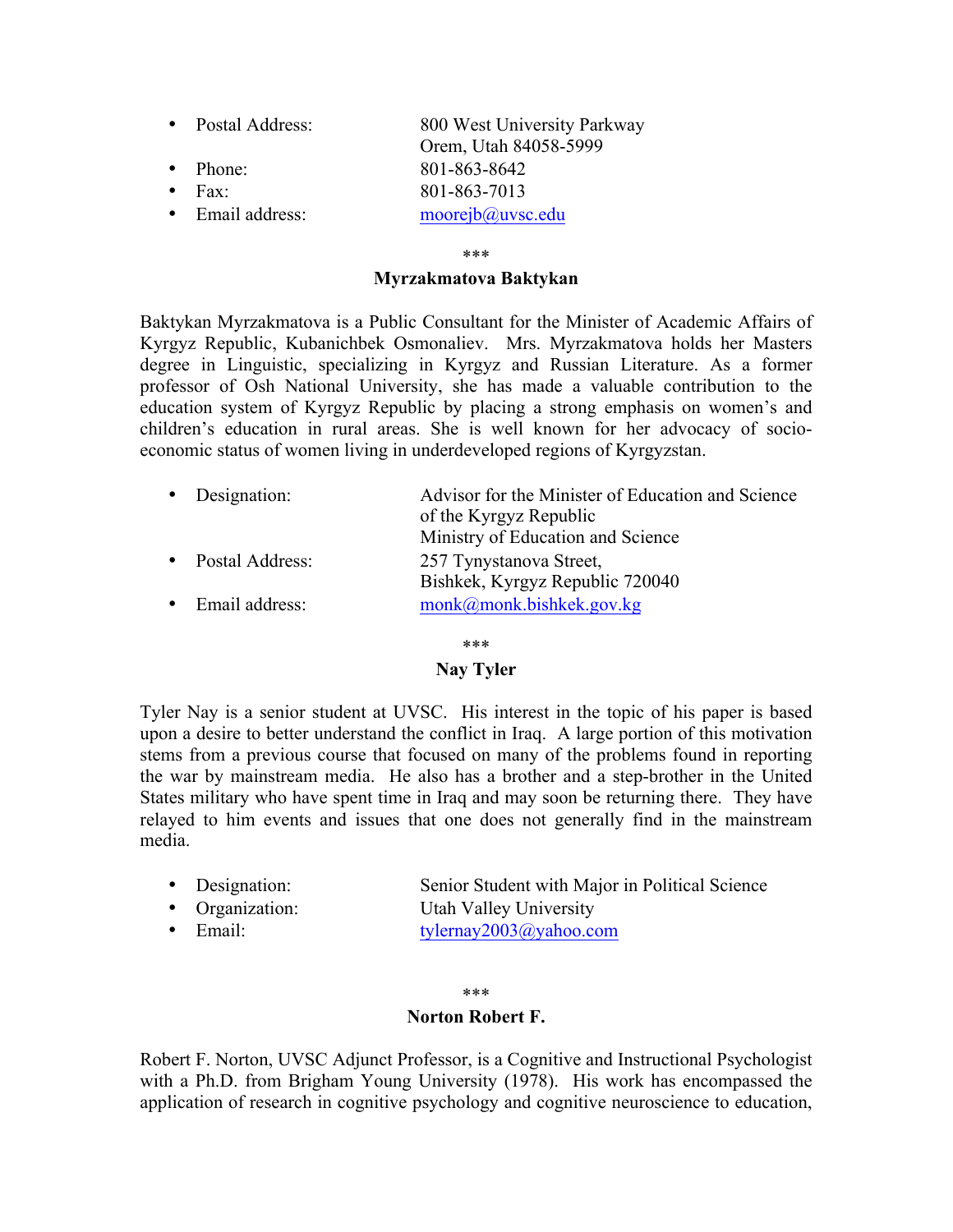the adaptation of instruction to different cognitive styles within and across cultures, and the application of psychological and anthropological principles to the study of conflict resolution in various cultures. He has taught, lived, and researched extensively in the Middle East (9 years) and Korea (3½ years), serving as a Visiting Fulbright Scholar for two years at the University of Bahrain in Sakhir (1992-94), where he designed a laboratory for fostering the teaching of problem solving to children at various ages, investigated Arab contributions to the history and systems of Western Psychology, and produced a handbook for visiting Fulbright professors to prepare them for living in Bahrain. He developed and taught courses in experimental and cross-cultural psychology at the American University of Beirut (1982-85), directed the Master's Specialty in Educational Psychology at Yarmouk University in Jordan (1979-82), developed and administered a teacher evaluation instrument at Kuwait University (1978-79). He also taught English at Jeonbuk National and Kyunghee Universities in Korean as a Peace Corps Volunteer (1971-73) and completed his doctoral dissertation contrasting Korean and American thinking styles (1975-78). He has traveled and photographed extensively in the Far East, Southeast Asia, the Middle East, Northern Africa, and Peru—most recently traveling with a group of UVSC and Chinese students in China for 6 weeks (Spring and Summer, 2006).

| Designation:    | <b>Adjunct Professor</b>             |
|-----------------|--------------------------------------|
| Organization:   | <b>Behavioral Science Department</b> |
|                 | <b>Utah Valley State College</b>     |
| Postal Address: | 800 West University Parkway          |
|                 | Orem, Utah 84058-5999                |
| Phone:          | 801-863-8323                         |
| Email address:  | phdbob@hotmail.com,                  |

**\*\*\***

### **His Excellency Dr. Meret Orazov**

His Excellency Mr. Meret Orazov is the Ambassador of Turkmenistan to the US, since 2001. During 1991 - 1992 he was Vice Premier of Turkmenistan, First Secretary of Democratic Party of Turkmenistan. Then from 1995 till 1997 was a Minister of Foreign Economic Relations. Since 1987 till 1991 he was a President of Turkmen Economic University, then President of Turkmen State University (1992-2001).

Ambassador Orazov received his Degree of Doctor of Physico-Mathematical Sciences at Moscow University (1983) and PhD in Economics at Saint-Petersburg University of Economy & Finance(1992). M.Orazov has published more than 100 scientific papers in the sphere of mathematics and economics. He was elected an Academician of the Academy of Sciences of Turkmenistan in1993. Since 1999 he is a member of the NY Academy of Sciences, and since 2003 is a member of the Academy of International Business.

|  | • Designation | The Ambassador of Turkmenistan |
|--|---------------|--------------------------------|
|--|---------------|--------------------------------|

- Organization Embassy of Turkmenistan to the United States
- Postal Address 2207 Massachusetts Ave., NW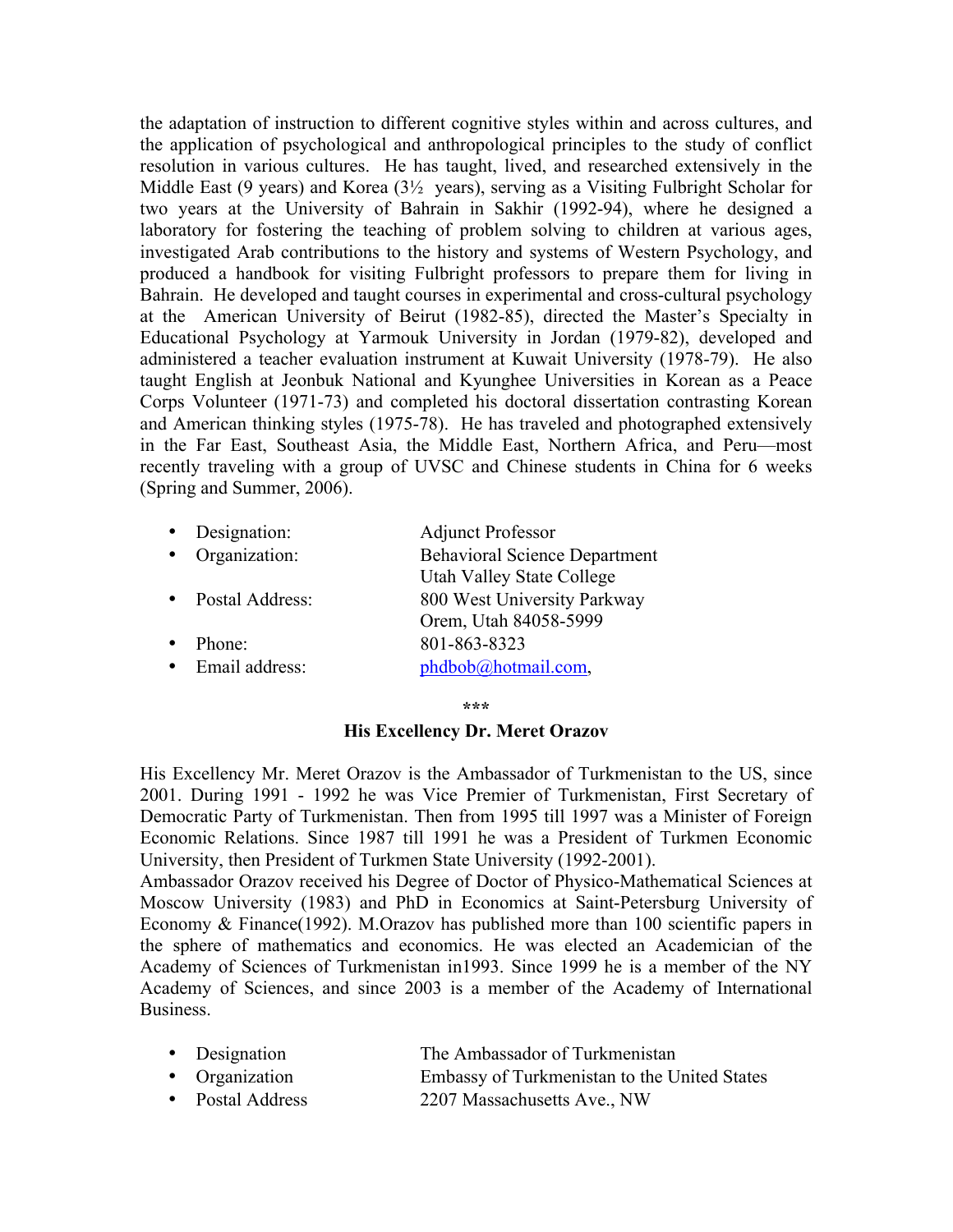- Washington, DC 20008 • Phone: 202-588-1500
- Fax: 202-588-0697
- 

• Email address turkmen@mindspring.com

\*\*\*

# **Padiukov Pierre**

Padiukov Pierre was born on 1956, and on 1982 graduated Kyrgyz State Medical Institute, also on 2001 Master Degree on "International economical relations". He started his labor activity from 1983 as a physician-therapeutist at the city's clinic. From 1986 he worked at the Institute of the Physiology and experimental pathology of highlands under the Academy of Science of the Kyrgyz SSR. Since 1999 he is a director of the "Mountain village" project of the National Center for Mountain Regions Development of the Kyrgyz Republic.

From 1998 he is actively participating in activities related to International Year of Mountains, at UN Headquarter in New-York have participated in preparation, development and declaration on International Year of Mountains on 2002.

On 2001 he is organized presentation prepared to International Year of Mountains, issued two series of the post stamps.

In the frame of National Strategy and plan of actions on sustainable development of the mountain regions of the Kyrgyz Republic he established training-center on trout-breeding in cooperation with Japan embassy, and also together with Russia center on collecting and processing medicinal plants.

He is actively participating in "Clear water" project of the Asian Reconstruction and Development Bank.

For active participation in preparation and organizing of the International Year of Mountains he was awarded with Honorary Diploma by the Prime-minister of the Kyrgyz Republic.

Since 2003 he is a full member of the International Academy of the Information (Moscow) at the UN General Consultation status.

At the present time under his coordination implementing "Poverty reduction in the polluted region of the Central Asia" project.

| Designation:    | Director                             |
|-----------------|--------------------------------------|
| Organization:   | "Mountain village" project,          |
|                 | National Center for Mountain Regions |
|                 | Development of the Kyrgyz Republic   |
| Postal Address: | 22, Manas Avenue, Bishkek,           |
|                 | 720010, Kyrgyz Republic              |
| Phone:          | 996-312-21-83-35, 64-61-52           |
| $Fax^{\dagger}$ | 996-312-21-96-15                     |
| Email address:  | national center kg@yahoo.com         |

**\*\*\***

# **Padiukova Olga**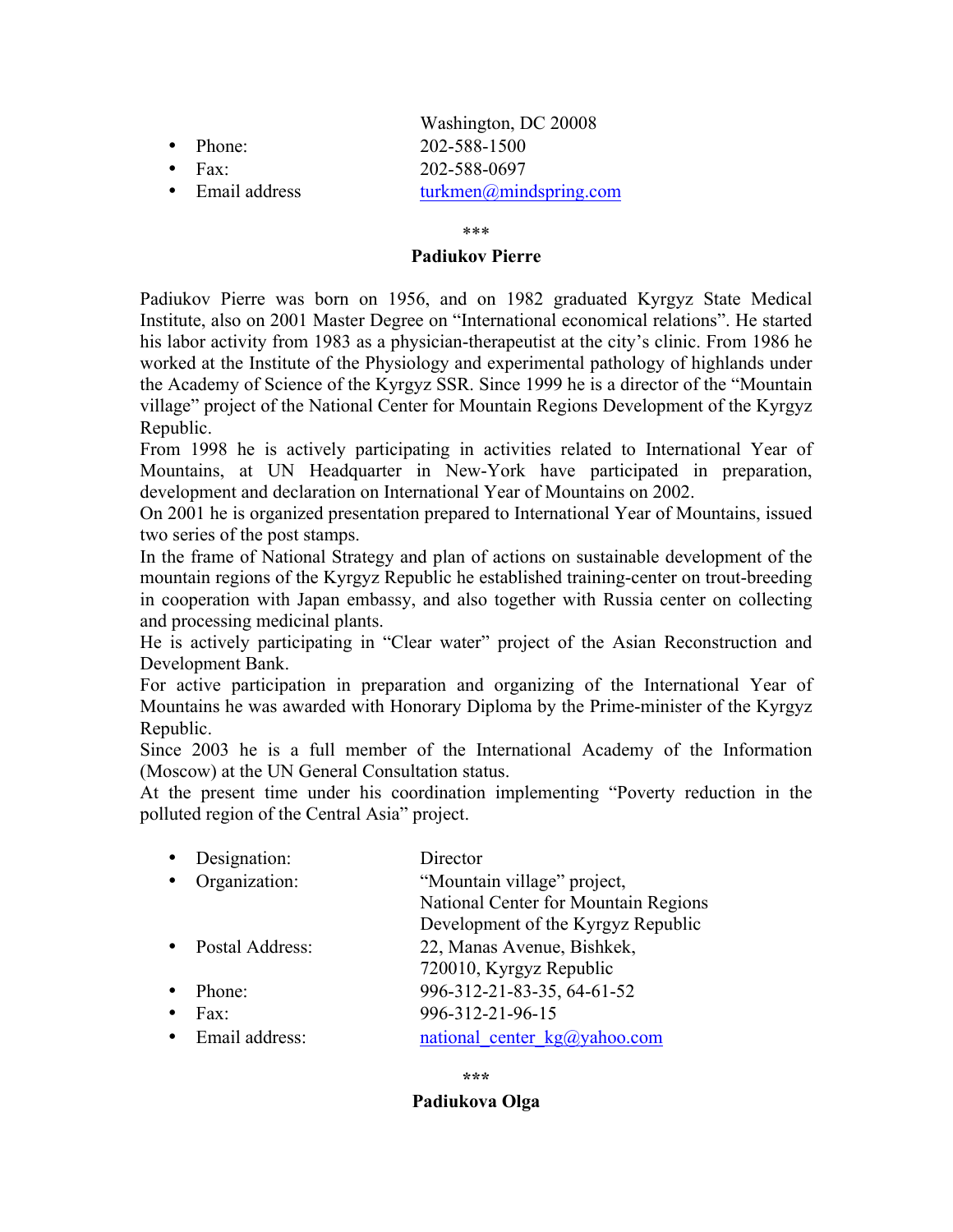Padiukova Olga is a philologist from the Kyrgyz State National University (1982-1988). Since 2002 to the present time she is working at the "Mountain village" project on position of deputy director of the project. During her activity she is involved and working on: sustainable development of mountain regions, scientific-research activities, participation in organization international conference and seminars, preparation and distribution of informational brochures on problems of women in mountain regions of the Kyrgyz Republic, technical support and preparation official documents, sustainable development issues and etc. At present time she is working at the project on "Poverty reduction in polluted regions of the Central Asia" together with UN Department on economical and social issues.

| Designation:    | Deputy director                      |
|-----------------|--------------------------------------|
| Organization:   | "Mountain village" project,          |
|                 | National Center for Mountain Regions |
|                 | Development of the Kyrgyz Republic   |
| Postal Address: | 22, Manas Avenue, Bishkek,           |
|                 | 720010, Kyrgyz Republic              |
| Phone:          | 996-312-21-83-35, 64-61-52           |
| Fax:            | 996-312-21-96-15                     |
| Email address:  | national_center_kg@yahoo.com         |
|                 |                                      |

\*\*\*

# **Palmer Loretta**

Loretta Palmer, Associate Vice President of Undergraduate Research and International Programs, is a math educator with a Ph.D. in Instructional Design and Technology from Brigham Young University (1997). She has lived and worked in sub-Saharan Africa, most recently at the Polytechnic of Namibia, where she was a visiting faculty in the Department of Digital Media and also as an instructional designer at the Centre for Open and Lifelong Learning. Her research areas are reflective of her diverse experiences. They are in intellectual property issues related to distance education and digital media in sub-Saharan Africa and ethnomathematics. In particular, ethnomathematics as it related to the cultural contexts of math word problems found in American primary school mathematics textbooks published between the Revolutionary War and World War I. She grew up in the Sierra Nevada Mountains of northern California and married Allen Palmer, who grew up in the Salmon River Range of mountains of western Idaho.

|        | Associate VP of Academic Affairs                       |
|--------|--------------------------------------------------------|
|        | Undergraduate Research and International Programs      |
|        | Department of Multimedia                               |
|        | <b>Communication Technology</b>                        |
|        | <b>Utah Valley State College</b>                       |
|        | 800 West University Parkway                            |
|        | Orem, Utah 84058-5999                                  |
| Phone: | 801-863-8361                                           |
|        | • Designation:<br>• Organization:<br>• Postal Address: |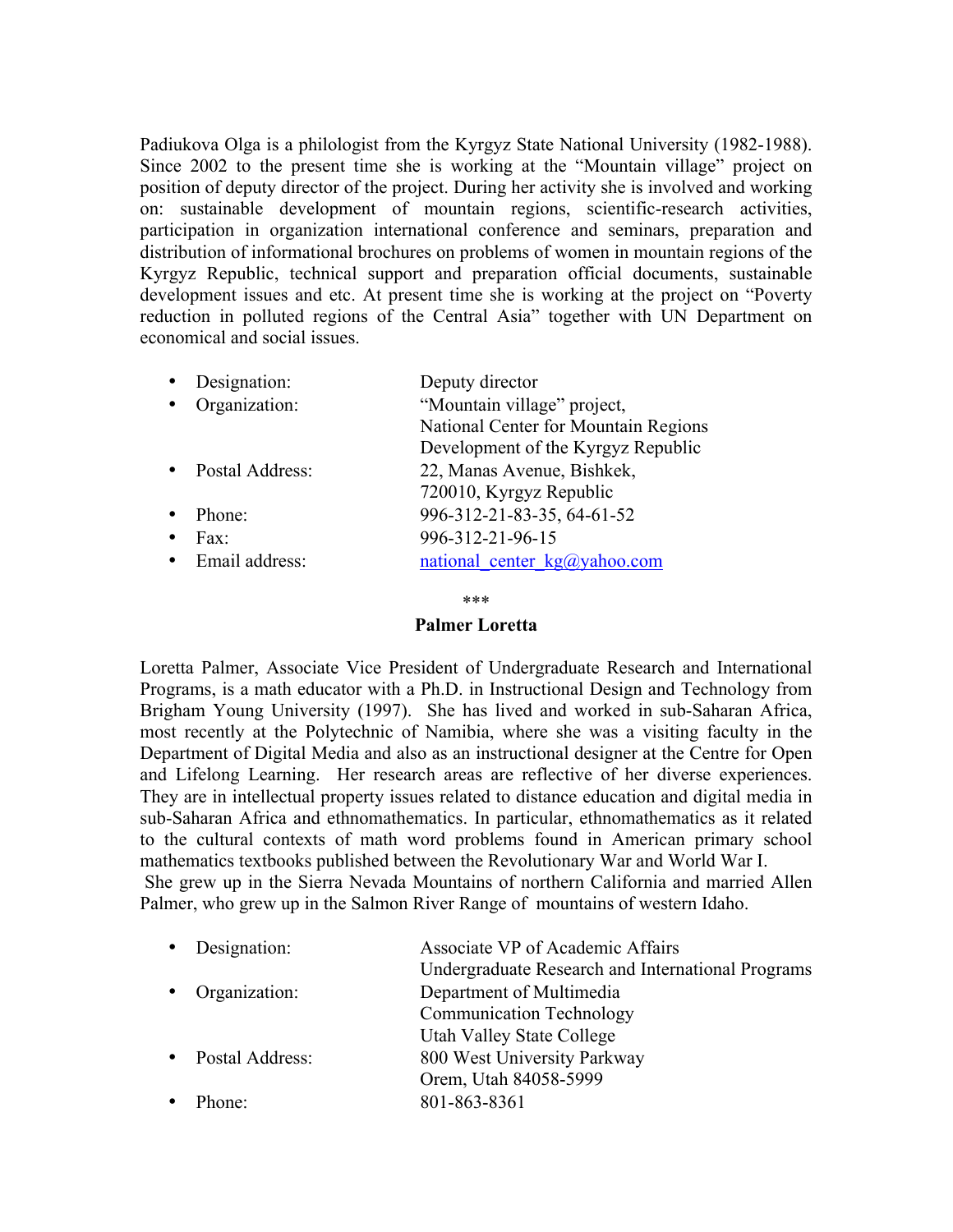# • Fax: 801-226-5207 • Email address: Loretta.Palmer@uvu.edu

#### \*\*\*

### **Pandey Ranju**

Ms Ranju Pandey, with a post graduate in Economics and Education from Tribhuwon University of Nepal (1995), is a gender and social development expert for program, research and training. She heads and owns her consulting company – the Management Support Program of the Era (MSP Era) (Pvt.) Ltd. She has been to 55 out of 75 districts of Nepal during her 11 years of professional career. As a researcher, she has investigated wide ranging issues varying from gender equity, women empowerment, human trafficking to street children. As a programmer she has developed training manuals and monitoring indicators on issues of gender and women health, and girls trafficking respectively. While working with NTAG's 'National Vitamin-A Program', she was the lead trainer and had trained several thousand persons for child and maternal health of more than 50 districts of Nepal. She has also trained quite a number of persons on gender, women health and HIV/AIDS on behalf of government, non government and international organizations.

| $\bullet$ | Designation      | Program Manager                                         |
|-----------|------------------|---------------------------------------------------------|
|           | • Organization   | Sushma Koirala Memorial Trust (SKMT)                    |
| $\bullet$ | Expertise:       | Gender, Social Inclusion, Women and Child Health        |
|           | • Postal Address | GPO Box: 9067, Mandikhatar-9 Kathmandu Nepal            |
|           | • Phone:         | $977 - 1 - 465 - 0171(0)$ , $977 - 1 - 448 - 3033(R)$ , |
|           |                  | 977-984-121-5333(Mobile)                                |
|           | • Fax Number     | 977-1-465-0544                                          |
|           | • Email address  | $\text{ranjupaney}(a)$ skmt.org.np(O),                  |
|           |                  | ranjupandey@hotmail.com (P)                             |
|           | Website:         | www.skmt.org.np                                         |

# \*\*\*

# **Pasin Peggy**

Peggy Pasin has served as Program Coordinator of the Turning Point Women's Resource Center since1997. The position was originally part time and evolved into a full time position as involvement with the Sunshine Lady Foundation increased dramatically. Since 1999, 81 women have received a total of \$847,000 in Women's Independence Scholarships and Charitable Adjunct Assistance Awards from the Sunshine Lady Foundation. These recipients have been survivors of domestic violence who sought financial assistance for the education crucial to securing self-sufficiency. Peggy was named Most Prolific Grant Writer at UVSC for 2006 for her work with the Sunshine Lady Foundation. Prior to her work in the Women's Resource Center, Peggy taught developmental English and Reading classes and was the Coordinator of the Academic Technology Assistance Center in the Learning Enrichment Center of UVSC. During her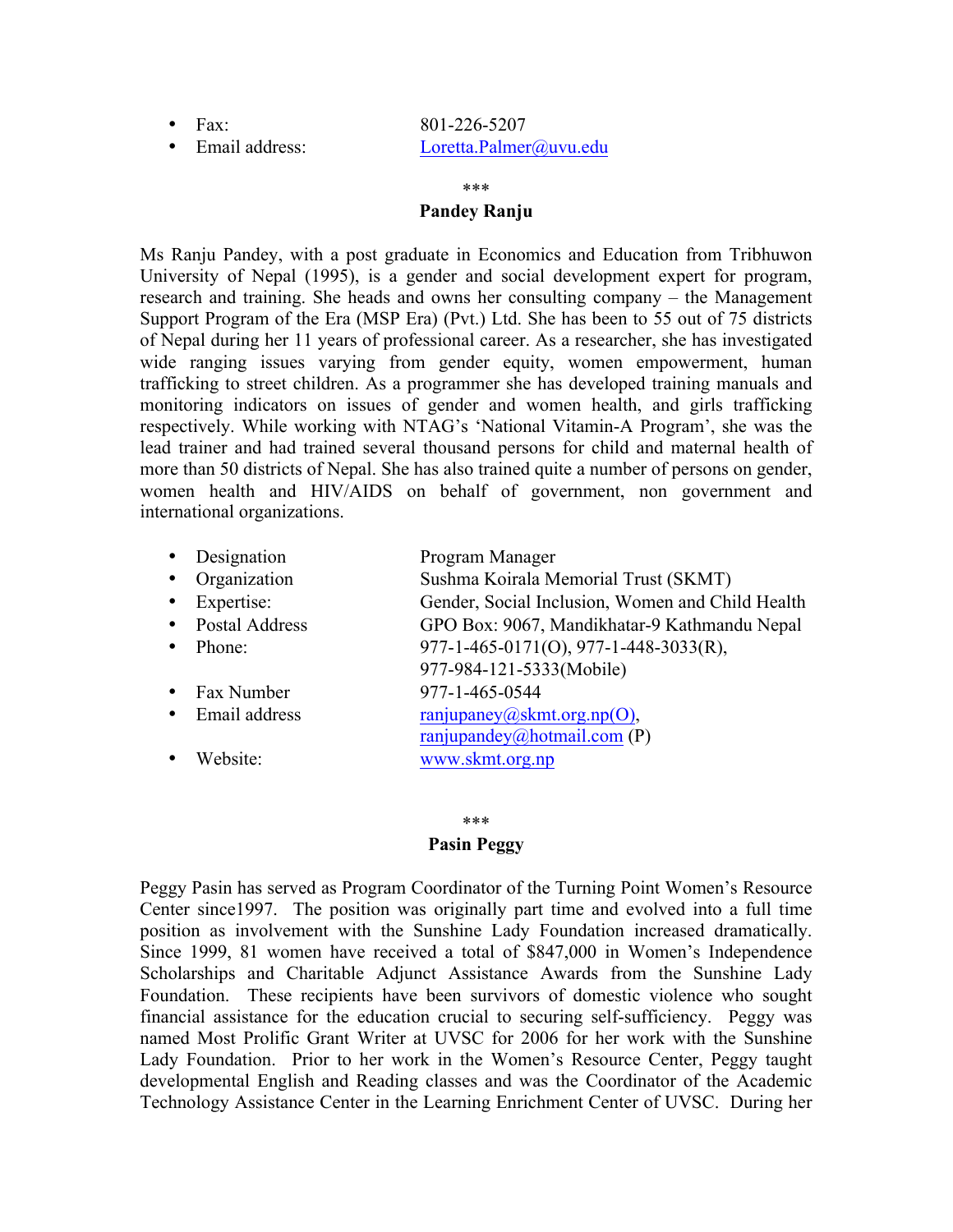work in developmental studies, Peggy was co-author of *College Preparatory English and Resource Book*; co-developer of a reading textbook and bookmark system which was later published by Dr. Elaine Byrd, et al.; College Reading and Learning Association State Director, 1995; twice named LEC Adjunct Teacher of the Year, 1989 and 1990; and Extra Mile Faculty Friend Award from ABLE Club. Peggy's work prior to UVSC was in publishing and in developing educational software and test items for ACT and SAT, primarily at WICAT. Peggy has a Bachelor of Arts, University of Wyoming, in Special Education. Peggy is a life-long learner with endless curiosity who has taken many graduate level classes at the University of Utah and has taken every opportunity possible to attend conferences and seminars. Her passion has shifted from developmental studies to issues around domestic violence and funding for survivors. She is able to draw on her background in learning strategies and campus resources as she confers with clients having academic struggles.

|           | • Designation    | Coordinator                                 |
|-----------|------------------|---------------------------------------------|
|           | • Organization   | Women's Resource Center,                    |
|           |                  | Utah Valley University.                     |
|           | • Postal Address | 800 West University Parkway, Orem, UT 84058 |
| $\bullet$ | Phone:           | 801-863-8080                                |
|           | • Email address  | Peggy.Pasin@uvu.edu                         |
|           |                  |                                             |

#### \*\*\*

### **Powley Ellen Lockwood**

Ellen Lockwood Powley, associate lecturer in The Women's Research Institute, Brigham Young University received a BM from the Eastman School of Music, University of Rochester (1967) in French Horn performance and music education. She obtained her MEd. and EdD. in Educational Leadership and Foundations from Brigham Young University. Powley's dissertation, *One-Teacher Primary Schools in England, Scotland, and Wales: A Secondary Analysis (1997-98)*, consists of in-depth interviews with women head teachers and includes an analysis framed by the educative elements of community, school, curriculum, pupils, and head teachers. Her work also includes curricula writing, research, teaching, and speaking about women's issues. Most recently she has taught the following courses: On Becoming an Active Scholar; Women's Journeys: Recognizing the Plurality of Perspectives; Women Making Music; Women, Music, and Society; and Introduction to Women's Studies. Her teaching and learning philosophy stems from her commitment to students, analysis of educative experiences, and honoring her students as they learn and form opinions beyond their initial understanding. She has given academic presentations at the National Rural Education Association, Getty Museum Education Conference, Utah's Gifted and Talented Partnership Conference, The American Musical Instrument Society, and many educational conferences throughout the United States. Honors received include: Sigma Alpha Iota, Music Honor Sorority; Phi Kappa Phi Honor Society; National Rural Education Association Dissertation Award; Museum Education Leadership Recognition, Brigham Young University; and as a member of The University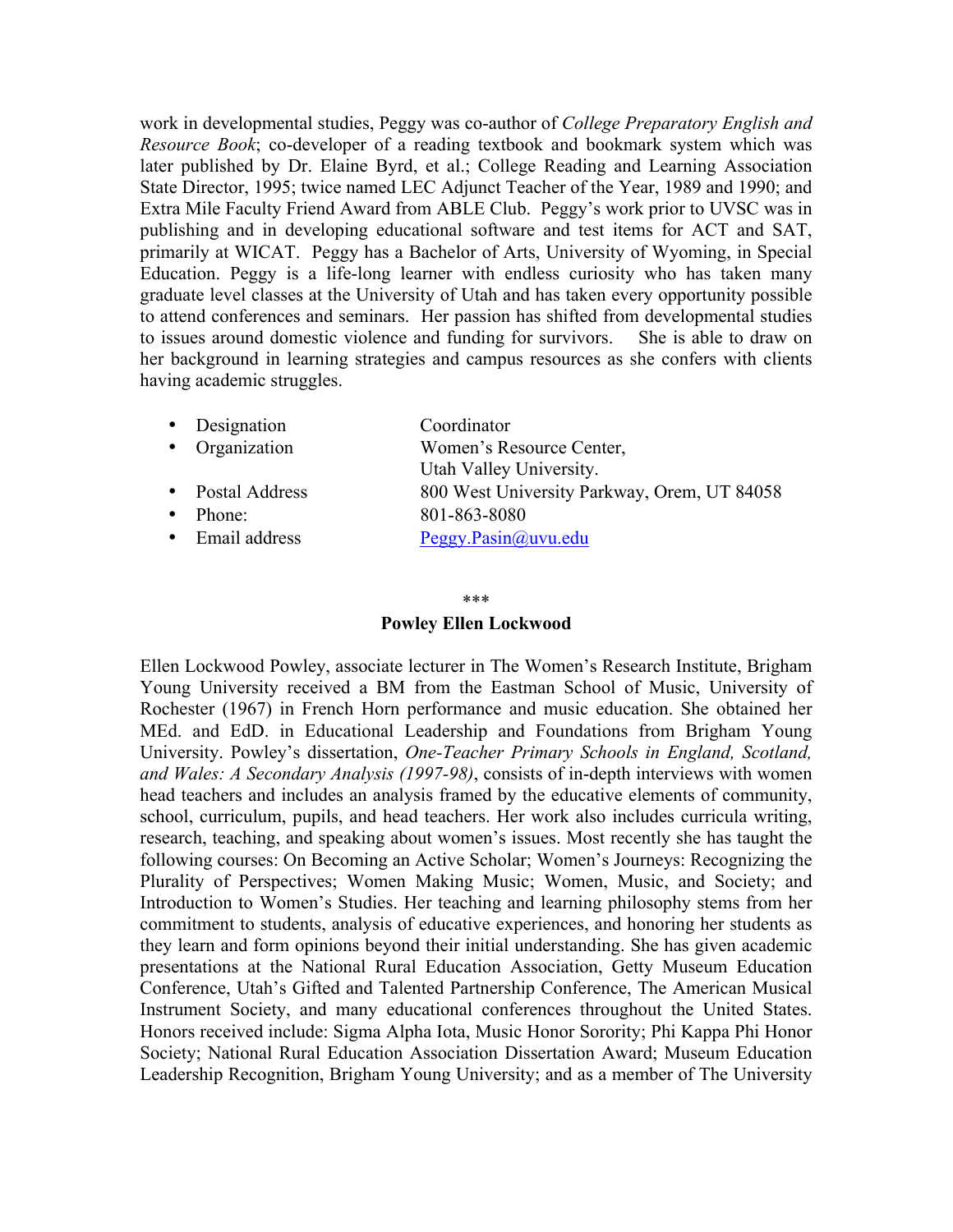of Rochester Alumni Association she was recognized for distinctive service in the spirit of Susan B. Anthony.

| • Designation  | Associate Lecturer         |
|----------------|----------------------------|
| • Organization | Women's Research Institute |
|                | Brigham Young University.  |
| Postal Address | Provo, Utah 84602          |
| Email address  | epowley@byu.edu,           |
|                |                            |

**\*\*\***

### **Pratt Jane**

Jane Pratt is the former President and CEO of The Mountain Institute, http://www.mountain.org, dedicated to conserving the environments, communities and cultures of the world's mountains. She is also a founder of Mountain Forum, a global network for sharing information among those who work in and on mountains http://www.mtnforum.org. She served as coordinator of the UN Focus Group on Mountains for the International Year of Mountains.

Dr. Pratt is also a founding Partner of EcoLogica, a consulting firm focused on ecological and economic sustainability. She is a recipient of UNEP's Global 500 Award for her leadership in creating and heading the World Bank's environmental operations and strategy division, and leading the World Bank's involvement in the Earth Summit in Rio de Janeiro. She holds an ScB in Zoology from University of Michigan, and a PhD from MIT where she specialized in political and economic development.

| • Organization:  | The Mountain Institute                                                                            |
|------------------|---------------------------------------------------------------------------------------------------|
| • Expertise:     | Integrated Conservation and Development; Program<br>and Project design, management and evaluation |
| $•$ Areas:       | Global                                                                                            |
| $\bullet$ email: | $d$ pratt@mountain.org                                                                            |

#### \*\*\*

### **Reyes Gerardo Lopez**

Gerardo Reyes Lopez, professor at the Universidad Autonoma de Chihuahua, is Director of Post Graduate Studies. He has been a leader in promoting higher education for the Raramuri students in Chihuahua, Mexico. He has worked extensively in promoting post graduate education for teachers in the public school system of Chihuahua, Mexico. Reyes Lopez has conducted numerous studies of the educational system of the State of Chihuahua and has been actively involved in research in the border city of Juarez, Mexico. He teaches several classes in education to teachers seeking post-graduate degrees at the Universidad Autonoma de Chihuahua at the Chihuahua and Juarez campuses of the UACH. His current research involves analyses of the lives of Raramuri immigrants to urban centers.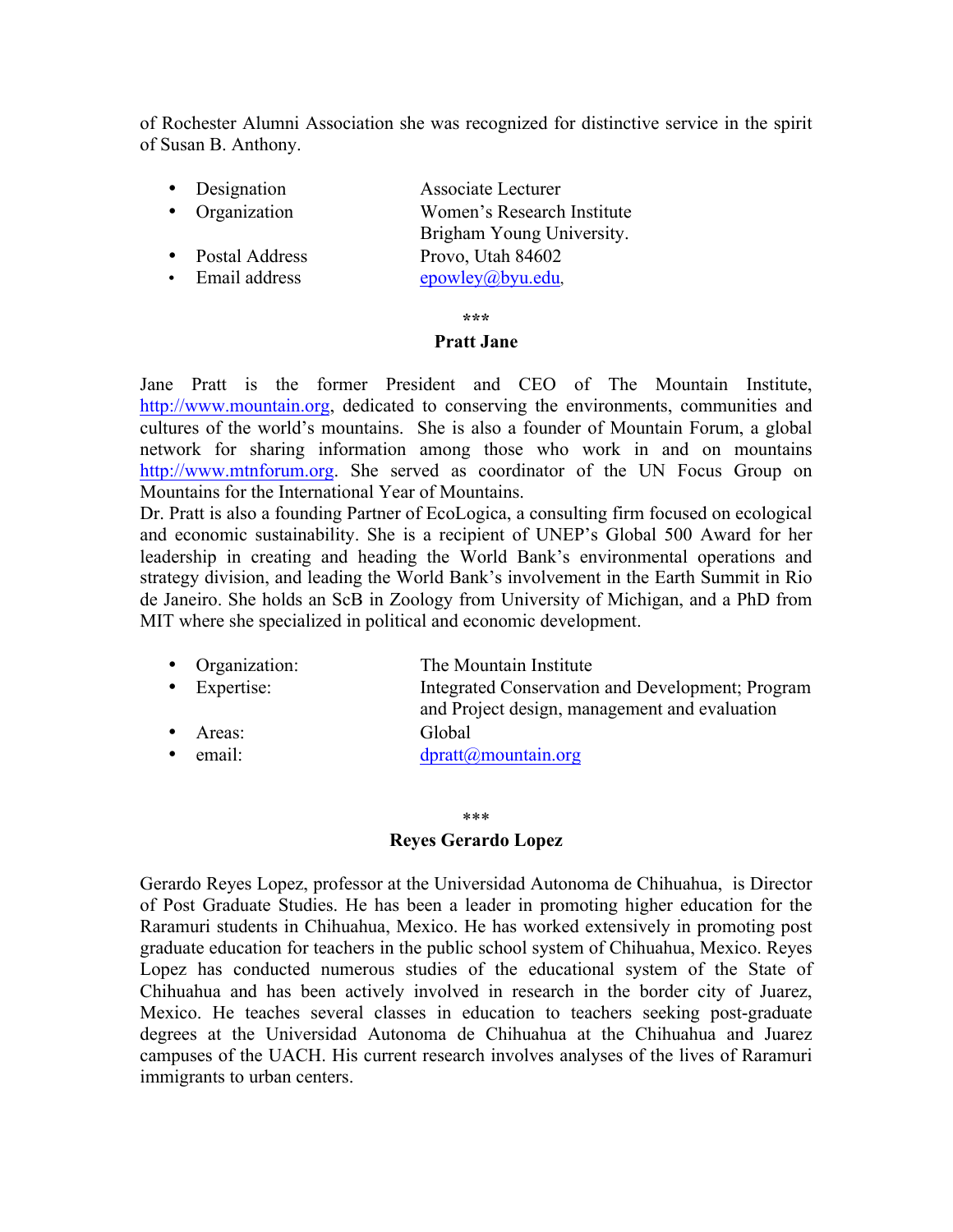|           | • Designation    | Professor                                   |
|-----------|------------------|---------------------------------------------|
|           |                  | Director of Post Graduate Studies           |
|           | • Organization   | Universidad Autonoma de Chihuahua           |
|           | • Postal Address | Av. Escorza No. 900, Zona Centro. CP. 31000 |
|           |                  | Chihuahua, Chih., México                    |
| $\bullet$ | Phone:           | $+52-614-442-00-94$                         |
|           |                  |                                             |
|           |                  | ***                                         |

# **Roby Jini L.**

**Jini L. Roby**, JD, MSW, MS is an associate professor of social work at Brigham Young University where she teaches US social welfare policy and global child welfare. She has researched child welfare issues such as international adoption, child nutrition, barriers to education, child trafficking and orphan care options in the Pacific and in Africa. She has assisted governments in developing in-country and international adoption policies and trained practitioners on best adoption practices. For the past several years she has focused on the global orphan crisis and the appropriate policy and practice development in response. Currently she is involved in a project to provide succession planning services to parents who are terminally ill. Prior to joining the faculty at BYU, she was an attorney for abused and neglected children in Utah's public child welfare system. In 1984 she founded the Family Support and Treatment Center in Orem, Utah and directed it for several years before entering law school. She has received the Governor's Award for Achievement, a service award from the Korean American Society of Utah and recently the Order of the Coif from the J. Reuben Clark School of Law at BYU for her legal and scholastic contributions

| Designation      | <b>Associate Professor</b> |
|------------------|----------------------------|
| • Organization   | School of Social Work,     |
|                  | Brigham Young University.  |
| • Postal Address | Provo, Utah 84602          |
| Phone:           | 801-422-5085               |
| Email address    | jini roby@byu.edu          |
|                  |                            |

### \*\*\*

### **Reineke Sandra**

Sandra Reineke, assistant professor of political science and women's studies, is a political theorist with a Ph.D. from Indiana University, Bloomington (2004). Her research and teaching interests are in the areas of feminist political theory, democratic theory, citizenship studies, sexual and reproductive politics, and comparative gender politics. Reineke has written about the French philosopher Simone de Beauvoir and the French postwar liberation movement, and is currently conducting a comparative study of national laws governing new reproductive and genetic technologies (NRGTs). She will be conducting research this summer for this project in specialized archives in Paris, France, as well as giving a public talk at the Ch.-Albrechts Universität in Germany.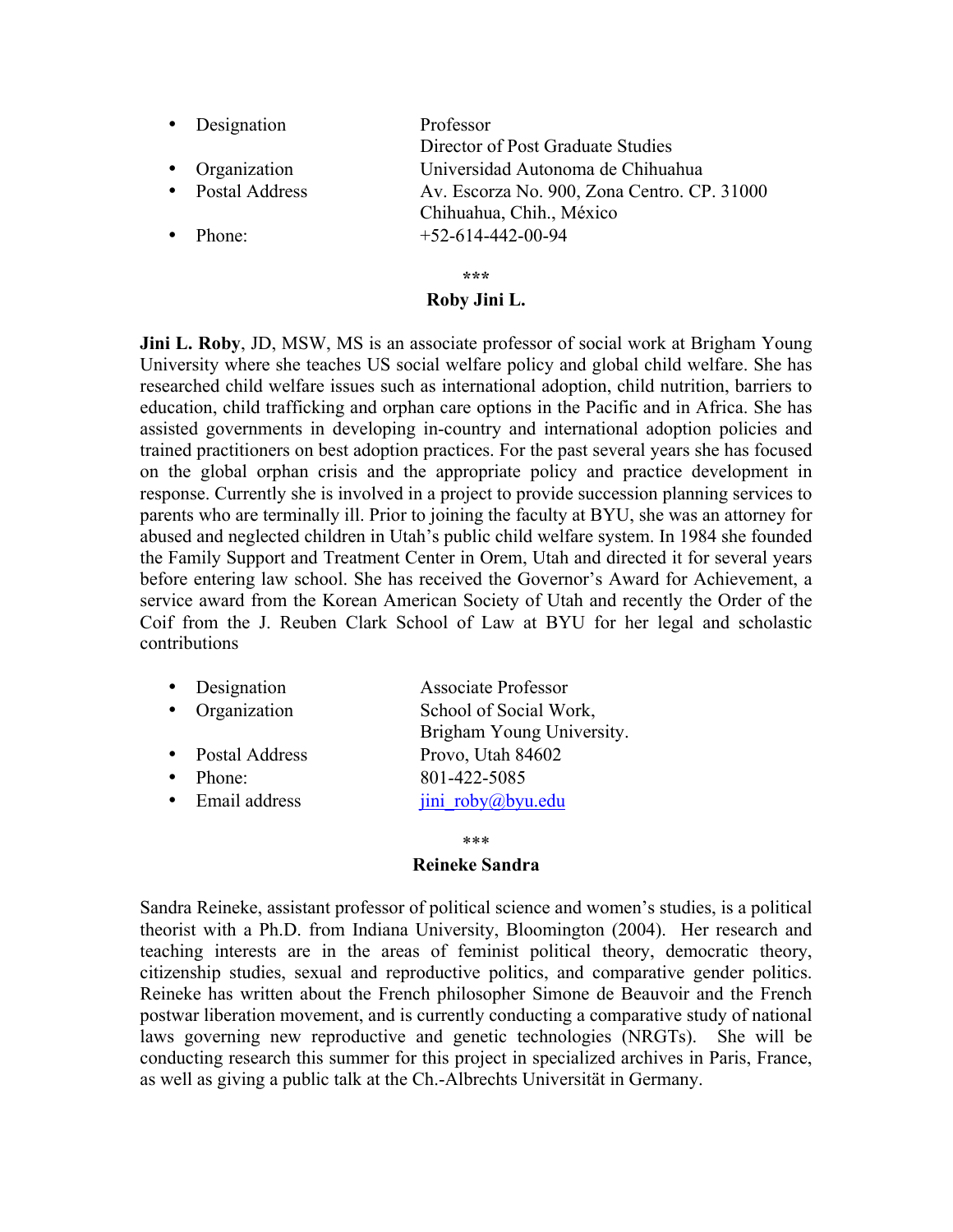| Designation           | <b>Assistant Professor</b>          |
|-----------------------|-------------------------------------|
| Organization          | Department of Political Science and |
|                       | Women's Studies Program             |
|                       | University of Idaho                 |
| <b>Postal Address</b> | <b>Administration Building 205</b>  |
|                       | Moscow, ID 83844                    |
| Phone:                | 208-885-6325                        |
| Email address         | sreineke@uidaho.edu                 |

\*\*\*

### **Rudaz Gilles**

Gilles Rudaz is a geographer, visiting post-doctoral scholar at the University of California-Berkeley supported by the Swiss National Science Foundation. He obtained his Ph.D. from the University of Geneva (Switzerland) in 2005. He is interested in mountain politics and policies. His researches address the organization of mountain interests, the creation of mountain groups and their transnational relations, and the international rise of mountain issues. He focuses on how mountain groups defend their territories as life spaces and argue their legitimacy to define the development and planning options.

| Designation:      | Postdoctoral researcher                      |
|-------------------|----------------------------------------------|
| Organization:     | Environmental Policy and Planning Group,     |
|                   | Massachusetts Institute of Technology (MIT). |
| Expertise:        | Communities, Transnational networks,         |
|                   | Environmental politics.                      |
| Areas:            | Europe, Alps, Switzerland, USA.              |
| • Postal Address: | 77 Massachusetts Avenue, #9-316, Cambridge,  |
|                   | MA 02139-4307, USA                           |
| Phone:            | $617 - 253 - 1367$ - office                  |
| Fax Number:       | 617-253-7402                                 |
| Email address:    | rudaz@mit.edu                                |
| Website:          | http://web.mit.edu/rudaz/www/                |
|                   |                                              |

### \*\*\*

### **Saedi David**

David Saedi is CEO of CERTIPORT. During his six-year tenure with Certiport, David has been instrumental in helping grow the company from start-up to the leading provider of global, performance-based certification programs and services. David has played an integral role in cultivating the company's relationship with Microsoft, working jointly on strategy planning and implementation of Microsoft Office Specialist certification. He also has headed Certiport efforts to diversify into new markets. David has more than 20 years of management experience in numerous industries.

Prior to joining Certiport, he served as Vice President of Business Development for CENTRA. In this capacity, he worked with the president of the company to restructure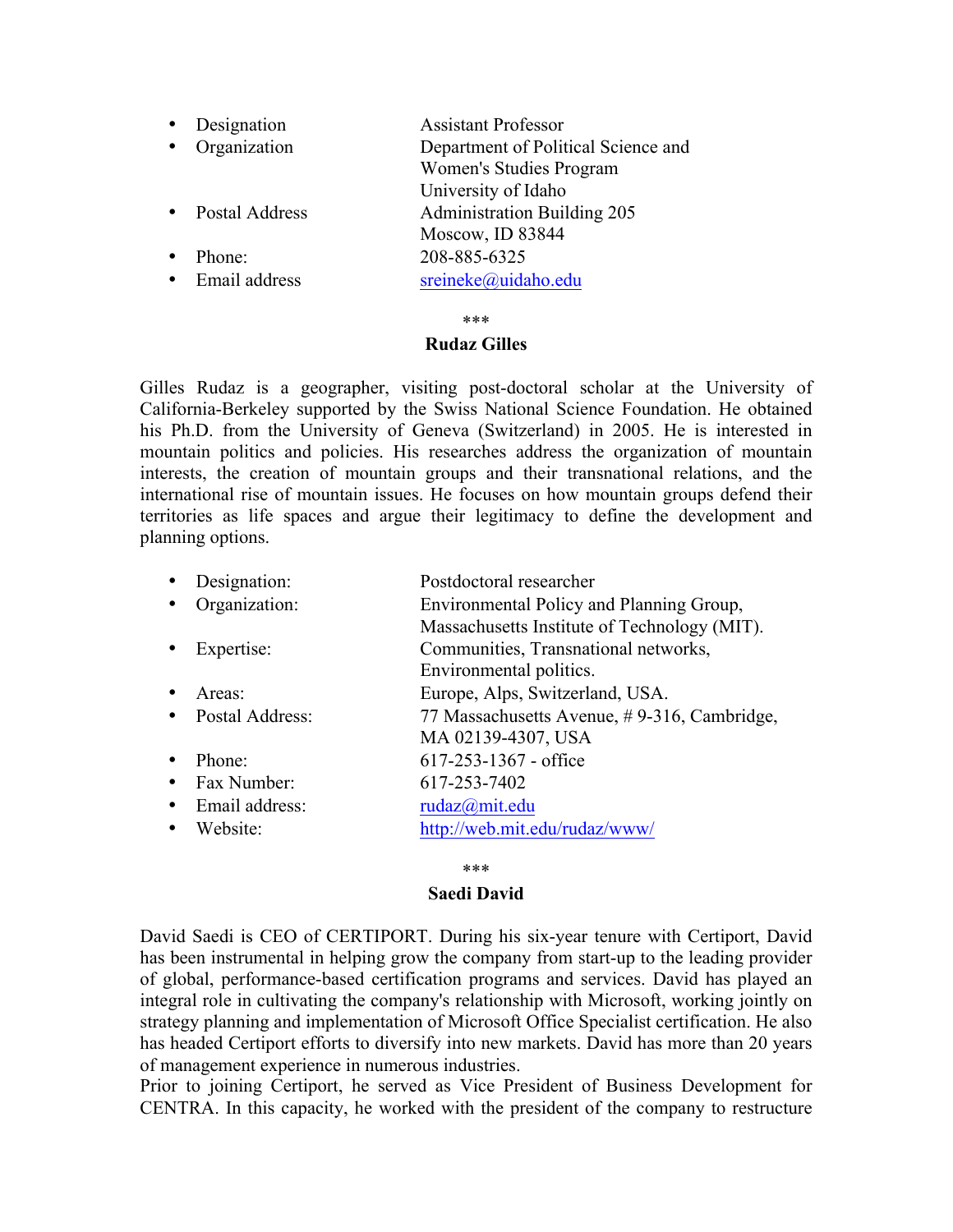CENTRA following its acquisition of Equifax Healthcare Systems. He is credited with re-engineering company initiatives and creating a quality assurance program as well as managing the construction of CENTRA's new \$12 million headquarters. David also has served as Vice President of Marketing for Design Access, Deputy Executive Director of the American Society of Interior Designers (ASID), and as a senior analyst with the Servio Group. In his position with ASID, David's achievements included working to institute statewide legislation on behalf of designers and architects.

David has a master's degree in business administration with an emphasis on marketing from the City University Business School in London, England; and a bachelor's degree in chemical sciences and management from the University of Manchester Institute of Science and Technology. He has completed several professional development programs and is a member of the American Management Association, American Society of Association Executives, and British Market Research Society.

|           | • Designation         | CEO                                                           |
|-----------|-----------------------|---------------------------------------------------------------|
| $\bullet$ | Organization          | Certiport, Inc.                                               |
| $\bullet$ | <b>Postal Address</b> | 1276 South 820 East, Suite 200<br>American Fork, UT 84003 USA |
| $\bullet$ | Phone:                | 888-999-9830, (801) 847-3100                                  |
|           | $Fax^{\cdot}$         | 801-492-4160                                                  |
|           | Web-site              | http://www.certiport.com/                                     |
|           |                       |                                                               |

#### \*\*\*

### **Saeed Rana Riaz**

Rana Riaz Saeed is a Development Economist and has over 16-years diversified experience in social and human development. His expertise includes social and economic upliftment of deprived and underprivileged segment of society by designing pro-poor project/program, applied research, emergency relief operation and advocacy and lobbying for their rights at National and International forums. Presently, he is working as Chief Coordinator of Development Advocates and Lobbyists, a Pakistani NGO. However, he has been working with/for some leading international social development organisations such as USAID, Oxfam-Novib, GTZ, ADB, UNDP, CARE International in Pakistan etc. in various capacities. He has written a number of analytical research papers and reports on Socio-economic and political situation of Pakistani communities. Following research papers and articles are worth mentioning.

The Economic Effects of Workers' Migration, a research paper published in daily The Frontier Post June 1991.

Non-governmental Organisations (NGOs) in Pakistan submitted to MESCA Bureau, Novib. (Available at http://www.mtnforum.org/resources/library/esp99a.htm)

- At Odds or At Ease? NGOs and Local Communities in World Bank Supported Projects in Pakistan, Study done under a joint venture of DevFound, Novib, Sungi Development Foundation and SAFWCO (Published in August 2001).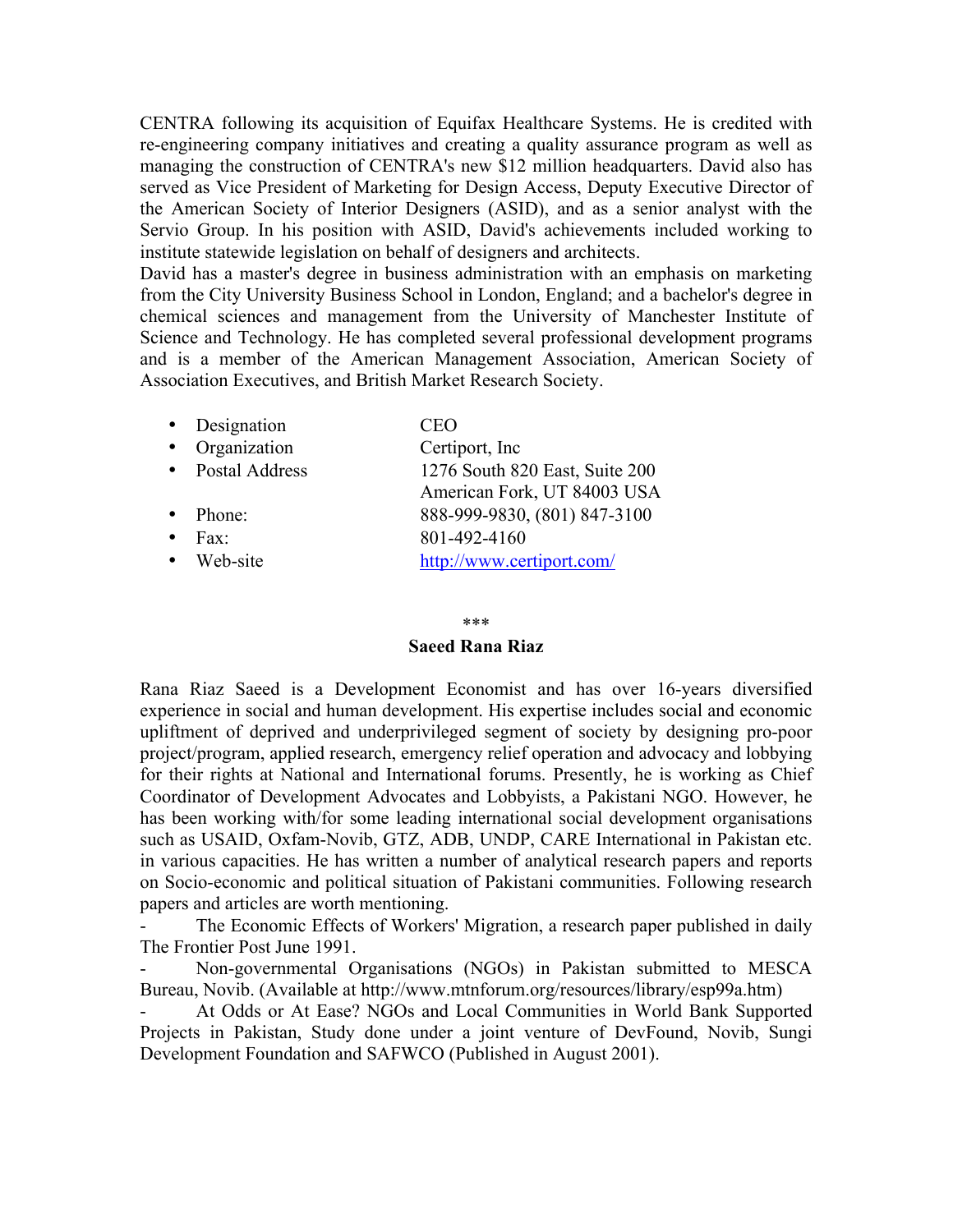- Advocating Women's Rights: The Movement in Pakistan March 2001: (Available at Mountain Forum's On-line Library http://www.mtnforum.org/resources/library/saeer01a.htm)

Future Challenges to NGOs and Development Workers in Pakistan: A lecture delivered at Institute of Development Studies and Practices Quetta June-2002. Available at http://econwpa.wustl.edu/eps/dev/papers/0501/0501007.pdf

- Humane Governance for Human Security & Sustainable Human Development, A generic training module submitted to UNDP-PARAGON March 2003, Published.

Women Status in Pakistan under Customs and Values & The Controversial Hudood Ordinance 1979- December 2004. Available at http://econwpa.wustl.edu/eps/le/papers/0501/0501003.pdf

- Women and Youth in Peace and Security: This paper outlines issues of peace and security in South Asia and China and its effect on women and youth. Presented at World Social Forum-2006 held in Karachi March 2006.

In the upcoming conference at the USVC, he will present a paper Socio-Economic, Political & Gender Situation of Tribal Areas' Women in Sulaiman Mountain Range – PAKISTAN.

- Designation Chief Coordinator
- Organization Development Advocates and Lobbyists
- Postal Address House 447, Street 105, Sector I-8/4,
- 

• Phone:  $+92-333-3151-744$ • Email address ranariaz@comsats.net.pk,

Islamabad-PAKISTAN

rrs1960@yahoo.com

### \*\*\*

# **Sakhi Nilofar**

 I am the founder of Women Activities and Social Services Association (WASSA), an Afghan NGO that seeks to promote women's empowerment through social services, advocacy, and peace-building programs that strive to build the capacity of Afghan civil society in support of women's activities. I designed advocacy and peacebuilding programs for WASSA which are implemented country wide in Afghanistan.

I presented different papers related women's empowerment, democracy and Islam, gender and culture, International conventions and women's right and challenges confronting women's movement in different international events. Currently in the United States on a Fulbright scholarship, I am pursuing a graduate degree in conflict transformation at the Center for Justice and Peacebuilding at Eastern Mennonite University, in Virginia. During my stay in the United States I also received a visiting fellowship at National Endowment for Democracy in which I studied the challenges confronting the women's movement in Afghanistan.

| • Designation  | Founder                                           |
|----------------|---------------------------------------------------|
| • Organization | Activities & Social Services Association (WASSA). |

• Postal Address Baghe- Azadi Road, Jade-e e Gulistan,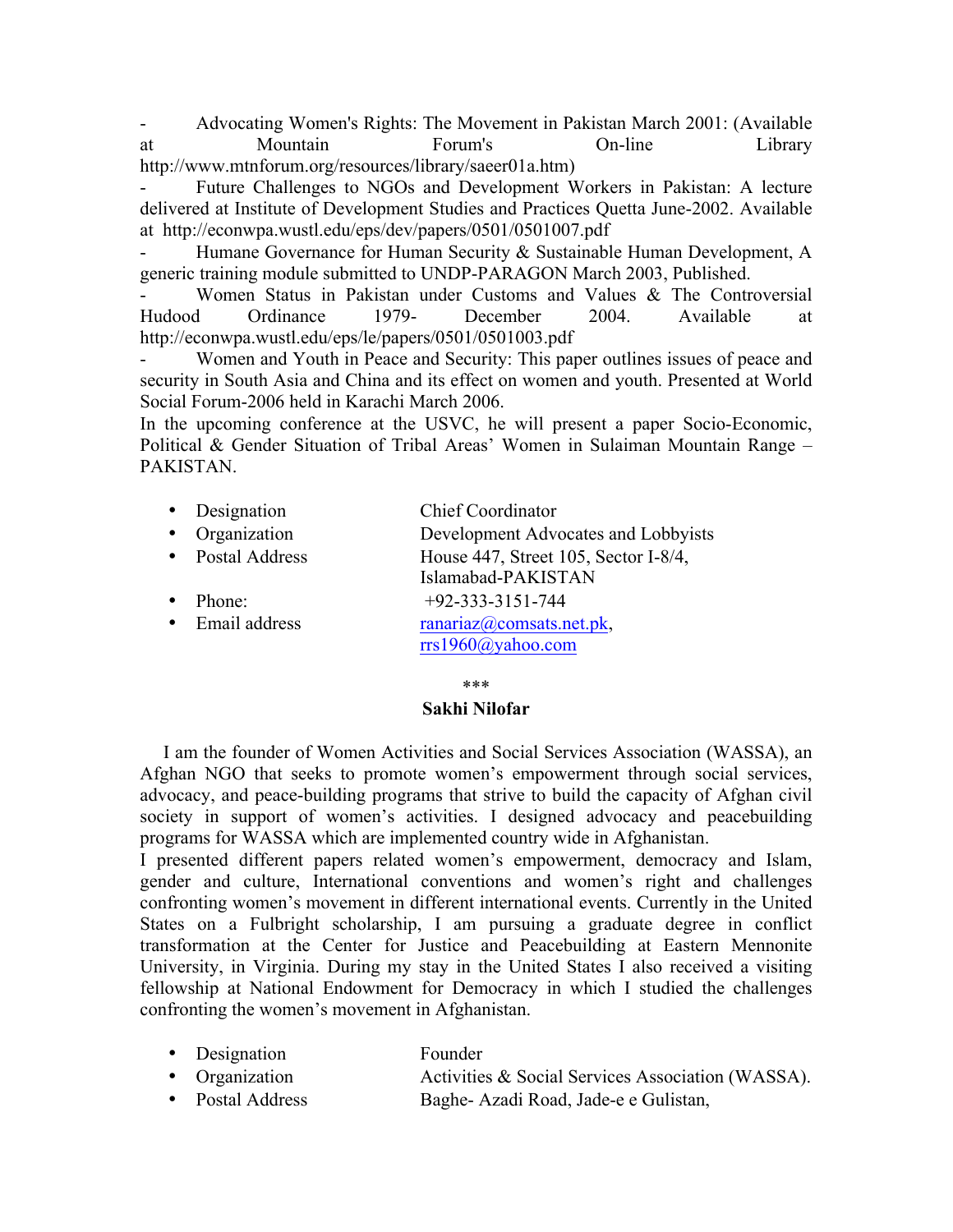- 
- 

Herat, Afghanistan • Phone: 0093-7-040-275 • Email address nilofar.sakhi@emu.edu, sakhinilo@yahoo.com, wassa2010@hotmail.com

\*\*\*

### **Salas Sonia Dominguez**

Sonia Salas Dominguez is an Engineer in Food Industries with Msc. and Dr. Degree in Food Sciences (Kertйszeti Egyetem of Hungary). She has a 18 years experience in the field of agrobusiness research and promotion, mainly rural agribusiness (formulation of research projects applied, formulation of investment projects, design of methodologies, management of projects, planning--evaluation, extension and technical assistance) within Peru, the countries of the treaty Interamazonic and the Andean countries. Her current position is coordinator in latinoamerica for Oberle fundation and president of REDAR Peru at the country level.

She get a implementation for the Regional Program of Integral Development (benefiting more than 150,000 families of the rural area) in 14 departments of of Peru (Coast, Sierra and Rainforest). The principal component was generation of income and employment mainly to young people and women. This work was done in Cбritas of Peru with an amount of investment USA\$ 11'000,000.00.

Her research on fields such as biotechnology for the recovery of biodegradable organic waste, generation of technologies appropriate for andean products processing and generation of methodologies for local development are involved with promotion in mountain communities and rural agroindustries promotion in andean region.

She worked as an investigator associated of the International Potato Center (CIP) regional coordinator in postharvest, processing, and market, of the Andean food at the country level of the Andean ecorregion.

| Designation:         | Elected Representative, Latin America Mountain                        |
|----------------------|-----------------------------------------------------------------------|
|                      | Forum, Mountain Forum Board.                                          |
| Organization:        | Rural Agroenterprises network (REDAR)                                 |
| Expertise:           | Rural agroindustry, rural development, participatory<br>methodologies |
| Areas:               | Latin America                                                         |
| Postal address:      | Apartado Postal 12-056 La molina Lima 12                              |
| Phone:               | 51-1-349-4556 (o), 51-1-348-4646 (h),                                 |
|                      | $9 - 823 - 3907$ (m)                                                  |
| Email address:       | soniarul@yahoo.es, ssalasa@lamolina.edu.pe,                           |
|                      | $redarperu(a)$ lamolina.edu.pe                                        |
| Website <sup>.</sup> | www.condesan.org/redar                                                |
|                      |                                                                       |

**\*\*\***

# **His Excellency Dr. Aleksander Sallabanda**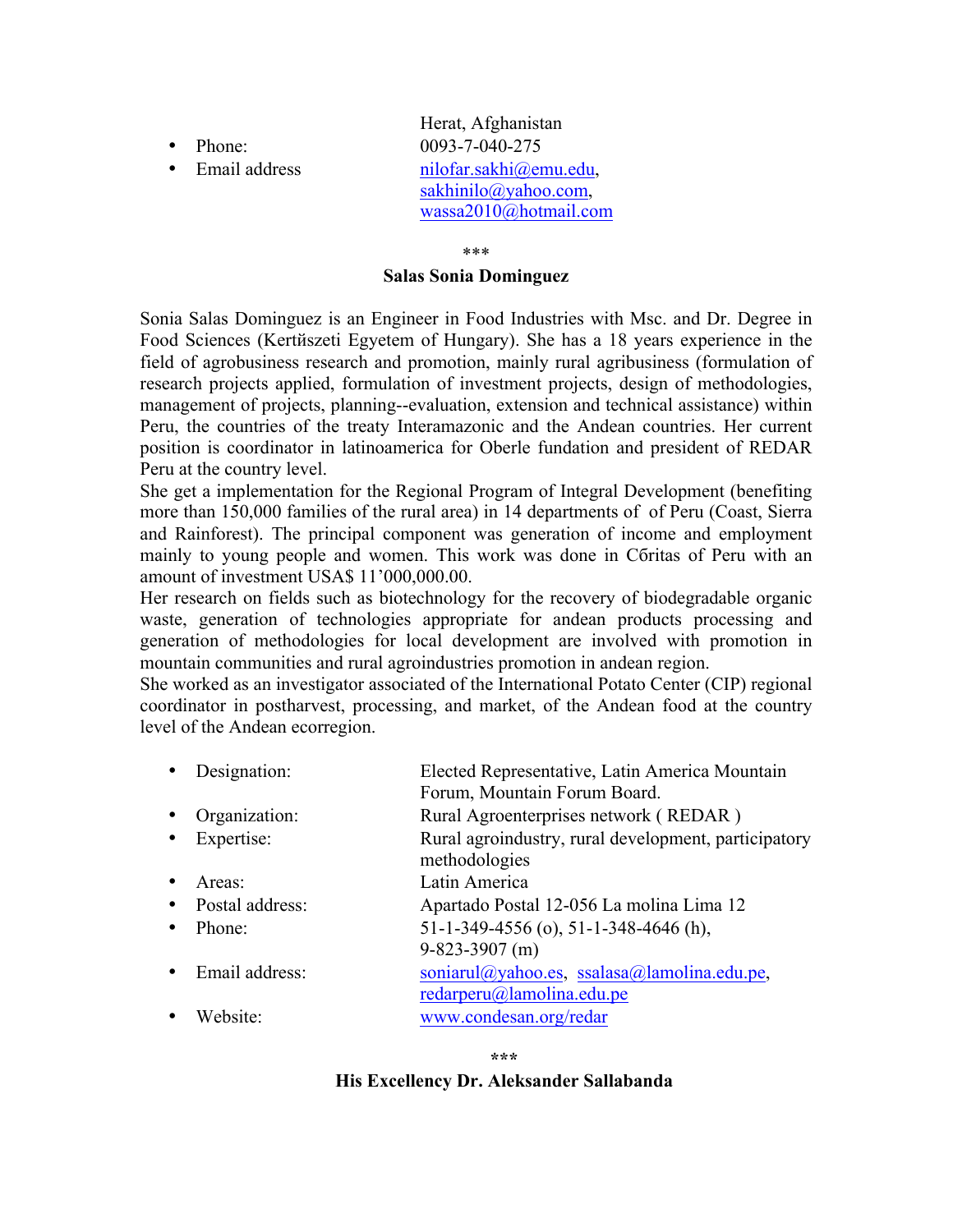Aleksander Sallabanda, the ambassador of the Republic of Albania in Washington DC, was a professor of public health with a PhD from the University of Tirana, Albania (1994). He has a career in public health which mainly focused on health policy, health organization and control and prevention of infectious diseases. Ambassador Sallabanda served as Deputy Minister of Health of Albania during 2005-2006. He has published two medical books and several articles related to the eradication of polio, control and prevention of HIV- AIDS, TB and blood control. As Ambassador, Mr. Sallabanda is focused on developing and reinforcing bilateral relations between Albania and the United States with a specific goal of NATO membership for Albania in 2008. Other issues include growth of American investments in Albania, development and reinforcement of collaboration with American Albanian civil society and exchanges with different universities in USA.

- Designation Ambassador of Albania
- Organization Embassy of Albania to the United States
- Postal Address 2100 S St NW, Washington, DC 20008<br>• Phone: 202-223-4942
- Phone: 202-223-4942
- Fax: 202-628-7342
- Email address info@albanianembassy.org

\*\*\*\*

# **Samanchina Jarkyn**

Jarkyn Samanchina is a Director for Development of a Kyrgyz environmental NGO "Bashat" Community and Business Forum (CBF) promoting sustainable development of local communities residing in remote mountainous regions of Kyrgyzstan with consideration of ecological issues.

Jarkyn joined Bashat's (CBF) core staff in September 2004 as a Projects Coordinator. She has worked on several interesting and important projects since then: pilot project "The Sacred Sites of Kyrgyzstan" funded by The Christensen Fund based in Palo Alto, USA, and administered by the British conservation organization Fauna  $\&$  Flora International (FFI); "Capacity Building for Biodiversity Conservation in Kyrgyzstan (Sarychat-Ertash State Reserve)" funded by EBRD/IFC and administered by FFI, with technical input of Snow Leopard Trust (SLT) based in Seattle, USA; as well as the community based conservation component of SLT's Snow Leopard Conservation Program in Kyrgyzstan. In the capacity of a Director for Development, Jarkyn is now responsible for Bashat's (CBF) staff capacity building and development, public relations and fundraising activities.

Jarkyn graduated with a Bachelor's degree in International Relations (Magna Cum Laude) with concentration in "Third World Development" from San Francisco State University, USA, in May 1999. In July 2004, she completed her Master's degree in the same field at Middle East Technical University in Ankara, Turkey. Her Master's thesis was on the topic: "U.S. Foreign Policy Toward Central Asia: 1991-2003." Jarkyn has extensive work experience with non-governmental and educational institutions both in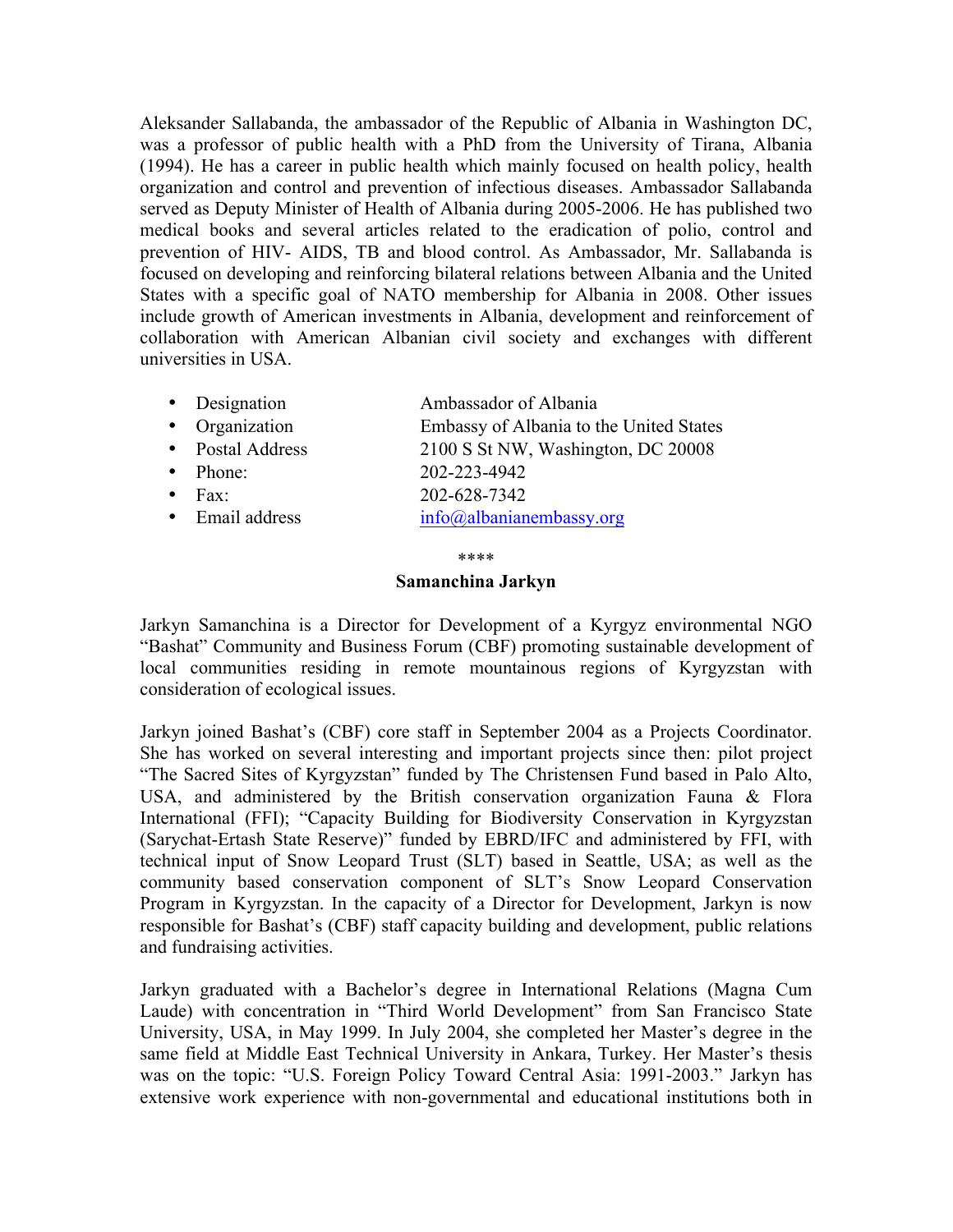Kyrgyzstan and the USA. She is a member of Sigma Iota Rho International Relations Honor Society.

• Designation Projects Coordinator • Organization Bashat – Community and Business Forum, • Postal Address 102/22 Kalyka Akieva St. Bishkek, Kyrgyzstan 720010 • Phone: 996-312-65-78-10 • Email address jarkyn sa@hotmail.com

\*\*\*

### **Sati M. C**

M. C Sati, reader in the department of economics, HN Bahuguna Garhwal University , Srinagar (Garhwa), Uttaranchal ,India is a development economist with Ph.D.in agriculture economics (1994). He is the key professional working on various issues ie. elementary education, health, community empowerment and human development in the Indian Central Himalaya Region (ICHR). He is also associated in various research projects and training programmes of National Institute of Administrative Research, LBS National Academy of Administration, Mussoorie Uttaranchal since 2000. At present he is coordinating a major research project titled'Diversification,sustainable livelihoods and mountain agriculture in Central Himalaya of India'

| • Designation    | Reader, Economics                |
|------------------|----------------------------------|
| • Organization   | H.N. Bahuguna Garhwal University |
| • Postal Address | P. Box-62 Srinagar (Garhwal),    |

Pin 246174, Uttaranchal, India • Email address satimc@rediffmail.com

\*\*\*

### **Sattar Sarosh**

Sarosh Sattar is an economist at the World Bank. She is the Gender Coordinator for the Europe and Central Asia Region and the Lead Poverty Reduction Strategy Advisor for Central Asia and the Caucuses. She received her Ph.D. in economics from Cornell University (1990). She has worked at the World Bank, an international development organization, since 1991. She has a diverse background and her work encompasses macroeconomic analysis, social expenditure analysis, and poverty issues.

| • Designation    | Senior Economist                                |
|------------------|-------------------------------------------------|
|                  | Lead PRSP Advisor and ECA Gender Coordinator    |
| • Organization   | Poverty Reduction and Economic Management       |
|                  | Europe and Central Asia Region, The World Bank, |
| • Postal Address | 1818 H Street NW, MSN H4-401,                   |
|                  | Washington, DC 20433                            |
| Phone:           | 202-473-2587                                    |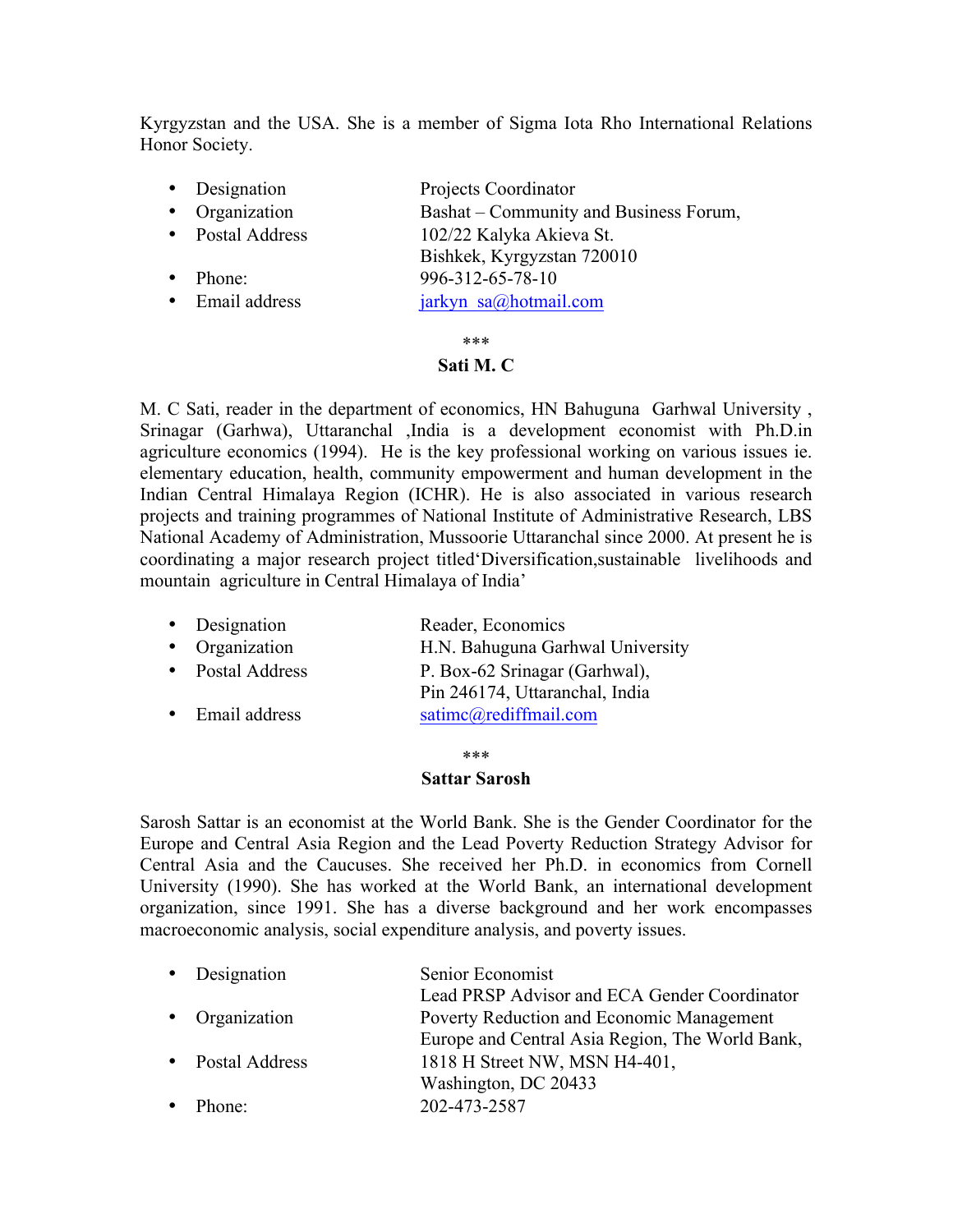# • Fax: 202-614-0544 • Email address ssattar@worldbank.org

#### \*\*\*

### **Semyonov Alexey**

Alexey Semyonov, the CEO&CFO of Advanced Language Systems International, is a compute scientist and a mathematician. His professional work encompasses practical and theoretical system engineering, software development, and IT strategy formulation. In addition to the professional activities, Mr. Semyonov has a long-time involvement in the human rights movement, beginning with his 1970's activities as a dissident in the former Soviet Union. He is a Vice-President and Member of the Board of The Andrei Sakharov Foundation (USA)as well as Member of the Board for The Andrei Sakharov Foundation (Russia). Both professionally and as a human rights activist, he has worked in many developing countries and participated in efforts towards economic development and democratization in places such as Russia, Armenia, Georgia, Turkey, Kyrgyzstan, Azerbaijan, and others.

| • Designation  | CEO & CFO,                               |
|----------------|------------------------------------------|
|                | Advanced Language Systems International, |
|                | Vice-President & Director,               |
|                | The Andrei Sakharov Foundation           |
| Postal Address | 7112 Wesley Rd., Springfield,            |
|                | VA, 22150, USA                           |
| Email address  | $alex(a)$ alsi-inc.net                   |

\*\*\*

### **Shahnazarian Nona**

Nona Shahnazarian has been an Associate Researcher at Center for Pontic and Caucasian Studies and Lecturer, Kuban Social and Economical Institute (1999 to present), Krasnodar, South of Russia. She received her Candidate s Degree in Social Anthropology from the Institute of Ethnology and Anthropology, Russian Academy of Sciences, (17 May 2005) and has conducted fieldwork in Russia, Armenia, Georgia, and Nagorno-Karabagh through grants from Memorial (Moscow), The Soros Foundation, The John D. and Catherine T. MacArthur Foundation, and the Carnegie Foundation. Now she is doing her research study on Social/personal networks and Informal Economy in Caucasian Societies at UCLA, department of Sociology as a Fulbrighter. Her work encompasses the ethnography of the Caucasus, Gender studies, and the Informal Economies in post-soviet world. Her recent articles on the Caucasus include, The Virtual Widows of Migrant Husbands in War-Torn Mountainous Karabagh, in Haldis Haukanes and Frances Pine, eds., Women After Communism (Bergen, 2005); Nomadic Identity: A Case of Hemshins, in N. P. Kosmarskaya eds., Diasporas, # 4 (Moscow, 2004); The Ethics of Field Work Research (Antropologicheskii Forum SPb, 5. 2006); Informal Support Networks and Shadow Economies in the South Caucasus (Forthcoming in 2007. London, Routledge).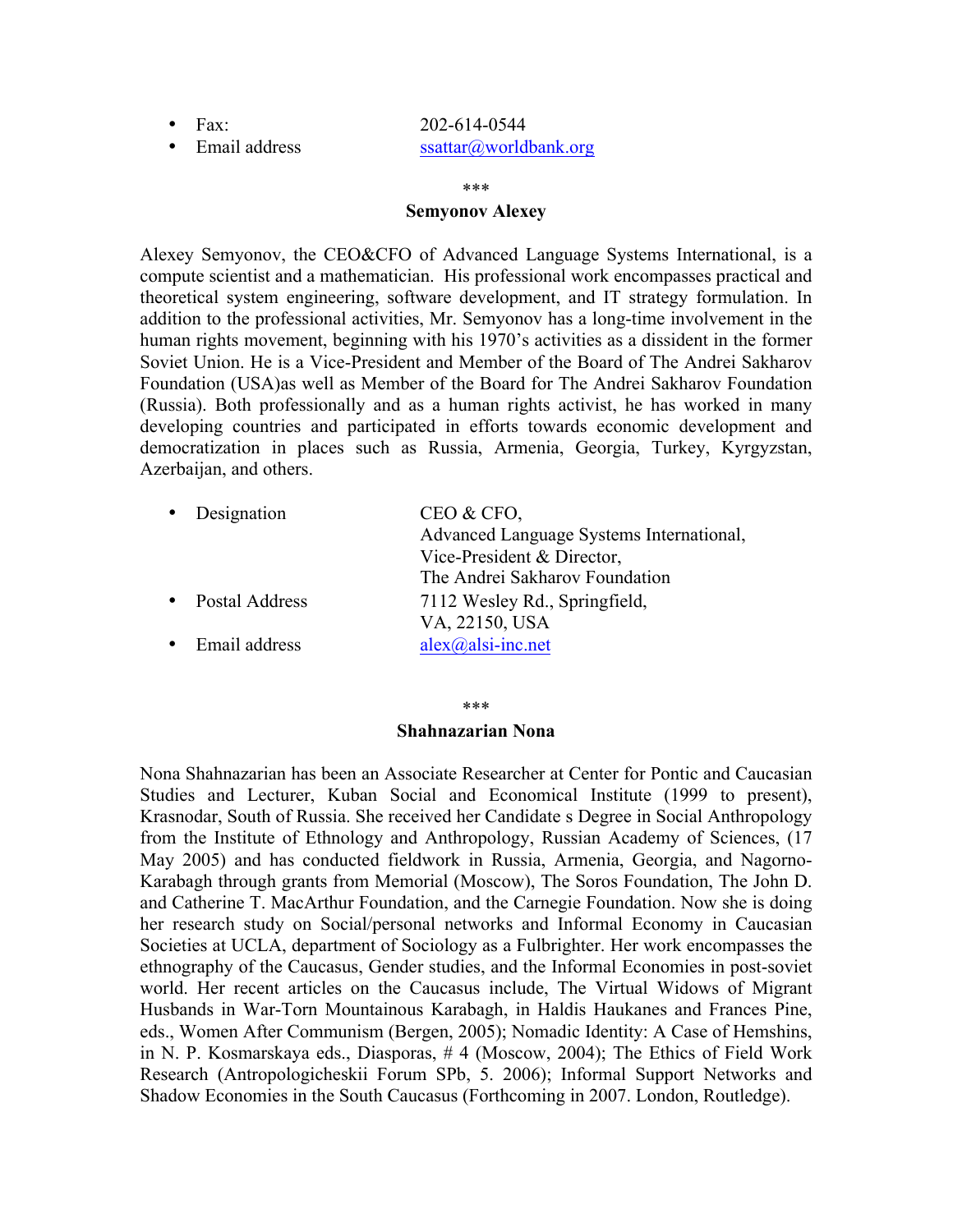- Designation Lecturer<br>• Organization Kuban So
- 
- Postal Address 32/113 70 Let Oktyabrya Street,
- Phone: 007-861-261-5957
- Email address shahnon@mail.ru

### \*\*\* **Sherpa Dechenla**

Kuban Socio-Economic Institute

350089 Krasnodar, Russia

Ms. Dechenla Sherpa is the Gender Specialist at the International Centre for Integrated Mountain Development (ICIMOD), which works in the Hindu Kush Himalayan range.

Coming from the Everest region in Nepal, Ms. Sherpa has worked in the mountain areas all her life, with strong grass roots experience and speaks the true voice of mountain women. During her professional career, she has trained people from various religions, status and nationalities. Although she started her career in the field of Development Communications, she was destined to work on the issues of women's equity, and gradually evolve as a strong gender activist. She has been responsible for developing strategies that influence government policies, organising social exhibitions, media campaigns, product promotions, etc.

A staunch believer of equity, Ms. Sherpa started her career at a very young age in conflict torn kingdom of Nepal, training women in the most rural mountain areas of Nepal. Ms. Sherpa is now responsible for trainings on gender issues in Afghanistan, Bangladesh, Bhutan, China, India, Myanmar, Nepal and Pakistan. She has written several articles relating to economic opportunities for women, gender blind policies, engendering sustainable development, etc.

Besides her experience on gender issues, Ms. Sherpa has a strong passion for travel documentaries, focusing specifically on issues of poverty, tourism, environment, women, and community development. Coming from a predominantly ethnic village of the lower belt of the Everest region, in Nepal, Ms. Sherpa is a graduate of Delhi University, India and Tribhuwan University, Nepal, with professional experience as a journalist, as the youngest professional of UNDP Nepal, as a tourism professional, and as a Gender expert.

| • Designation        | Gender Specialist                              |
|----------------------|------------------------------------------------|
| • Organization       | International Centre for Integrated Mountain   |
|                      | Development (ICIMOD)                           |
| $\bullet$ Expertise: | Gender, Social Inclusion, Climate Change,      |
|                      | Tourism, Mountains-Himalayas                   |
| Areas:               | Afghanistan, Bangladesh, Bhutan, China, India, |
|                      | Nepal, Myanmar, Pakistan                       |
| Postal Address       | GPO Box: 1811, Kathmandu Nepal                 |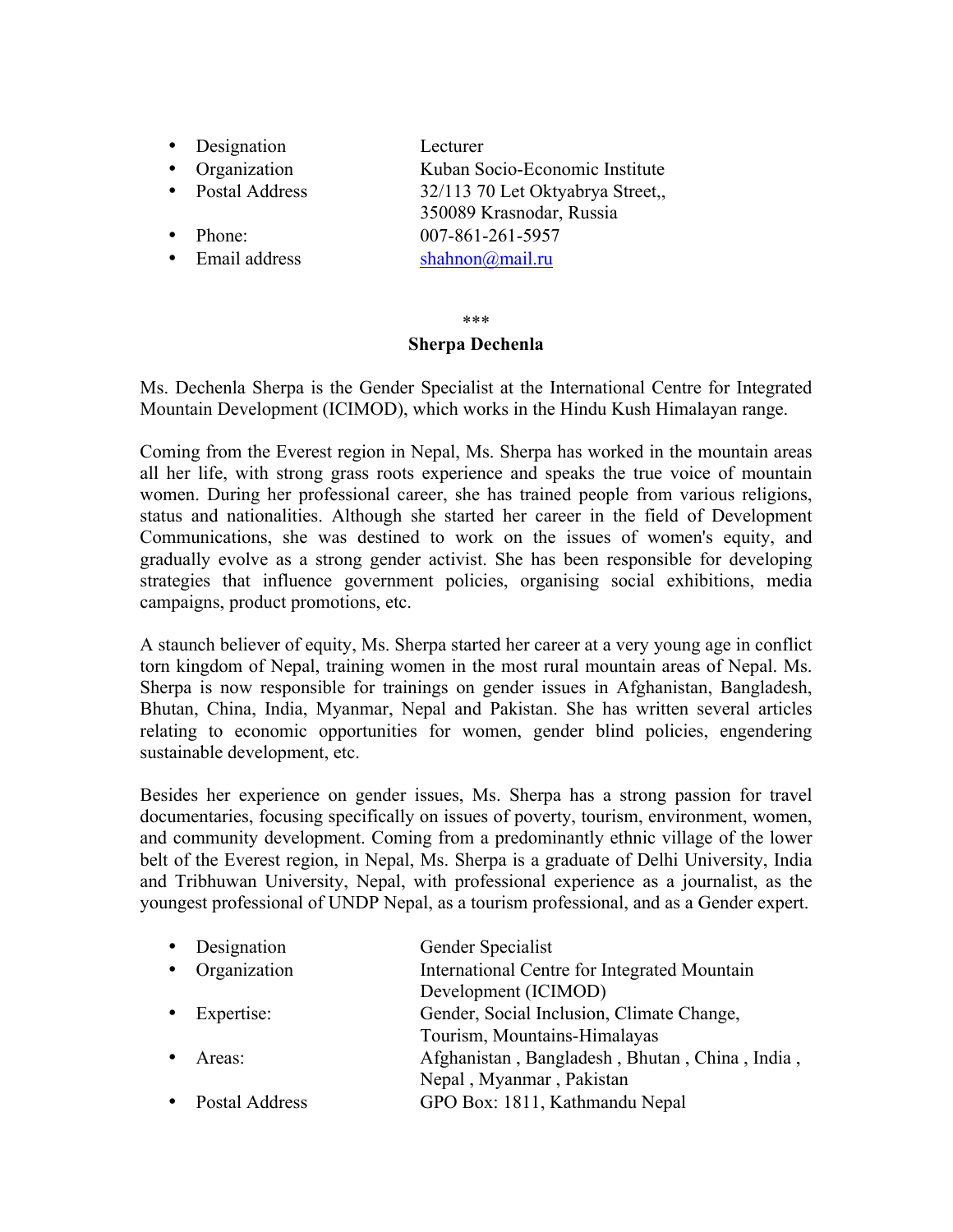|           | Phone:           | Office: 977-1-500-3222,                   |
|-----------|------------------|-------------------------------------------|
|           |                  | Residence: 977-1-443-4619,                |
|           |                  | Mobile: 977-985-103-0368                  |
| $\bullet$ | Fax <sup>-</sup> | 977-1-500-3299                            |
|           | • Email address  | Official: $d\text{sherpa}(a)$ icimod.org, |
|           |                  | Personal: dechen.sherpa@gmail.com         |
| $\bullet$ | Website:         | www.icimod.org                            |

**\*\*\***

### **Sherpa Yankila**

Yankila Sherpa is the President of Federation of Woman Entrepreneurs of Nepal (FWEAN). She has served her country in the capacity of a State Minister and Assistant Minster for Culture, Tourism and Civil Aviation, and as a Member of Parliament (MP) of the Upper House of Nepal. She has remained the Hon. Secretary of the Caucus of Women MPs, Senate member of Tribhuwan University Council, the only Government University of Nepal.

Coming from one of the most remote areas of Nepal called Olangchung Gola of the Mt. Kanchenjunga region, bordering Tibet and Nepal. Having to walk ten days from her mountain village every year to go to school, Yankila Sherpa has set an example of a survivor to fellow mountain women, being awarded nationally and internationally for her outstanding contribution in the field of mountain tourism and women empowerment and later on representing mountain women in the mainstream development, becoming the first woman State Minister of Tourism of Nepal. As a tourism professional, she has led the male dominated trekking industry of Nepal, by becoming the President of Trekking Agents Association of Nepal. Today she is actively involved in mountain development issues as the Advisor and Honorary member of the Mountain Spirit and advisor of Nepal Mountaineering Association (NMA). As a tourism entrepreneur who has contributed significantly in ecotourism development , she has been recognized and awarded with the Abraham Conservation Award by World Wildlife Fund (WWF). She has also been awarded with the prestigious "Priyadarshani Award" as the Outstanding Woman Entrepreneur of Nepal in 19999 by Federation of International Women Entrepreneurs.

|           | • Designation    | President                                        |
|-----------|------------------|--------------------------------------------------|
|           | • Organization   | Federation of Women Entrepreneurs Association of |
|           |                  | Nepal (FWEAN).                                   |
|           | • Postal Address | Naxal, Nagpokhari                                |
|           |                  | P.O. Box - 1811, Kathmandu, Nepal                |
| $\bullet$ | Phone:           | 443-4632/443-4619/442-9358                       |
|           | • Email address  | snowlprd@trek.wlink.com.np                       |

# **Shilling John D.**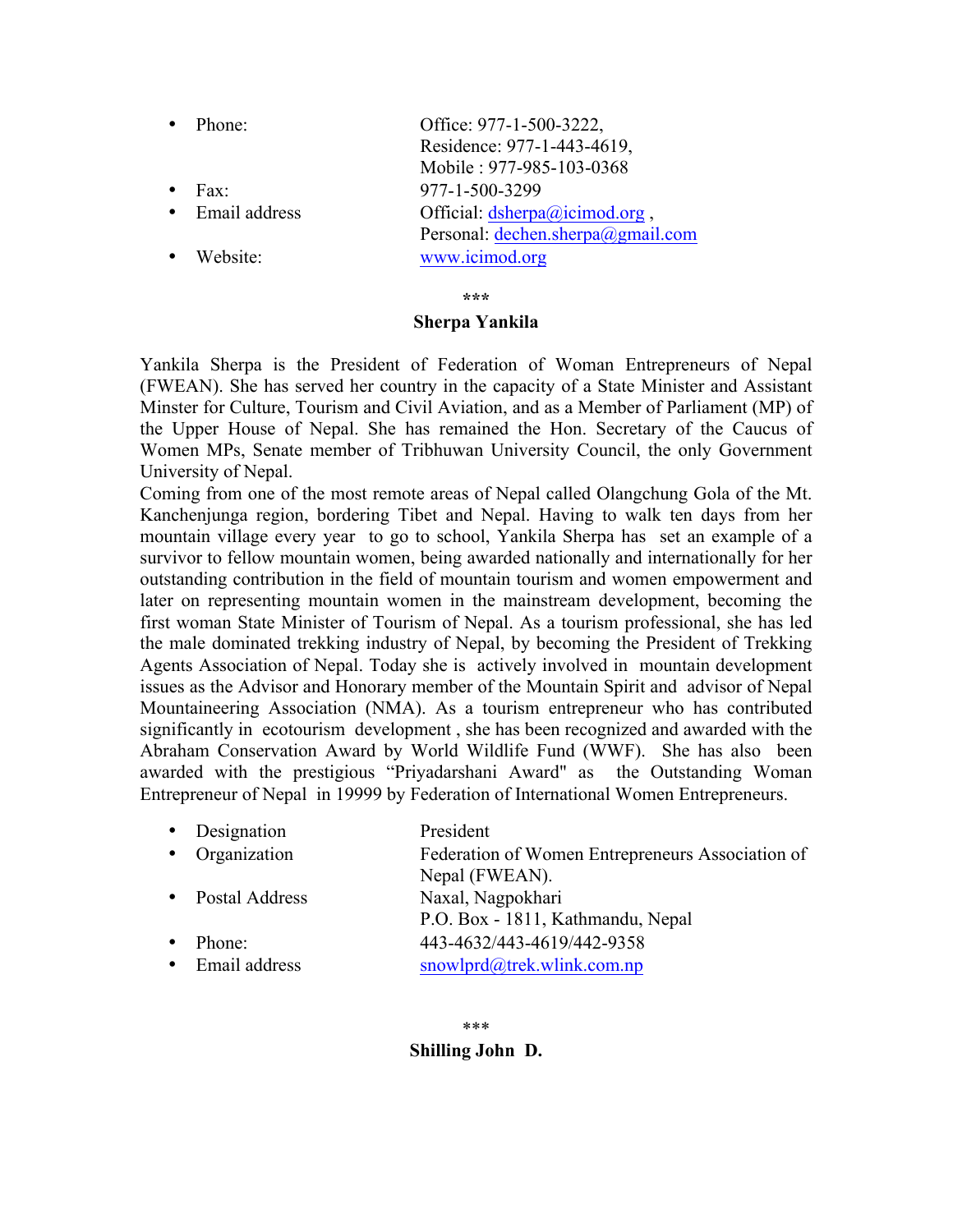John D. Shilling has spent his career promoting economic development and encouraging sustainability. He earned his PhD in Economics from MIT in 1971, taught at Boston College, advised the Moroccan government in national planning, and worked nearly 30 years at the World Bank. His work at the World Bank covered research into key development issues, developing national country planning models, managing country programs in North Africa and East Asia, and leading the World Bank's efforts in the Brady Plan to assist highly indebted countries come through the debt crisis. He laid the basis for the World Development Report program, helped Morocco reform its economy while resolving its debt problem, authored Managing Capital Flows in East Asia (1996), which highlighted the issues that led to the Asian financial crisis, and led the Public Expenditure Review in Indonesia to help restructure the economy after the crisis. He was the Secretary to the Policy and Operations Committees of the Managing Directors 1996- 1998, and served on the Bank-Fund Coordinating Committee for financial sector reviews. Over his career, Dr. Shilling has increasingly focused attention on achieving sustainable development and respecting the environment. He headed the World Bank's effort to create a new Environmental Strategy and launch the World Development Report on Sustainable Development and then wrote the World Bank's first evaluation of its environmental program. After leaving the World Bank, he has worked with a number of environmental NGOs, including World Wildlife Fund, Conservation International, and the Millennium Institute, to promote sustainable development and protect the environment. He consults for UN agencies and the World Bank, where he just completed an intensive study on the Infrastructure-Environment Nexus for the group of Evaluation Units of the major Development Banks. He is a founding partner of Ecologica LLC, devoted to sustainable development.

| • Designation        | Economist                                     |
|----------------------|-----------------------------------------------|
| • Organization:      | Millennium Institute                          |
| $\bullet$ Expertise: | economic planning and forecasting; evaluation |
| $\bullet$ email:     | $j$ ed.shilling@verizon.net                   |

#### \*\*\*

### **The Honorable Joe Shirley, Jr. , Navajo Nation President**

Joe Shirley Jr., 55, was born on December 4th, 1947 in Chinle, Arizona. He is of the Todich'iini clan, born for the Tabaahi clan. His maternal grandfather is Tsenjiikini.

Shirley, raised by his grandmother since he was a toddler has called Chinle his home all of his life. He has a genuine love for people from all walks of life. He enjoys playing basketball, running and spending time with his family. One of his greatest enjoyments is lecturing on the Navajo way of life for self-development.

He is married to Vikkie and they have six children, three daughters and three sons. His wife Vikki is Kiyaa'nni born for the Ma'iidesh giizhnni clan. Her parents are Victor Moses and Gladys Begay of Lukachukai, Arizona.

A 1966 graduate of Chinle High School in Chinle, Arizona, Shirley went on to earn his Associates of Arts Degree in 1968 from Magic Valley Christian College in Albion, Idaho. His continued pursuit of education found him at Abilene Christian University in Abilene, Texas, where he obtained his Bachelor of Science Degree, majoring in Business.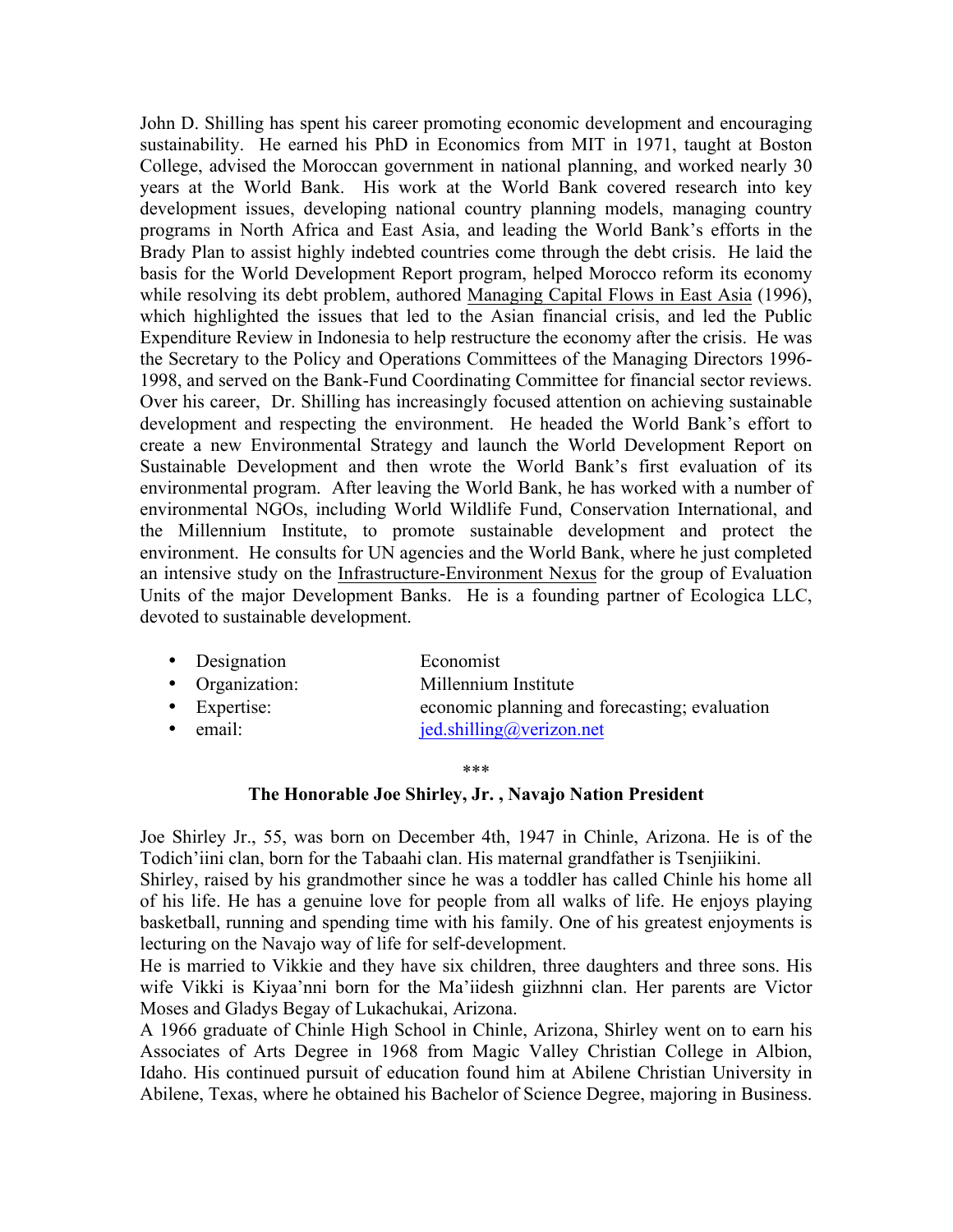In 1978, Shirley earned a Masters of Social Work Degree (MSW) from Arizona State University in Tempe, Arizona.

Shirley contributed sixteen years to the social services field, and from 1983 to 1984 he served as Executive Director of the Navajo Division of Social Services.

His public service is vast, including serving on the Navajo Nation Council from 1986 to 1999, where was the Chairman of the Labor and Manpower Committee, the Advisory Committee from 1987 to 1991, Chairman of the Tax Commission from 1991 to 1996, member of the Human Services Committee from 1991 to 1995, and member of the Intergovernmental Relations Committee and Chairman of the Ethics and Rules Committee form 1995 to 1998.

Shirley was elected Apache County Supervisor in 1984, a position he recently retired from in January.

In 1996, he was appointed to the Board of Directors of the National Association of Counties (NACo) in Washington, D.C., which comprises of over 3000 counties throughout the United States. He is also a member of the Economic and Community Development Committee of NACo, as well as received an appointment to serve as a member of the Advisory Committee to the President's Commission of Sustainable Communities in Washington D.C. and from 1985 to 1991 he was a member of the Public Lands Committee.

He has already gained national Native American attention, by being appointed by Native American leaders to co-chair both the BIA/Tribal Budget Advisory Council and the Sovereign Protection Initiative; he also is working with tribal leaders as a member of the Trust Reform Committee.

Since taking office in January as the President of the Navajo Nation, Shirley has successfully led the Shirley-Dayish administration in moving the Navajo Nation forward with the priorities set forth by the Navajo people, including initiatives in education, scholarships and economic development, among others.

President Joe Shirley Jr., has a true commitment to serve the Navajo Nation, by giving power back to the Navajo people.

| Organization   | Navajo Nation                             |
|----------------|-------------------------------------------|
| Postal Address | Navajo Nation Office of the President and |
|                | Vice President, P.O. Box 9000             |
|                | Window Rock, Arizona, 86515               |
| Phone:         | 928-871-6352                              |
| Email address  | $info(a)$ navajo.org                      |
|                |                                           |

**\*\*\***

# **Snedegar Keith**

Dr. Keith Snedegar is Professor of History and Chair of the History and Political Science Department at Utah Valley State College, where he has taught since 1994. Originally from Grand Rapids, Michigan, he has degrees from the Universities of Michigan, Edinburgh, and Oxford. He has been a postdoctoral research fellow at the University of Cape Town and visiting scholar at North West University in South Africa. Professor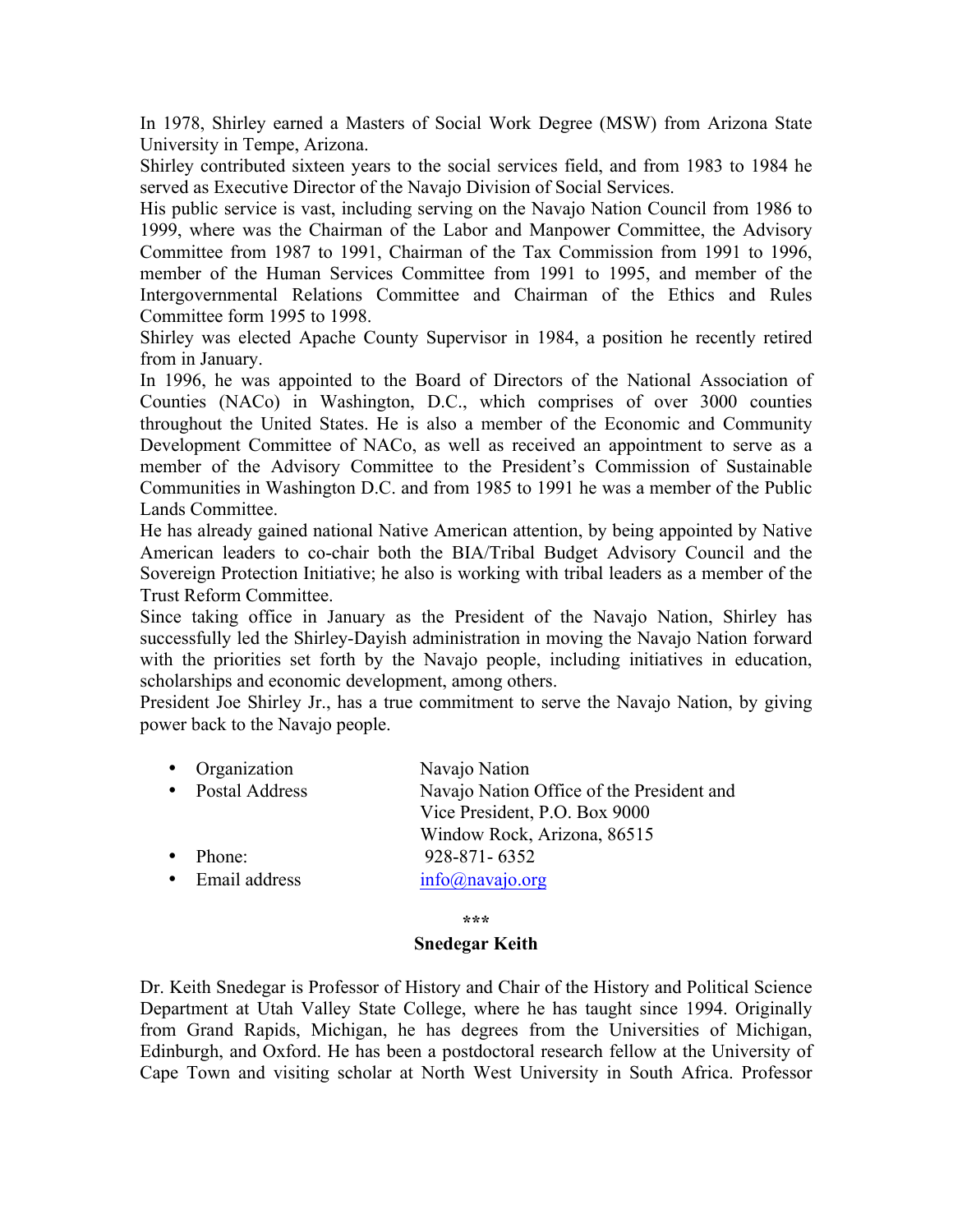Snedegar's research interests include the history of astronomy and indigenous African astronomical knowledge. He has several publications in these fields.

| Designation    | Professor                                                           |
|----------------|---------------------------------------------------------------------|
| Organization   | Department of History & Political Science,<br>Utah Valle University |
| Postal Address | 800 West University Parkway, Orem, UT 84058                         |
| Phone:         | 801-863-8847                                                        |
| Fax:           | 801-863-7013                                                        |
| Email address  | Keith.Snedegar@uvu.edu                                              |

\*\*\*

### **Solomon Amanda Bingham**

Amanda Bingham Solomon graduated with a Bachelor of Arts in History and a double minor in Spanish and English from Brigham Young University in December 2006. She is working as an intern at the Museum of Church History and Art in Salt Lake City. She is currently conducting research on 1847 San Diego California, the Mormon Battalion, and the women who accompanied the Mormon Battalion on their march to California.

|           | • Designation    | Student                                   |
|-----------|------------------|-------------------------------------------|
|           | • Organization   | Women's Research Institute, Brigham Young |
|           |                  | University                                |
|           | • Postal Address | 1063E JFSB Provo, UT 84602                |
| $\bullet$ | Phone            | 801-422-8390                              |
|           |                  |                                           |

**\*\*\***

# **Starr S. Frederick**

S. Frederick Starr is Chairman of the Central Asia Institute at Johns Hopkins University (SAIS) in Washington, DC. His research has resulted in twenty books and 200 published articles.

Dr. Starr was educated at Yale; Cambridge University, England; and Princeton. Before coming to the Central Asia Institute he was founding director of the Kennan Institute for Advanced Russian Studies at the Wilson Center in Washington, president for eleven years of Oberlin College, and president of the Aspen Institute. He founded the Greater New Orleans Foundation and is a trustee of the Eurasia Foundation.

Dr. Starr has been closely involved with US policy towards Russia and Central Asia for thirty years and has advised four U.S. presidents. He maintains close ties with government leaders and independent figures in politics and culture on all the states he studies.

Dr. Starr is the recipient of five honorary degrees and is a Fellow of the American Academy of Arts and Sciences.

- Designation Chairman
- Organization Central Asia-Caucasus Institute, The Paul H. Nitze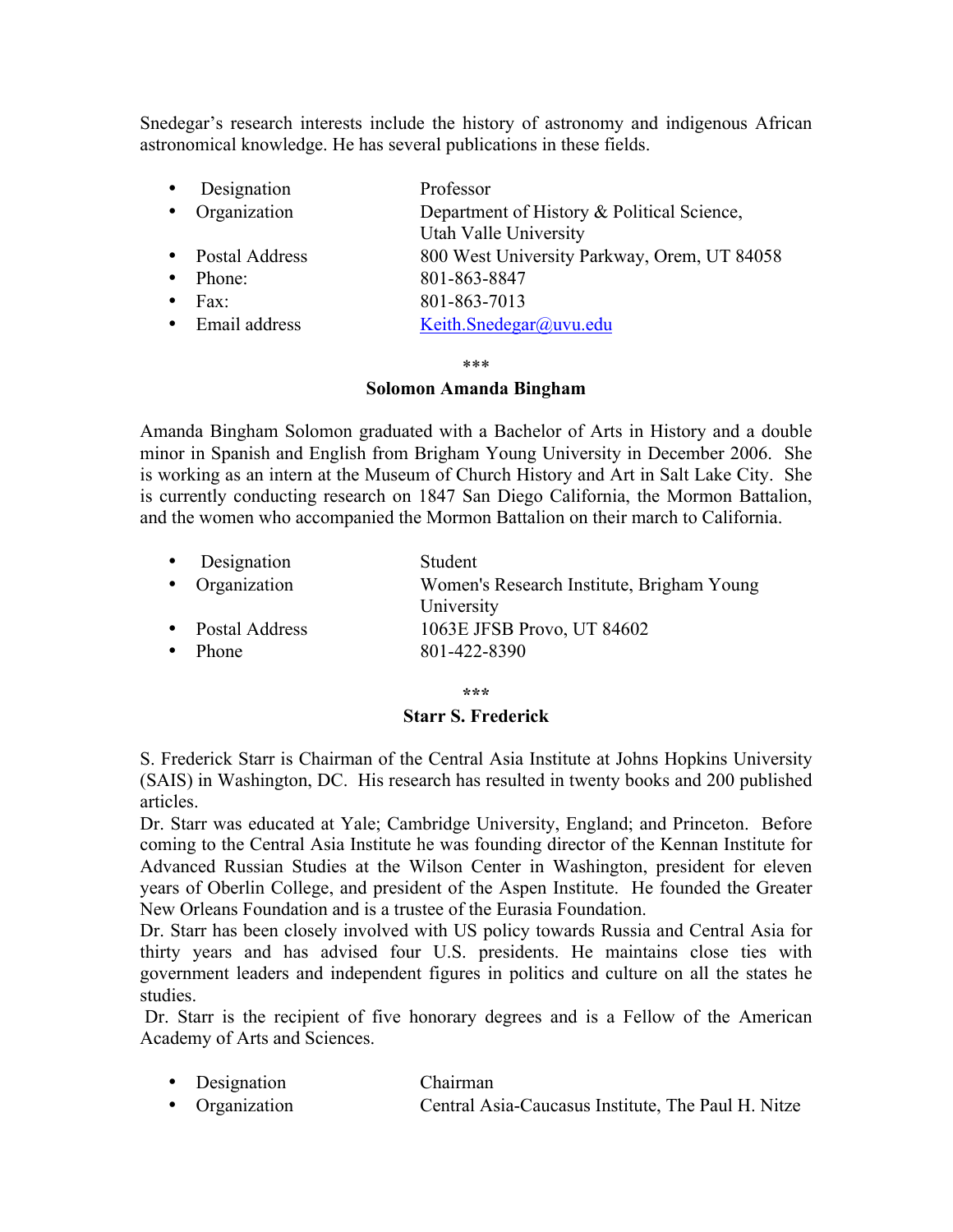|                | School of Advanced International Studies,   |
|----------------|---------------------------------------------|
|                | Johns Hopkins University                    |
| Expertise:     | Developing Nations; Energy Issues; Islamic  |
|                | Religion, Culture and Law; Oil Politics     |
| Areas:         | Afghanistan; Central Asia and The Caucasus; |
|                | Russia and the Former Soviet Union          |
| Postal Address | Rome Building 631                           |
|                | 1619 Massachusetts Ave., N.W.               |
|                | Washington, D.C. 20036                      |
| Phone:         | 202-663-7720                                |
| Email address  | $sfs\arr(a)$ jhu.edu                        |
|                |                                             |

\*\*\*

### **Stecker Alex**

Alex Stecker, senior lecturer, in the Department of History & Political Science and is the Political Science coordinator. Has a Ph.D. from the Hebrew University of Jerusalem, in ancient studies, archaeology and the modern Middle East. He has spent several years on excavations in Israel and in other countries of the Middle East. He is in final draft of an article "The Abdication of Power" in the Bible. Much of his time is spent studying and watching the political events of the Middle East.

| $\bullet$ | Designation      | <b>Political Science Coordinator</b>        |
|-----------|------------------|---------------------------------------------|
|           | • Organization   | Department of History & Political Science,  |
|           |                  | Utah Valle University                       |
|           | • Postal Address | 800 West University Parkway, Orem, UT 84058 |
|           | Phone:           | 801-863-6917                                |
|           | Fax:             | 801-863-7013                                |
|           | • Email address  | Alexander.Stecker@uvu.edu                   |
|           |                  |                                             |

\*\*\*

### **Her Excellency, Mrs. Zamira Sydykova**

Born in 1960 in Kyrgyzstan, Her Excellency, Mrs Zamira Sydykova graduated from the journalism faculty of Moscow State. In 1992, immediately after Kyrgyzstan separated from the former Soviet Union, Ms. Sydykova founded her country's first independent newspaper, Res Publica.

In 2000 Sydykova was awarded for the Courage by the Washington, DC-based International Women's Media Foundation in 2000.

In the wake of the democratic uprising in Kyrgyzstan in March, 2005, Ms. Sydykova was appointed Ambassador Extraordinary and Plenipotentiary of the Kyrgyz Republic to the USA and Canada.

| • Designation    | Ambassador of Kyrgyzstan                   |
|------------------|--------------------------------------------|
| • Organization   | Embassy of Kyrgyzstan to the United States |
| • Postal Address | 2360 Massachusetts Ave, NW,                |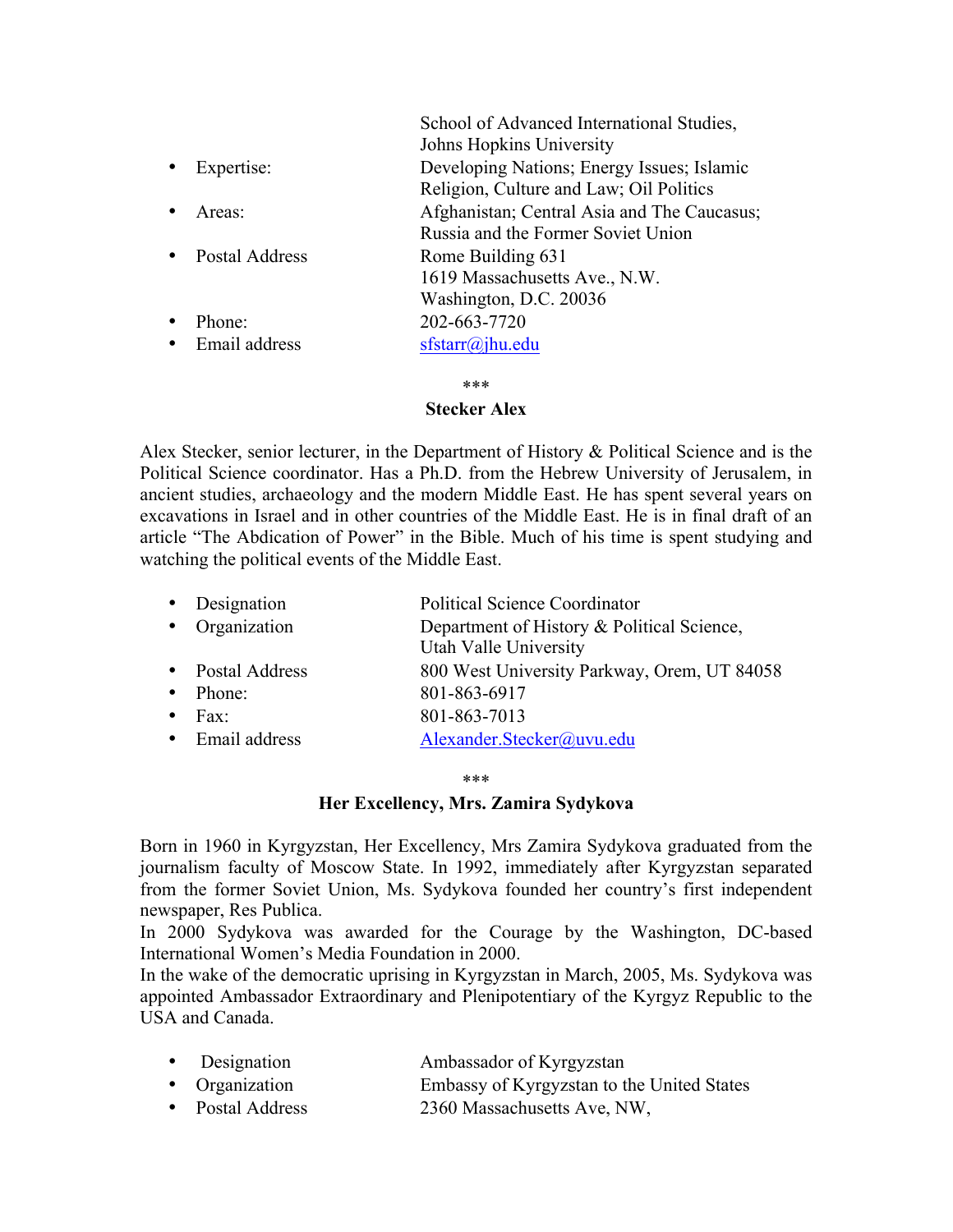|                  | Washington, DC 20008.      |
|------------------|----------------------------|
| $\bullet$ Phone: | 202-449-9822, 202-449-9823 |
| $\bullet$ Fax:   | 202-386-7550               |
| • Email address  | consul@kgembassy.org       |
|                  |                            |

\*\*\*

## **Taabaldiev Kuban**

Kuban Taabaldiev, Fulbright Scholar, is professional journalist and media manager with a Ph.D. from the Moscow State University in 1993. He has been the director of Kyrgyz National news agency "Kabar" in 1998-2006. He was the PAO's assistant of the USIA Bishkek office in 1995-96 and producer of the Central Asian and Caucasus service of the WS BBC in London (UK) in 1996-98. His present research focuses on political, economical situation and education in the Kyrgyz Republic and Central Asia, and on transition period of CIS. He has written an analytical materials, related to the political situation in Kyrgyz Republic, specifically about the abolishing the death penalty and present situation in Kyrgyz media. He will be performing research this summer concerning media development in rural areas of the USA and then he plans to use it for rural media development in the Kyrgyz Republic

| Designation    | Journalist                              |
|----------------|-----------------------------------------|
| Organization   | Department of Communication             |
|                | Kyrgyz-Turkish Manas University         |
| Postal Address | 720040 Djal campus, Bishkek, Kyrgyzstan |
| Phone:         | $+996 - 312 - 50 - 13 - 55$             |
| Fax:           | $+996-312-90-17-69$                     |
| Email address  | K.abdymen@gmail.com                     |
|                |                                         |

\*\*\*

### **Tewari Basant K.**

Dr. Basant K. Tewari (b.10th Jan.1968) is an academician. He holds Master's level qualifications in Economics, Pedagogy, Environmental Science and a Doctoral Degree in Environmental Education.

Presently he is associated with Indira Gandhi National Open University at the Study Centre, Almora (Uttaranchal) as an Academic Counsellor (Env. Studies). He has been working in the field of Environmental Education and Anthropogenic Environmental Hazards Mitigation & Management for past ten years.

More than 15 research papers published and 10 research studies to his credit.

| Academic Counsellor (Env. Studies)        |
|-------------------------------------------|
| Indira Gandhi National Open University    |
| at the Study Centre, Almora (Uttaranchal) |
| $c$ /o G.I.C. Bhujan, Almora. 263645,     |
|                                           |
| 009-41-294-3299 (Mobile)                  |
|                                           |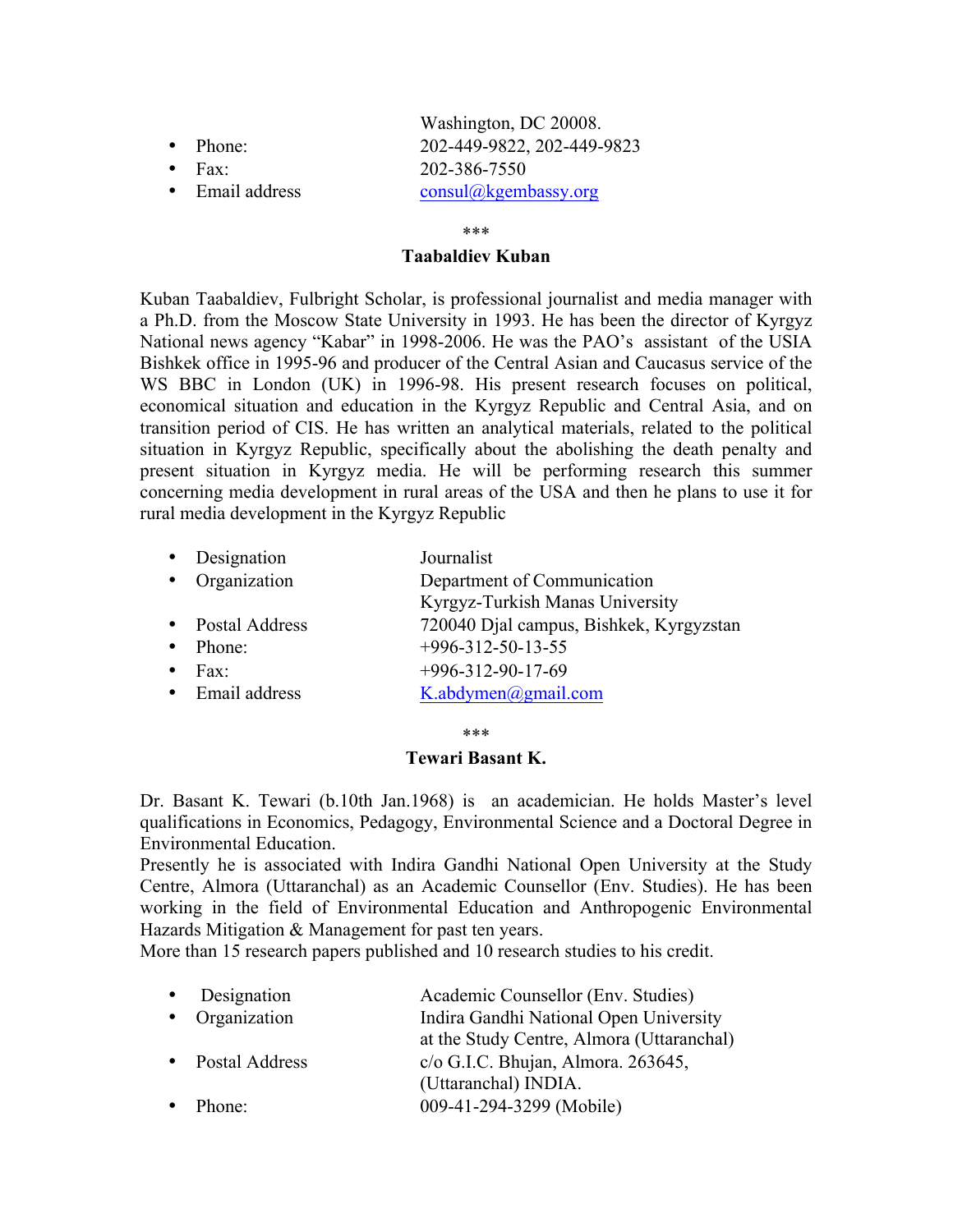• Email address tewari  $ce@yahoo.co.in$ 

#### \*\*\*

### **Tikhomirov Alexei**

Alexei Tikhomirov from 1992 till now is UNDESA, Chief, Asia and Transition Economies Unit (Transition Economies and Free Zones Section, 1992-94). He has a degree of a Doctor of Economics with a concentration in Management, Moscow University (1988) and Ph.D. in Economics, Moscow University (1977). He was a Post-Doctoral Fellow in MIT (1982-1983) and University of Maryland (1982). Areas of his responsibility include: -supervision and participation in substantive preparation and organization of operational research and training activities for developing countries of Asia and Transition Economies; - guidance and advisory services to national authorities in the field of socio-economic policy and macroeconomic management during transition to market-orientated structures; -provision of technical support and strengthening multisectoral planning and management development programs and institutions; provision of substantive inputs to normative/analytical activities including papers, reports and other publications. He has published more than 80 books, reports, and papers on multi-sectoral modeling, forecasting, planning and management, socio-economic policies in countries with economies in transition

|           | • Designation  | Chief                                                                                                           |
|-----------|----------------|-----------------------------------------------------------------------------------------------------------------|
| $\bullet$ | Organization   | Asia & Transition Economies Unit, UNDESA                                                                        |
| $\bullet$ | Postal Address | Department of Economic and Social Affairs<br>Two United Nations Plaza, Room DC2-2220<br>New York, NY 10017, USA |
|           | Phone:         | 212-963-1070                                                                                                    |
| $\bullet$ | Email address  | tikhomirov@un.org                                                                                               |

\*\*\*

**The Honorable Mr. Brett L. Tolman** 

Brett L. Tolman was nominated by President George W. Bush on June 9, 2006, and confirmed by the United States Senate on July 21, 2006, as the United States Attorney for the District of Utah.

Prior to becoming U.S. Attorney, Mr. Tolman served as Chief Counsel for Crime and Terrorism for the U.S. Senate Judiciary Committee and its Chairman, Senator Arlen Specter, from 2004 to July 2006 and Counsel for Crime and Terrorism for Chairman Orrin Hatch of the U.S. Senate Judiciary Committee from 2003 to 2004. During his tenure with the Senate Judiciary Committee, Mr. Tolman was responsible for drafting and negotiating passage of several significant pieces of legislation, including the USA PATRIOT Improvement and Reauthorization Act of 2005 and additions to the Violence Against Women Act. He also assisted in the confirmation hearings of Supreme Court Justices and nominees for the Department of Justice, including the Attorney General of the United States.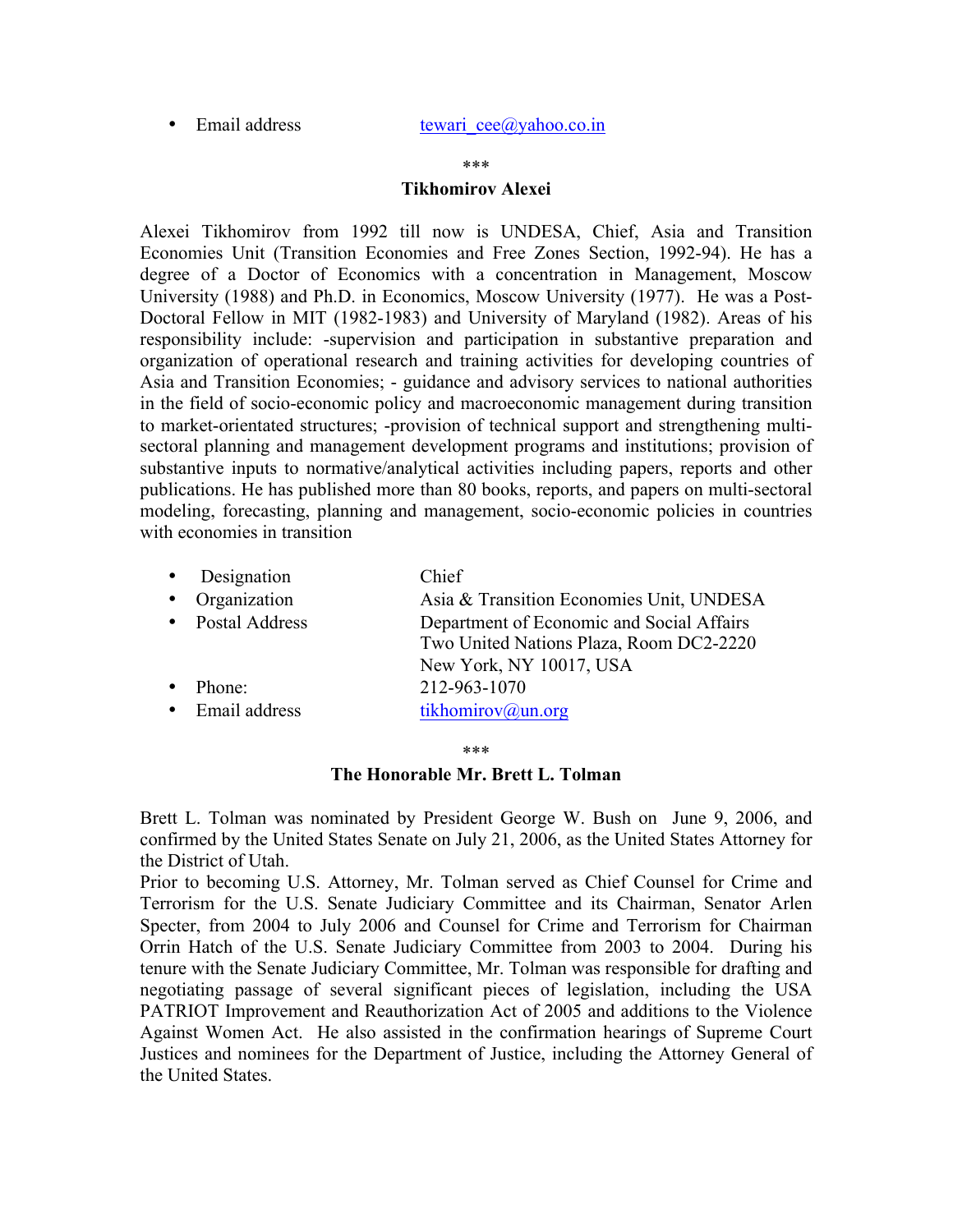He was honored in the April 9, 2005, issue of the National Journal as one of the most influential staffers on Capitol Hill.

Mr. Tolman served several years as an Assistant U.S. Attorney in the District of Utah. In addition to working in the Violent Crime Section where he prosecuted a variety of felony cases in federal court, including homicide, illegal gun manufacturing, carjacking, robbery, money laundering and bank robbery, Mr. Tolman coordinated Utah Project Safe Neighborhoods, a federal anti-gun violence reduction program. As Utah's PSN Coordinator, Mr. Tolman worked with local, state, and federal law enforcement officers and prosecutors, community partners, and others to develop one of the nation's most successful PSN programs. More than 1,000 federal firearms cases were developed and prosecuted under Mr. Tolman's leadership.

Mr. Tolman clerked for U.S. District Chief Judge Dee Benson from 1998-2000 and was a litigation associate for Richards, Brandt, Miller and Nelson in Salt Lake City during the summer of 1997.

| • Designation    | United States Attorney (#8821)                     |
|------------------|----------------------------------------------------|
| • Organization   | United States Department of Justice                |
| • Postal Address | 185 South State Street, Suite 300, Salt Lake City, |
|                  | <b>Utah 84111</b>                                  |
| $\bullet$ Phone: | 801-524-5682                                       |
| $\bullet$ Fax    | 801-524-4475                                       |
|                  |                                                    |

**\*\*\***

### **Tsuladze Lia**

Lia Tsuladze is an Assistant Professor of Sociology at Faculty of Social and Political Sciences at Tbilisi State University, Georgia. After graduating from Sociology Department in 1996, she continued her post-graduate studies at the university and in 2004 defended her PhD thesis entitled "Autonomy and Sanctions in Socialization in the Context of Georgian Culture." In the same year she became an assistant professor of Sociology at Tbilisi State University and Center for Social Sciences at Open Society-Georgia Foundation. She delivers the courses in Introduction to Sociology, Quantitative Research Methods, Cultural Sociology, and Academic Writing in Social Sciences. At the same time, she is the Head of Sociology Section at Institute of Sociology and Demography at Ministry of Education and Culture of Georgia.

At the moment, Lia Tsuladze is a visiting scholar at the University of Michigan, Ann Arbor. At the same time, she is a Curriculum Resource Center (CDC) grantee at Central European University (CEU), Budapest, where she has developed a course in Cultural Sociology and is developing a web-based Course Portfolio. She is also working on INTAS project entitled "Patterns of Migration in the New European Borderlands." She is an author of 7 articles and 1 textbook, also an editor of 2 books. Her research interest is cultural sociology, cultural semiotics, youth subcultures, and intercultural communication.

- Designation Sociologist
- Organization Faculty of Social and Political Studies,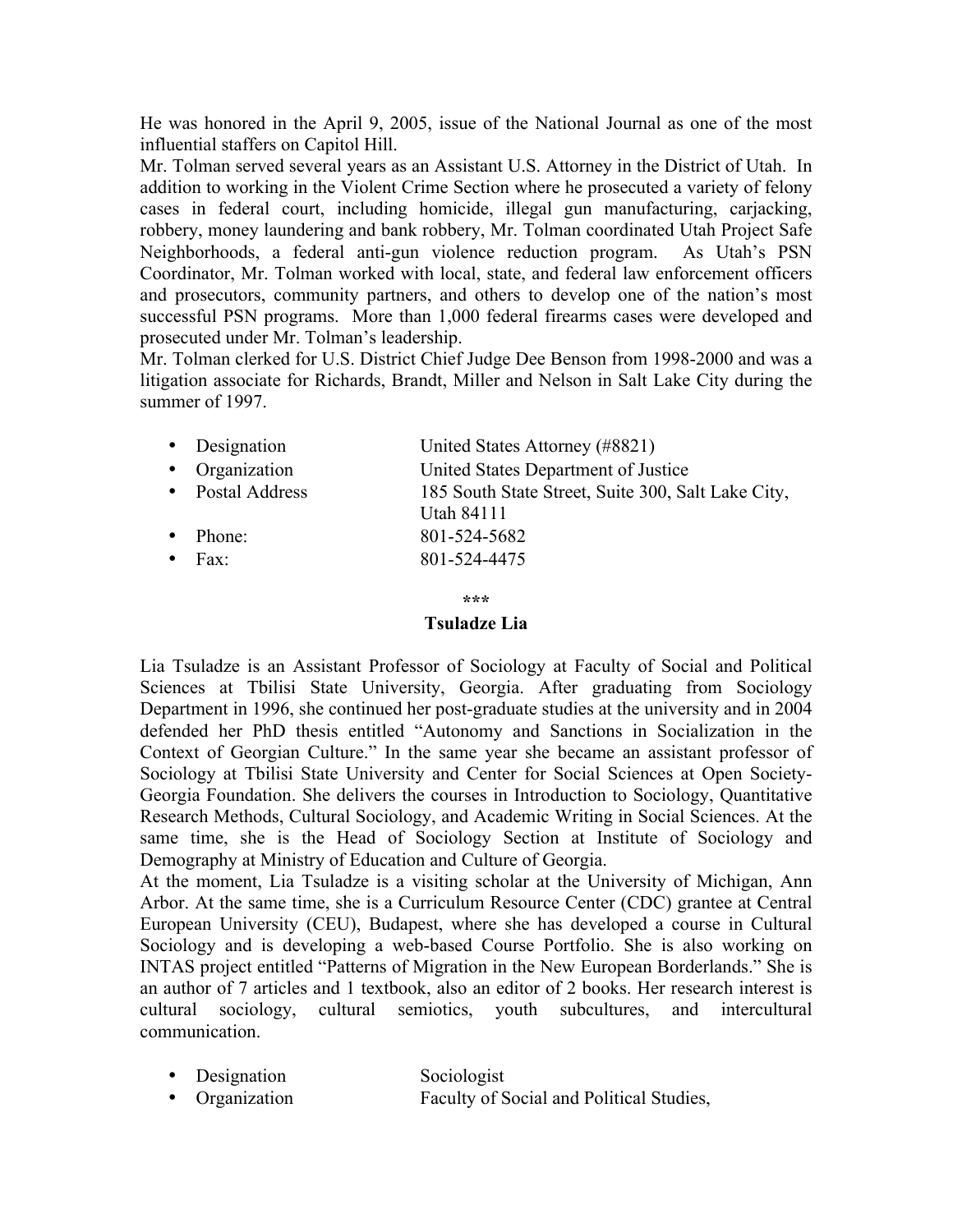- 
- 
- 
- 
- 
- 
- 

 Tbilisi State University, Georgia. • Expertise: Cultural Sociology, Cultural Semiotics. • Postal Address 11 Gamsakhurdia Ave., Tbilisi, 0171, Georgia. • Phone  $+995-32-333-043; +995-93-213-812$ • Fax Number  $+995-32-291-334$ • Email address likuna282003@yahoo.com • Website: www.tsu.ge

# \*\*\*

# **Ulloa Sara**

Sara Ulloa was born in the Andean country of Peru. At an early age Sara came to the United States to pursue her studies at Brigham Young University. Eventually, she was given a position teaching Spanish at BYU and traveled with different groups of students to different areas in Mexico to perfect language skills as well as give humanitarian service to children in orphanages.

Sara has also designed and taught Spanish for the community and professionals. She has worked with English-Spanish translations and interpretations such as BYU Cable Production around the World. In addition, Sara has also worked with different humanitarian service organizations such as Help International and Chasqui Humanitarian. At present Sara is a Spanish Professor for the Languages Department at UVSC. She is a member of the UVSC Task Force for the Underrepresented Groups in Higher Education and advisor for the Capoeira and Hispanic Legacy Company Clubs. Furthermore, she is the Director for the Spain Study Abroad this Summer 2007 and will be involved with the 29th Annual Language Testing Research Colloquium for the International Testing Association In Barcelona, Spain this coming June.

Sara has committed her time and energy to teach, mentor and mold the students' minds for a better future as they grasp language principles in the classroom. She believes that to be a professor not only means to have knowledge of a subject but most importantly to be able to transfer this information and energy to students who would want to learn and apply this knowledge in their own lives to broaden their opportunities in the future. It is her wish that those students would be able to spread their wings and involve themselves in activities which will contribute to a better environment, especially throughout Andean nations.

|           | • Designation    | <b>Assistant Professor</b>                  |
|-----------|------------------|---------------------------------------------|
|           | • Organization   | Foreign Languages Department,               |
|           |                  | Utah Valley University                      |
|           | • Postal Address | 800 West University Parkway, Orem, UT 84058 |
| $\bullet$ | Phone:           | 801-863-6257                                |
|           | • Email address  | Sara.Ulloa@uvu.edu                          |

\*\*\* **Umetalieva Toktayim**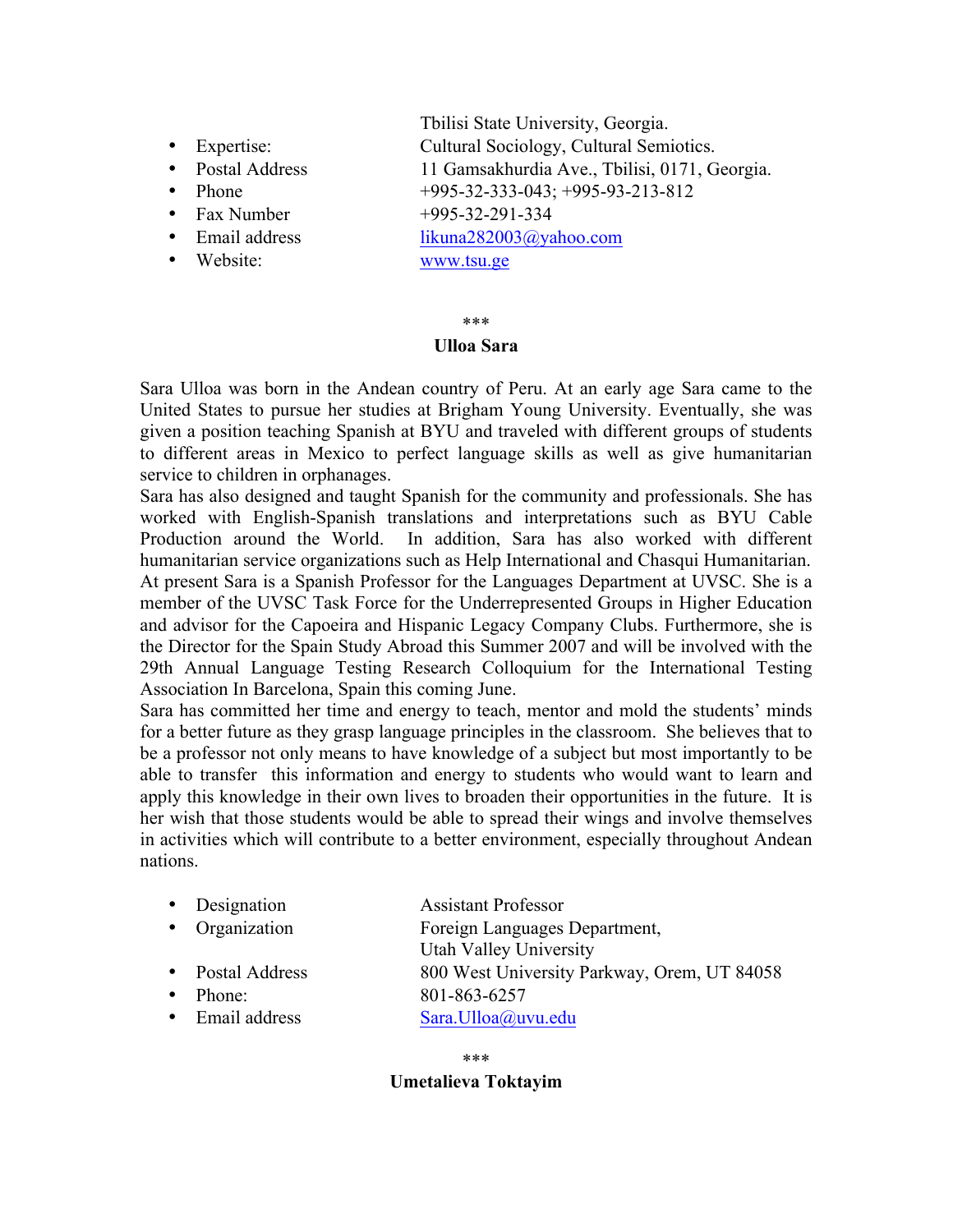Toktayim Umetalieva is a famous public figure in Kyrgyz Republic, first woman Candidate to the position of the president in the history of Central Asia and Kyrgyzstan, a founder and publisher of unique independent weekly children's newspaper "Ai-Danek" in Central Asia. The newspaper is laprize-winner of a range of international competations.

She is also a Chairman of the second NGO Working group of Europe, Central Asia (post-soviet area) and Turkey NCO Assembly. The Association of NGO and NCO headed by Toktayim Umetalieva includes more than 300 nongovernmental organizations of the country and contributes a lot to the protection of civil society.

 Her activity is related to the problems of Kyrgyz Republic. Under her leadership have been realized a range of projects including on gender problems, the defense of rights of imprisoned children and women, protection of environment and ecological safety lives of the population located near the objects with radioactive withdrawals.

Her organization is the part of several National Commissions, such as National Council on question of gender equity under the Administration president of Kyrgyz Republic, Commission on questions of ethics of official employees and so on.

 She participated in elaboration of large strategic programs of the country such as CDF (complex principles of a development), NSPR-1 (National Strategy of Poverty Reduction), NSPR-2, carrying out of the international actions such as international forum on "Strategy of a struggle against terrorism: political and legal mechanisms" in collaboration with the OSCE center in Bishkek and the Agency of political researches (Kazakhstan).

Totayim is one of the developers of the state program on realization of children's rights «Generation Next», international conference on "Enhancing security and stability in Central Asia: Strengthening Comprehensive efforts" in collaboration with the OSCE center in Bishkek, national forum "War and harmony are the principles of the development of a society" in collaboration with Assembly of Kyrgyzstan and so on.

She has state and international public awards. Married, mother of three children

 The author of scientific articles, published in magazine « News from higher educational establishments » in 2004 on themes: « Women in a politics », « Strategy of a gender education », « Religious studies and theology: to a problem of demarcation of objects of research"

| • Designation    | President                                   |
|------------------|---------------------------------------------|
| • Organization   | Association of NGOs and NCOs of Kyrgyzstan, |
| • Postal Address | 109/99 Turusbekova Street, 72001,           |
|                  | Bishkek, Kyrgyz Republic                    |
| $\bullet$ Phone: | 996-312-66-10-44, 54-24-96, 69-8046         |

• Email address  $\qquad \qquad \text{ango}(Q)$ elcat.kg

\*\*\*

# **Uniyal V. P.**

Dr. V. P. Uniyal, Scientist associated with the department of landscape level planning and management, Wildlife Institute of India, Dehradun, has obtained his Ph. D. in Zoology from Kurukshetra University, Haryana in 1988. His research interests are in ecological studies in mountain ecosystem. He had been associated with the Great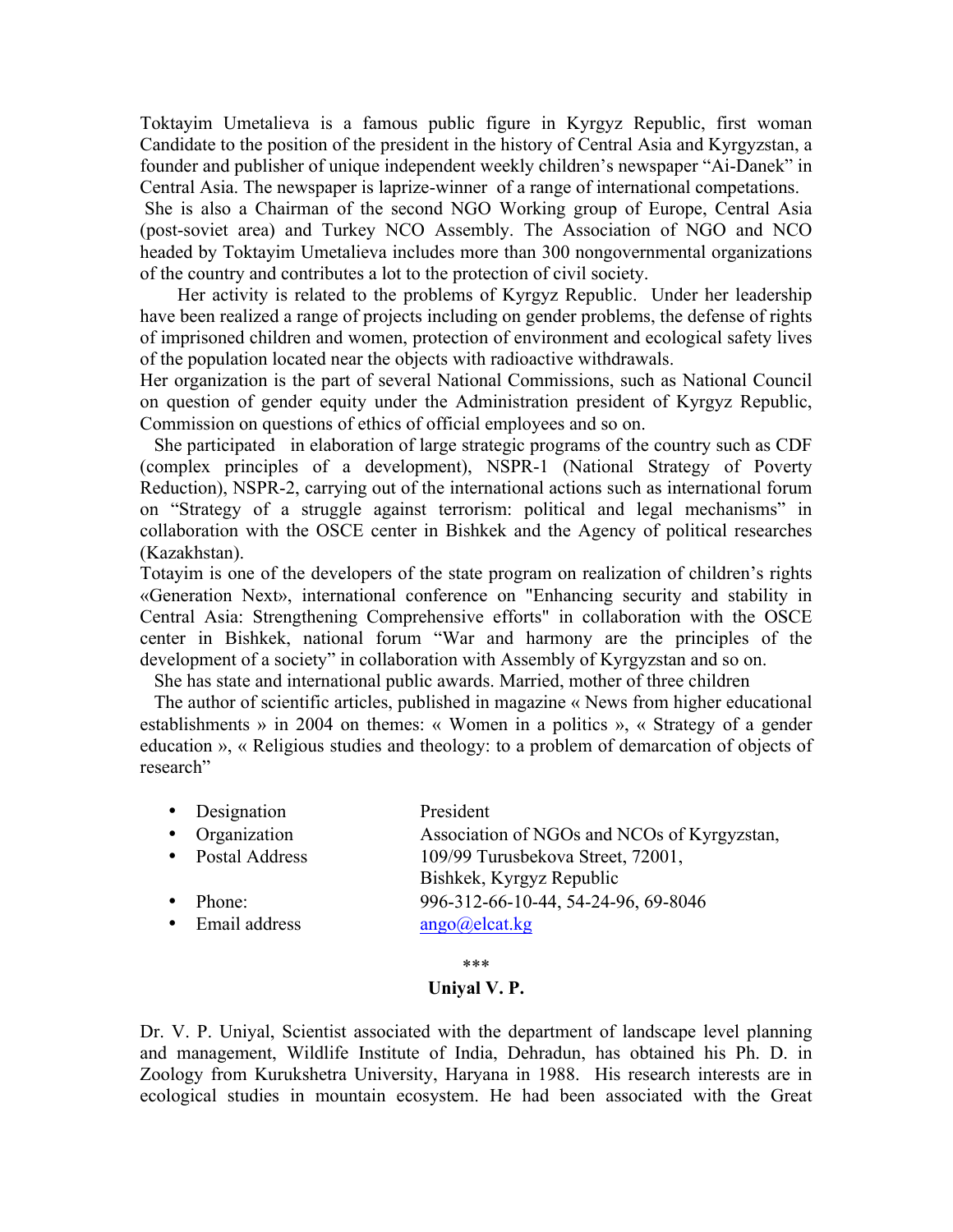Himalayan National Park, Kullu, Himachal Pradesh and designed a long term ecological monitoring protocol for the park. He has conducted studies of Naval Zone invertebrates in Indian Trans Himalayan region. He has participated in Nanda Devi ecological expedition and documented ecological status of the park. Presently he is supervising ecological studies at landscape level in protected regions of terai conservation area and Shivalik mountains.

| $\bullet$ | Designation           | Scientist                       |
|-----------|-----------------------|---------------------------------|
|           | Organization          | Wildlife Institute of India     |
|           | <b>Postal Address</b> | Post Box #18, Chandrabani       |
|           |                       | Dehradun - 248 001, Uttaranchal |
|           |                       | <b>INDIA</b>                    |
|           | Phone:                | $+91-135-264-0111-14$ Ext. 120  |
|           |                       | Mobile: 0941-299-2869           |
|           | Fax:                  | $+91-135-264-0117$              |
|           | Email address         | uniyalvp@wii.gov.in             |

\*\*\*

# **Uniyal Bhagwati**

Dr. (Mrs) Bhagwati Uniyal, Social Scientist, associated with NAVDANYA, has obtained her Ph.D on Impact of Modernization on Urban Women of Himachal Pradesh, from HNB Garhwal University Srinagar, Garhwal in 2001. She has been conducting studies on empowering rural women through natural and social resource management, socioeconomic status and documenting indigenous knowledge of medicinal plants used by rural women of Uttarakhand Himalaya.

| Designation    | Social Scientist                |
|----------------|---------------------------------|
| Organization   | <b>NAVDANYA</b>                 |
| Postal Address | 105, Rajpur Road                |
|                | Dehradun - 248 001, Uttaranchal |
|                | <b>INDIA</b>                    |
| Phone:         | +91-135-274-3175,2749931        |
|                | Mobile: 0941-299-2869           |
| Fax            | $+91-135-274-9931$              |
| Email address  | bhagwatiuniyal@rediffmail.com   |

\*\*\*

### **The Honorable Olene Smith Walker**

Olene Smith Walker was Utah's 15th (and first female) governor. Walker was born in Ogden, Utah. She received her bachelor's, master's, and doctorate degrees from Brigham Young University, Stanford University, and the University of Utah respectively. She is married to Myron Walker and is the mother of seven children and grandmother of 25 grandchildren.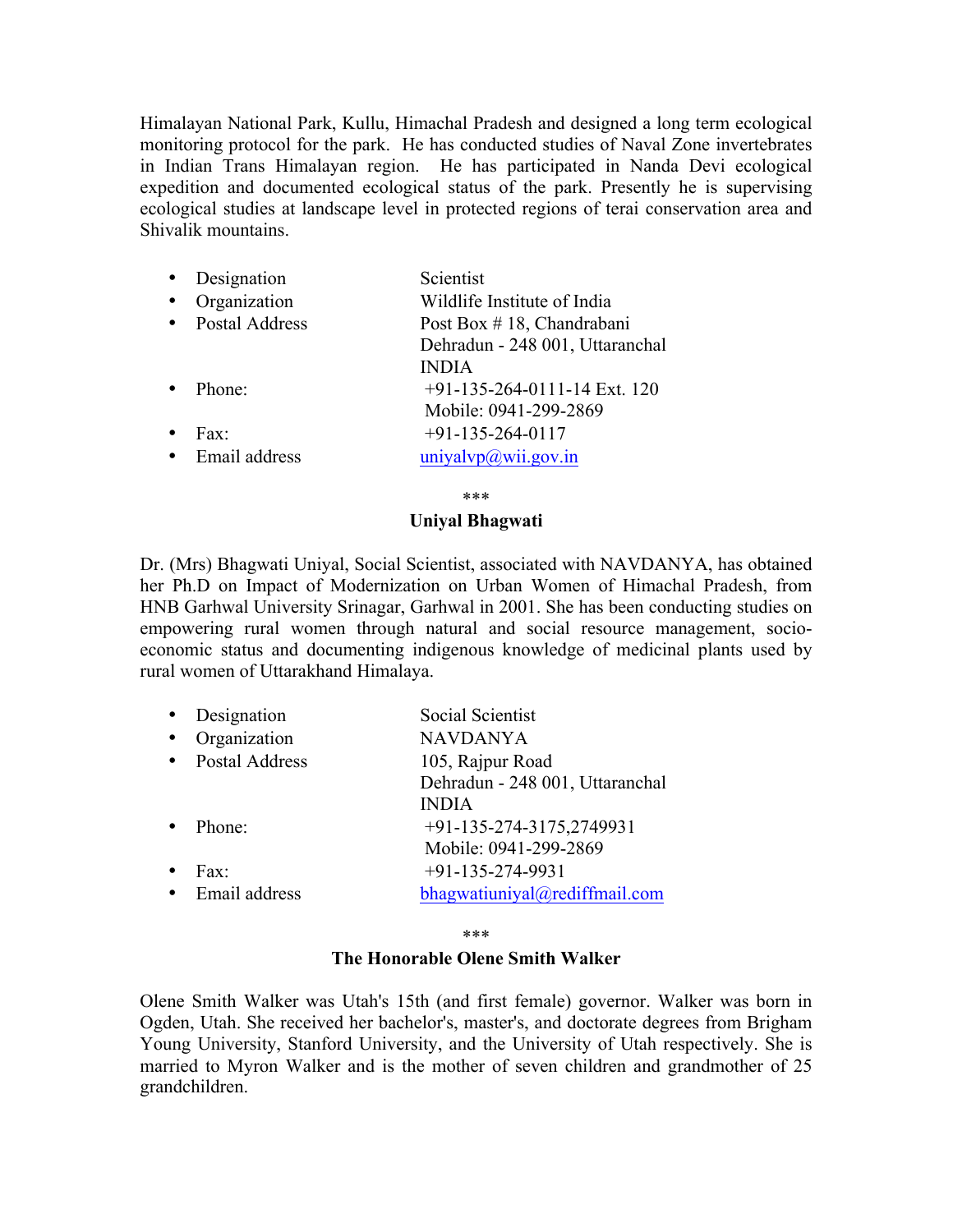Walker's political background includes eight years in the state legislature including a term as Majority Whip. She founded the Salt Lake Education Foundation and served as its director. She also served as director of the Utah Division of Community Development. She has chaired the Commission on Criminal and Juvenile Justice, the Utah State Housing Coordinating Committee, the Governor's Commission on Child Care, and the National Conference of Lieutenant Governors.

She assumed the office of Governor of the State of Utah after former governor Mike Leavitt resigned his office to serve as Administrator of the EPA and later as Secretary of Health and Human Services. Olene Walker was the first female governor to be sworn in by a female Chief Justice of the State Supreme Court, Christine Durham.

- Designation: Former Governor
- Organization: Utah State
- Expertise: Rural Development
- Areas: Rocky Mountains, Utah
- Email address: olene@olenewalker.org

\*\*\*

# **Ward Carol**

Carol Ward, associate professor of sociology at Brigham Young University, has a PhD from the University of Chicago (1992). Her work addresses issues related to the sociology of education, social change and development among rural populations, particularly American Indian communities in the United States and indigenous groups of the Ouelessebougou region of Mali. Ward has written about American Indian education issues at both the secondary and college levels, and the impact of development projects on women, families and communities in Mali, West Africa. Most recently she published *Native Americans in the School System: Family, Community, and Academic Achievement*, AltaMira Press (2005) and "Meaningful Learning? Gendered Experiences with an NGO Sponsored Literacy Program in Rural Mali*"* (2006). Her current research involves assessing the effectiveness of reforms in math and science instruction at the tribal college of the Northern Cheyenne Nation in Montana. Other research projects are examining the impact of after school program participation on elementary and middle student performance in several Provo School District schools, and the effectiveness of innovative teaching strategies recently implemented in several types of primary schools serving rural and urban students in Mali.

• Designation Associate Professor • Organization Sociology Department, Brigham Young University. • Postal Address 2038 JFSB, Provo, Utah 84602 • Phone  $801-422-3047$ • Email address carol ward $@by$ u.edu

\*\*\*

# **Wilkerson Julie**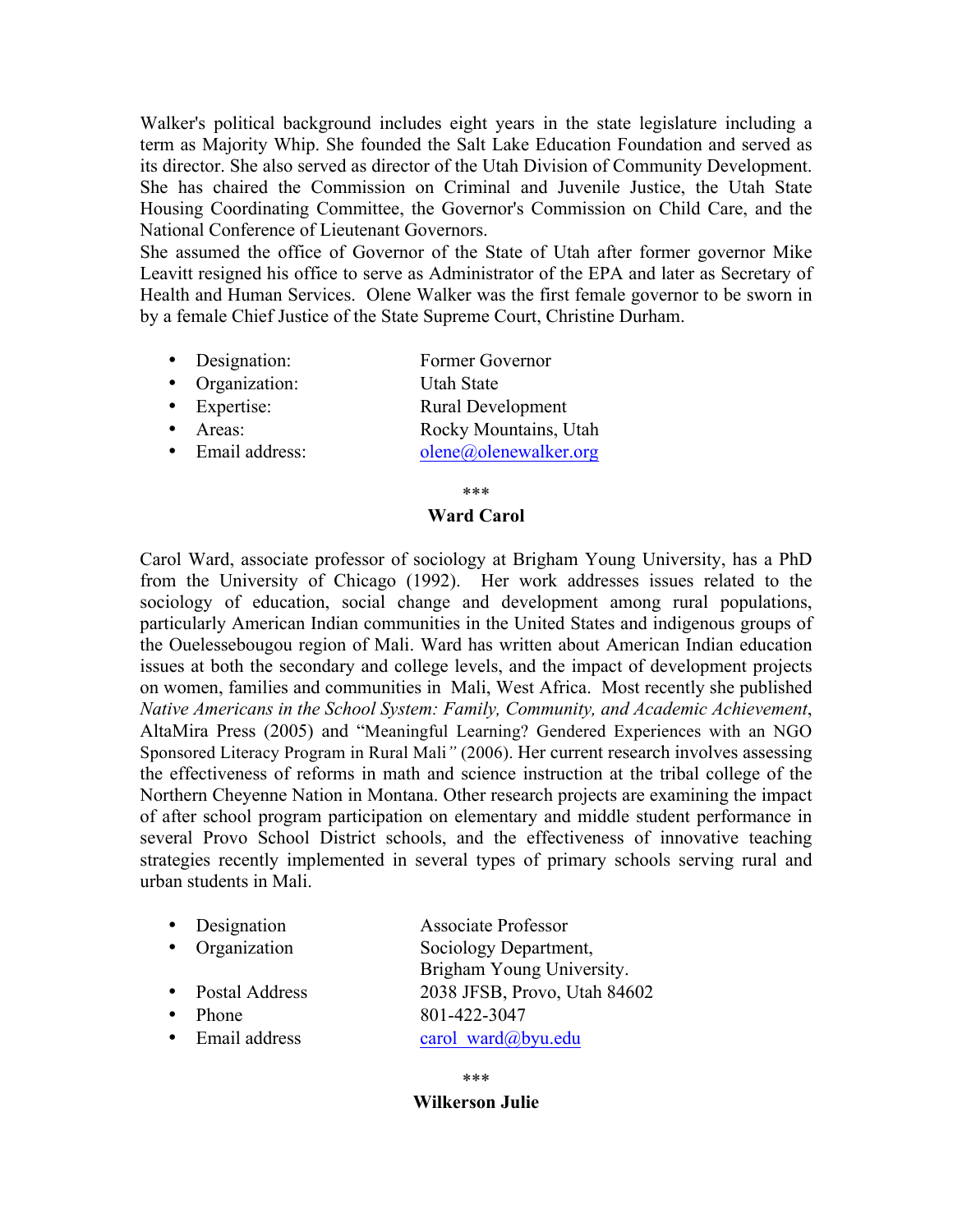Julie Wilkerson is a senior student at UVSC majoring in behavioral science. She is interested in the human condition and how humanity is oppressed by various governments. She is also interested in gender studies having had a class last semester focusing on the objectification and repression of women. She is interested in how women of various nations have overcome these hardships and managed to create equality. Anthropology classes she has taken have also sparked her interest in the extent to which societies and cultures differ. Julie looks forward to exploring how different cultures deal with various gender issues around the globe.

- Designation: Senior Student with Major in Behavioral Science
- Organization: Utah Valley University
- Email:  $\qquad \qquad \text{iules} \ \text{nar}(\partial_i \text{hotmail.com})$

### \*\*\*

# **Willis Garth**

Garth Willis is a Ph.D. student at the University of Minnesota in Comparative and International Development Education with a focus on youth policy. He has 8 years experience in Central Asia in the fields of International Education, Youth Program Development, and Integrating ICT into Education, and Mountaineering. While based in Kyrgyzstan he developed computer training programs for students and teachers and later administered US student exchange programs. In Tajikistan , Garth implemented the US State Department Connectivity Internet in schools program from project design, to school selection, installation of technical equipment, training, and creation of online education content. As well as his work with formal organizations, he started his own non-profit, the Alpine Fund, that works with at-risk youth though education programs and mountain adventures in Kyrgyzstan . His current research involves reviewing the use of Internet for education in schools in rural areas. Immediately after the Women of the Mountains conference he will travel to Mexico City to visit schools in mountainous regions outside of the capital city.

| Designation           | Ph.D. student                   |
|-----------------------|---------------------------------|
| • Organization        | Department of Education Policy, |
|                       | University of Minnesota.        |
| <b>Postal Address</b> | 2267 Commonwealth Ave.          |
|                       | St. Paul MN 55108               |
| Email address         | garth@umn.edu                   |
|                       |                                 |

\*\*\*

### **Wilson David R.**

David R. Wilson is Assistant Professor of History and American Indian Studies at Utah Valley State College. He holds a B.A. and M.A. from the University of Kansas in Classics, and a Ph.D. in History from Brigham Young University. He is a former faculty member and administrator of Chief Dull Knife College, the community college of the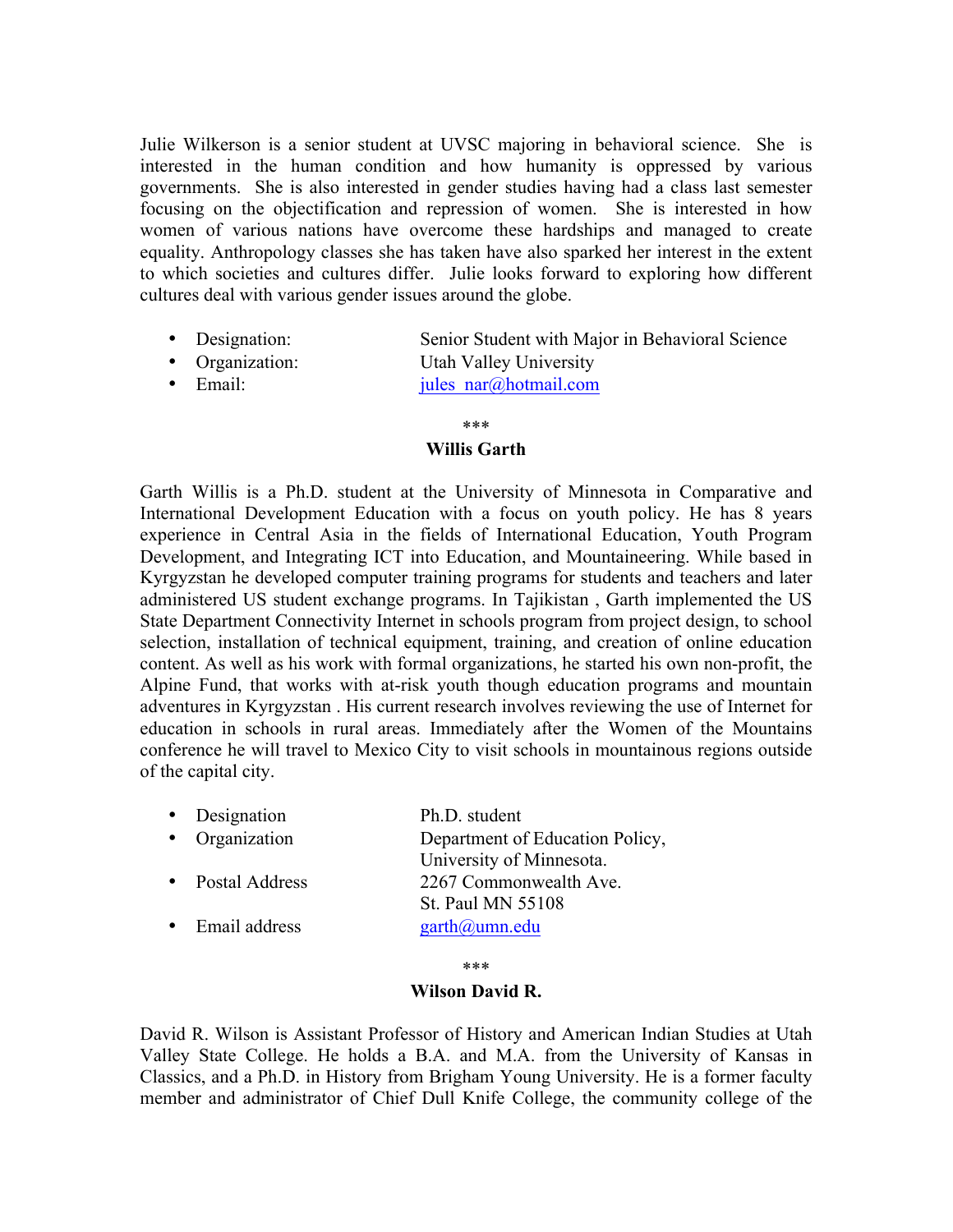Northern Cheyenne Tribe in southeastern Montana. His research focuses on community theory, emphasizing the modern energy boomtowns of the American West, and on the history of the Northern Cheyenne Indians in the nineteenth and twentieth centuries. He is an advisor to the Northern Cheyenne Tribal History Project of Chief Dull Knife College, and is a member of the Rural Sociological Society.

- Designation Associate Professor
- Organization History & Political Science Department, Utah Valley University
- Postal Address 800 West University Parkway, Orem, UT 84058
- Phone: 801-863-6916
- Fax: 801-863-7013
- Email address David.Wilson@uvu.edu

### \*\*\*

# **Woodward Scott R.**

Scott R. Woodward is currently the President and Chief Scientific Officer for the Sorenson Molecular Genealogy Foundation and the Principal Investigator for the Molecular Genealogy Research Project. He received his Ph.D. degree in genetics from Utah State University in 1984. He did postdoctoral work in molecular genetics at the Howard Hughes Medical Institute at the University of Utah. While at the University of Utah he discovered a genetic marker used for the identification of carriers and the eventual discovery of the gene for cystic fibrosis. He was also involved with the identification of other gene markers for colon cancer and neurofibromatiosis. From 1989 to 2005, he was a faculty member of the microbiology department at Brigham Young University (BYU). While at BYU he has been involved with the Seila, Egypt excavation team, directing the genetic and molecular analysis of Egyptian mummies, both from a commoners' cemetery and from Egyptian Royal mummies. His research interests include the reconstruction of ancient and modern genealogies using DNA techniques with samples from all over the world, the tracing of human population movements by following gene migrations (including both Old and New World populations) and the DNA analysis of ancient manuscripts including the Dead Sea Scrolls. He has been the Scholar in Residence at the BYU Center for Near Eastern Studies in Jerusalem and a visiting professor at Hebrew University. His work has been featured both nationally and internationally on numerous programs including Good Morning America, Discovery and the Learning Channels. He is married to the former Ronda Ferrell and they are the parents of four sons and a daughter. They currently make their home in Alpine, Utah.

| • Designation    | Director/Chief Scientific Officer       |
|------------------|-----------------------------------------|
| • Organization   | Sorenson Molecular Genealogy Foundation |
| • Postal Address | 2480 South Main Street, Suite 2000      |
|                  | Salt Lake City, Utah 84115, USA         |
| $\bullet$ Phone: | 801-428-1065                            |
| Fax:             | 801-428-1099                            |
| • Email address  | $scott(a)$ smgf.org                     |
|                  |                                         |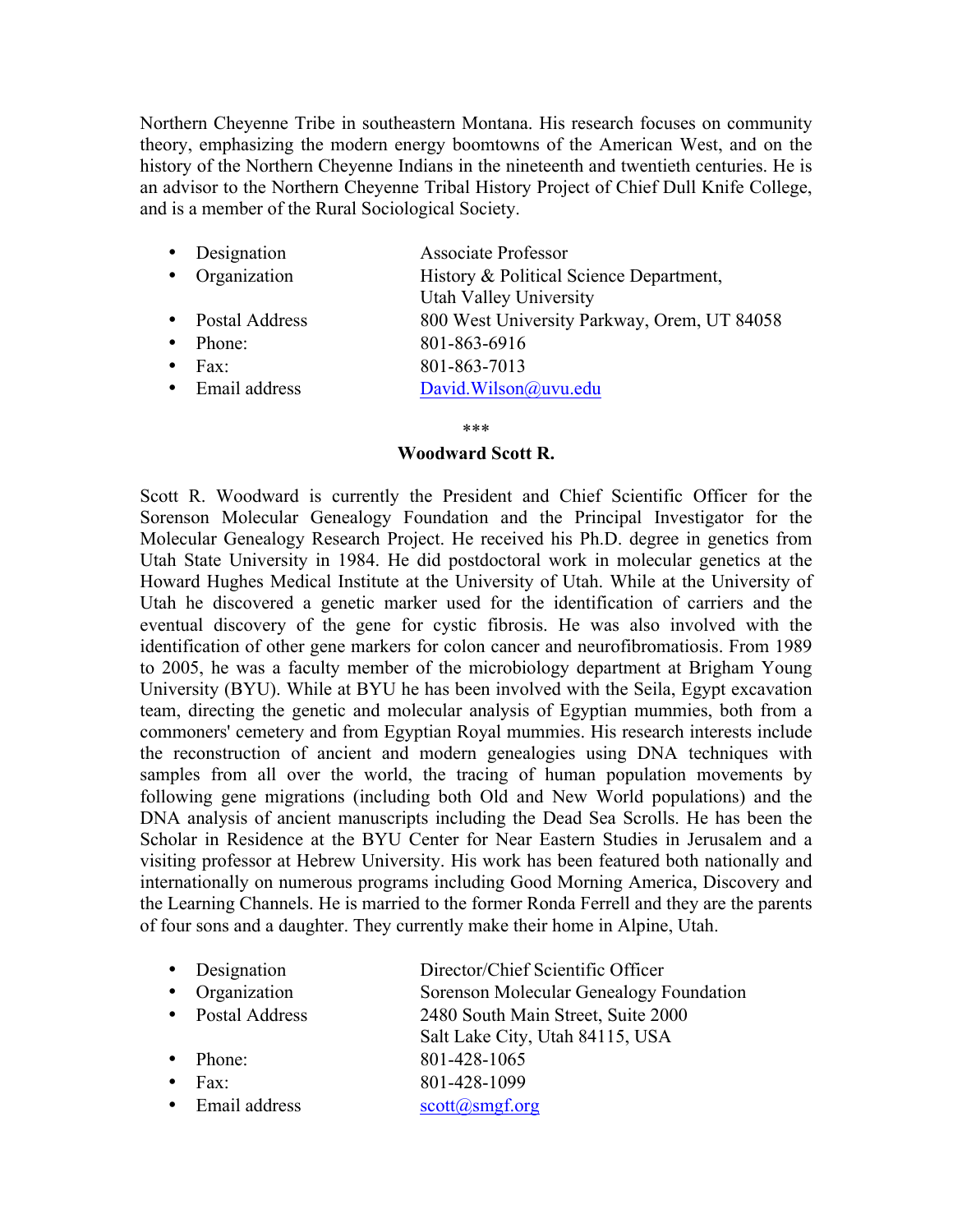### **Woodworth Warner**

Warner Woodworth is a social entrepreneur and professor of organizational behavior at the Marriott School, Brigham Young University. He has been a consultant to major corporations and unions, as well as to local, national and international governments. Ten books of his research have been published, along with over 180 articles, chapters, and monographs, many of which focus on women and social capital in the informal economy, microcredit and NGOs. He has led the movement to prepare a new generation of collegeage global change agents for fighting poverty. Using his courses and the university as a social enterprise incubator, he has spun off over forty humanitarian projects in the past 15 years--providing capacity-building mechanisms such as literacy, healthcare, microfinance, appropriate technology, worker-owned co-ops, etc. Two grew into fullscale NGOs, HELP International and Empowering Nations, that have mobilized some 700 students from numerous universities in service to the Third World poor. Over the last decade Warner has been a founder, board chair, and/or director of 15 other NGOs that in 2006 alone raised \$10 million and trained more than 210,000 microentrepreneurs in small business skills. These organizations now have a borrower client base in excess of a million individuals, most of whom are women. They receive microloans to establish income-generating family microenterprises that build self-reliance in 22 countries. Warner has received more than two dozen awards for his teaching, research, and humanitarian work from across the USA, and been featured extensively in the media, both domestic and international. He holds M.A. and Ph.D. degrees from the University of Michigan, and has been a visiting scholar at several international institutions. As an advisor to numerous worldwide organizations seeking to foster civil society, Warner's mission is that of a catalyst to strengthen the emerging Third Sector and mentor a new generation of young social innovators.

- Designation Social Entrepreneur/Professor
- Organization Marriott School,
- Postal Address 786 Tanner, Provo, Utah 84602
- Phone: 801-422-6834
- Fax: 801-422-0540
- Email address warner woodworth@byu.edu

#### **\*\*\***

Brigham Young University.

### **Zucca Michela**

Born in 1964 she has graduated in History at University of Milan and then she has deepend the topic of "Human Ecology" in Paris, Barcelona, Padoa and with long permanence in Central and South America. Since 1993 has dealt with the issues of local development in collaboration with Centre of Alpine Ecology (CEA) and other Institutions. She has been Project manager of the EU Project RECITE II "Learning